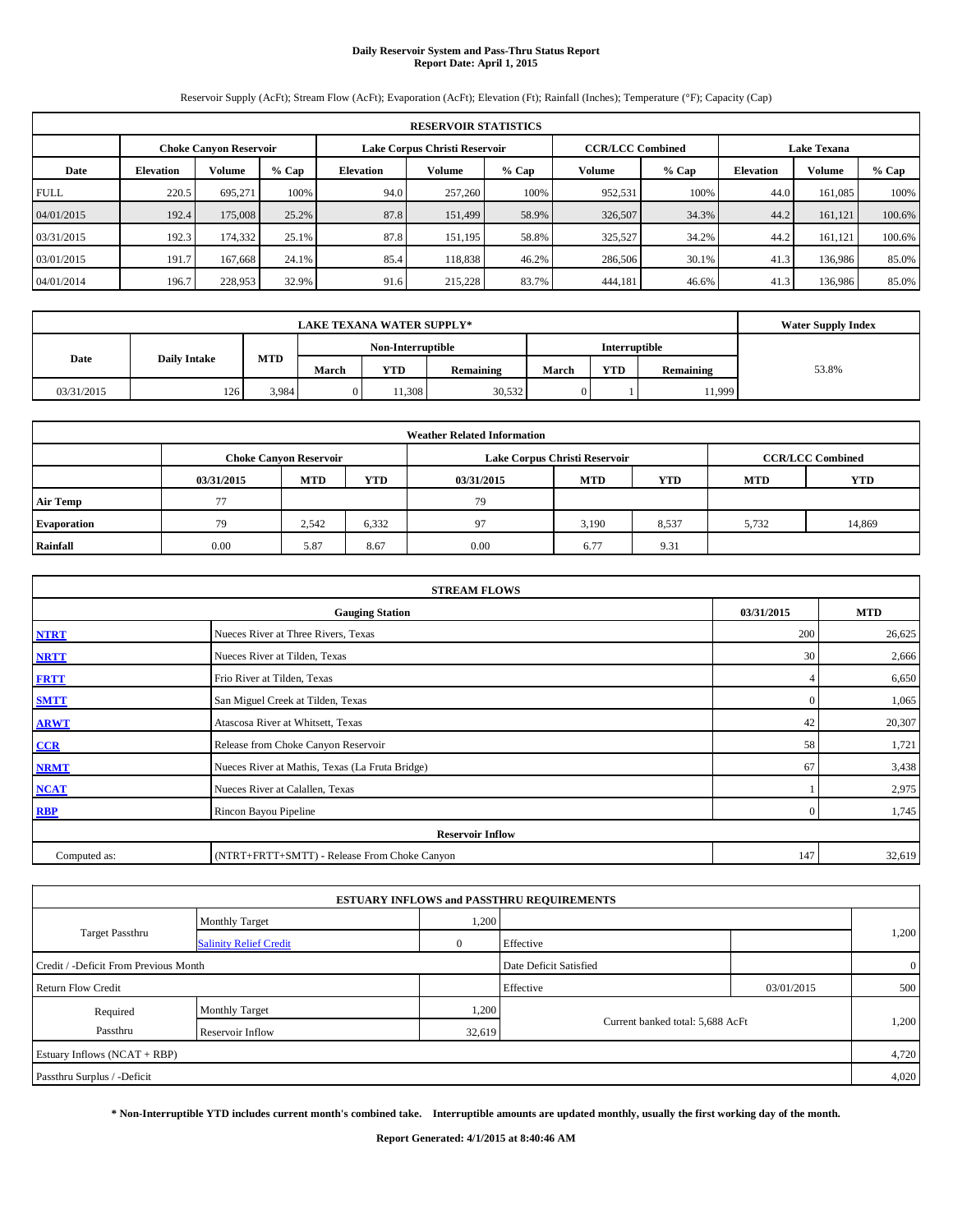#### **Daily Reservoir System and Pass-Thru Status Report Report Date: April 2, 2015**

Reservoir Supply (AcFt); Stream Flow (AcFt); Evaporation (AcFt); Elevation (Ft); Rainfall (Inches); Temperature (°F); Capacity (Cap)

| <b>RESERVOIR STATISTICS</b> |                  |                               |         |                               |         |         |                         |         |                    |         |        |
|-----------------------------|------------------|-------------------------------|---------|-------------------------------|---------|---------|-------------------------|---------|--------------------|---------|--------|
|                             |                  | <b>Choke Canvon Reservoir</b> |         | Lake Corpus Christi Reservoir |         |         | <b>CCR/LCC Combined</b> |         | <b>Lake Texana</b> |         |        |
| Date                        | <b>Elevation</b> | <b>Volume</b>                 | $%$ Cap | <b>Elevation</b>              | Volume  | $%$ Cap | Volume                  | $%$ Cap | <b>Elevation</b>   | Volume  | % Cap  |
| <b>FULL</b>                 | 220.5            | 695.271                       | 100%    | 94.0                          | 257,260 | 100%    | 952,531                 | 100%    | 44.0               | 161.085 | 100%   |
| 04/02/2015                  | 192.3            | 174,332                       | 25.1%   | 87.8                          | 151,195 | 58.8%   | 325,527                 | 34.2%   | 44.2               | 161.121 | 100.6% |
| 04/01/2015                  | 192.4            | 175,008                       | 25.2%   | 87.8                          | 151.499 | 58.9%   | 326,507                 | 34.3%   | 44.2               | 161.121 | 100.6% |
| 03/02/2015                  | 191.7            | 167,778                       | 24.1%   | 85.5                          | 119,096 | 46.3%   | 286,874                 | 30.1%   | 41.3               | 136,986 | 85.0%  |
| 04/02/2014                  | 196.7            | 228,154                       | 32.8%   | 91.6                          | 214,881 | 83.5%   | 443,035                 | 46.5%   | 41.2               | 136.132 | 84.5%  |

|                             | <b>LAKE TEXANA WATER SUPPLY*</b> |            |                   |            |           |               |            |                  |       |  |  |
|-----------------------------|----------------------------------|------------|-------------------|------------|-----------|---------------|------------|------------------|-------|--|--|
|                             |                                  |            | Non-Interruptible |            |           | Interruptible |            |                  |       |  |  |
| Date<br><b>Daily Intake</b> |                                  | <b>MTD</b> | March             | <b>YTD</b> | Remaining | March         | <b>YTD</b> | <b>Remaining</b> | 53.7% |  |  |
| 04/01/2015                  | 126                              | 126        | 4.055             | 11,505     | 30,335    |               |            | 11,999           |       |  |  |

| <b>Weather Related Information</b> |            |                                                                    |       |      |                               |                         |     |            |  |  |  |
|------------------------------------|------------|--------------------------------------------------------------------|-------|------|-------------------------------|-------------------------|-----|------------|--|--|--|
|                                    |            | <b>Choke Canyon Reservoir</b>                                      |       |      | Lake Corpus Christi Reservoir | <b>CCR/LCC Combined</b> |     |            |  |  |  |
|                                    | 04/01/2015 | <b>YTD</b><br><b>MTD</b><br><b>YTD</b><br><b>MTD</b><br>04/01/2015 |       |      |                               |                         |     | <b>YTD</b> |  |  |  |
| <b>Air Temp</b>                    | 82         |                                                                    |       | 80   |                               |                         |     |            |  |  |  |
| Evaporation                        | 46         | 46                                                                 | 6,378 | 88   | 88                            | 8,625                   | 134 | 15,003     |  |  |  |
| Rainfall                           | 0.08       | 0.08                                                               | 8.75  | 0.04 | 0.04                          | 9.35                    |     |            |  |  |  |

| <b>STREAM FLOWS</b>                                |                                                 |          |                |  |  |  |  |  |  |
|----------------------------------------------------|-------------------------------------------------|----------|----------------|--|--|--|--|--|--|
| 04/01/2015<br><b>MTD</b><br><b>Gauging Station</b> |                                                 |          |                |  |  |  |  |  |  |
| <b>NTRT</b>                                        | Nueces River at Three Rivers, Texas             | 179      | 179            |  |  |  |  |  |  |
| <b>NRTT</b>                                        | Nueces River at Tilden, Texas                   | 22       | 22             |  |  |  |  |  |  |
| <b>FRTT</b>                                        | Frio River at Tilden, Texas                     | 3        | $\mathbf{3}$   |  |  |  |  |  |  |
| <b>SMTT</b>                                        | San Miguel Creek at Tilden, Texas               | $\Omega$ | $\overline{0}$ |  |  |  |  |  |  |
| <b>ARWT</b>                                        | Atascosa River at Whitsett, Texas               | 38       | 38             |  |  |  |  |  |  |
| CCR                                                | Release from Choke Canyon Reservoir             | 58       | 58             |  |  |  |  |  |  |
| <b>NRMT</b>                                        | Nueces River at Mathis, Texas (La Fruta Bridge) | 123      | 123            |  |  |  |  |  |  |
| <b>NCAT</b>                                        | Nueces River at Calallen, Texas                 | $\Omega$ | $\overline{0}$ |  |  |  |  |  |  |
| <b>RBP</b>                                         | Rincon Bayou Pipeline                           | $\Omega$ | $\overline{0}$ |  |  |  |  |  |  |
|                                                    | <b>Reservoir Inflow</b>                         |          |                |  |  |  |  |  |  |
| Computed as:                                       | (NTRT+FRTT+SMTT) - Release From Choke Canyon    |          |                |  |  |  |  |  |  |

|                                       |                               |       | <b>ESTUARY INFLOWS and PASSTHRU REQUIREMENTS</b> |            |                |
|---------------------------------------|-------------------------------|-------|--------------------------------------------------|------------|----------------|
|                                       | <b>Monthly Target</b>         | 1,200 |                                                  |            |                |
| Target Passthru                       | <b>Salinity Relief Credit</b> |       | Effective                                        |            | 1,200          |
| Credit / -Deficit From Previous Month |                               |       | Date Deficit Satisfied                           |            | $\overline{0}$ |
| <b>Return Flow Credit</b>             |                               |       | Effective                                        | 04/01/2015 | 500            |
| Required                              | <b>Monthly Target</b>         | 1,200 |                                                  |            |                |
| Passthru                              | Reservoir Inflow              | 124   | Current banked total: 1,688 AcFt                 |            | 124            |
| Estuary Inflows (NCAT + RBP)          |                               |       |                                                  |            | $\overline{0}$ |
| Passthru Surplus / -Deficit           |                               |       |                                                  |            | $\overline{0}$ |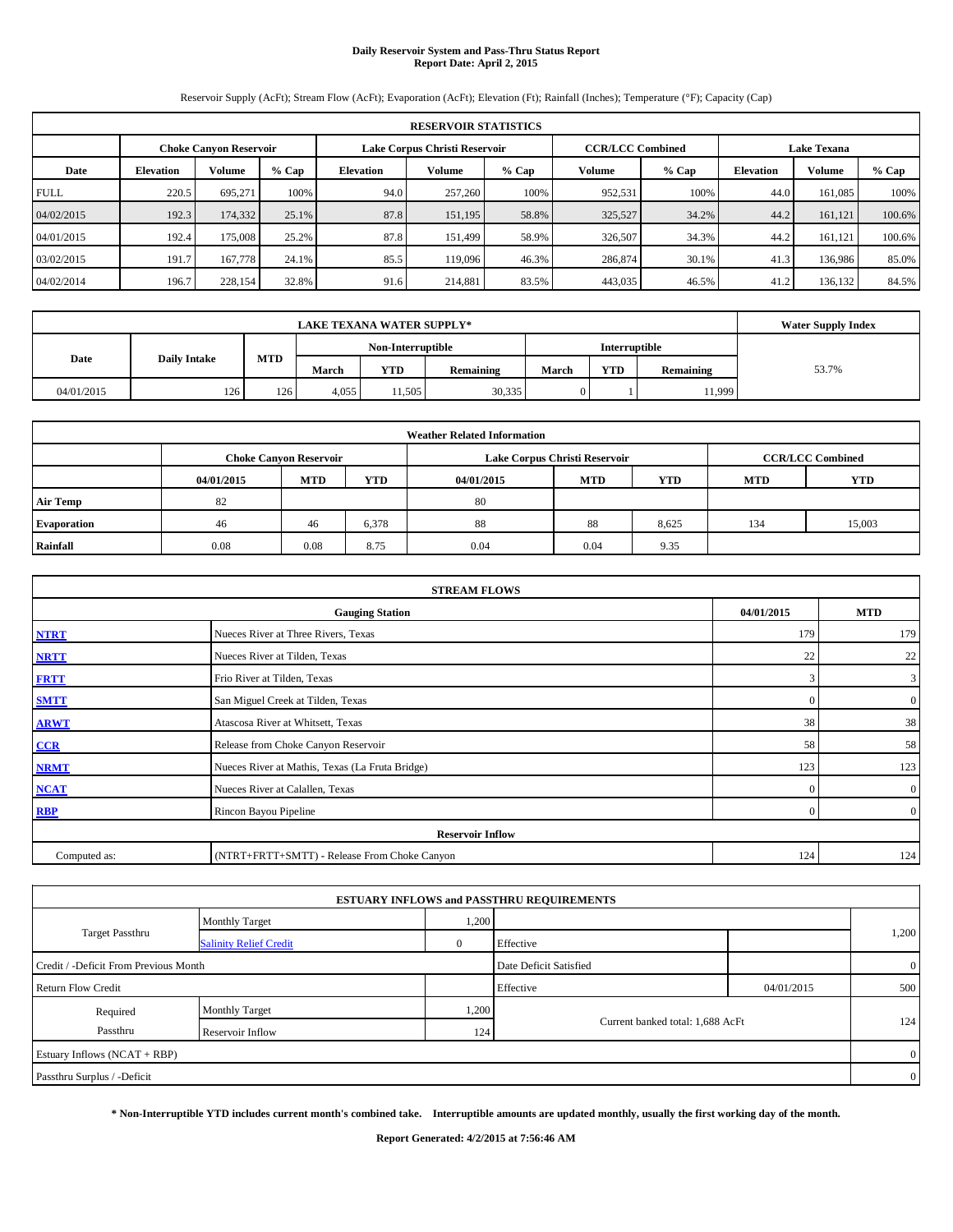#### **Daily Reservoir System and Pass-Thru Status Report Report Date: April 3, 2015**

Reservoir Supply (AcFt); Stream Flow (AcFt); Evaporation (AcFt); Elevation (Ft); Rainfall (Inches); Temperature (°F); Capacity (Cap)

| <b>RESERVOIR STATISTICS</b> |                  |                               |         |                               |         |         |                         |         |                    |               |         |
|-----------------------------|------------------|-------------------------------|---------|-------------------------------|---------|---------|-------------------------|---------|--------------------|---------------|---------|
|                             |                  | <b>Choke Canvon Reservoir</b> |         | Lake Corpus Christi Reservoir |         |         | <b>CCR/LCC Combined</b> |         | <b>Lake Texana</b> |               |         |
| Date                        | <b>Elevation</b> | <b>Volume</b>                 | $%$ Cap | <b>Elevation</b>              | Volume  | $%$ Cap | <b>Volume</b>           | $%$ Cap | <b>Elevation</b>   | <b>Volume</b> | $%$ Cap |
| <b>FULL</b>                 | 220.5            | 695.271                       | 100%    | 94.0                          | 257,260 | 100%    | 952,531                 | 100%    | 44.0               | 161.085       | 100%    |
| 04/03/2015                  | 192.3            | 174,107                       | 25.0%   | 87.7                          | 151,043 | 58.7%   | 325,150                 | 34.1%   | 44.1               | 161,101       | 100.6%  |
| 04/02/2015                  | 192.3            | 174.332                       | 25.1%   | 87.8                          | 151.195 | 58.8%   | 325,527                 | 34.2%   | 44.2               | 161.121       | 100.6%  |
| 03/03/2015                  | 191.7            | 167,668                       | 24.1%   | 85.4                          | 118,838 | 46.2%   | 286,506                 | 30.1%   | 41.2               | 136,132       | 84.5%   |
| 04/03/2014                  | 196.7            | 228,554                       | 32.9%   | 91.6                          | 214,014 | 83.2%   | 442,568                 | 46.5%   | 41.2               | 136.132       | 84.5%   |

|            | <b>Water Supply Index</b> |            |       |                   |           |       |               |           |       |
|------------|---------------------------|------------|-------|-------------------|-----------|-------|---------------|-----------|-------|
|            |                           |            |       | Non-Interruptible |           |       | Interruptible |           |       |
| Date       | <b>Daily Intake</b>       | <b>MTD</b> | March | <b>YTD</b>        | Remaining | March | <b>YTD</b>    | Remaining | 53.6% |
| 04/02/2015 | 125                       | 251        | 4,055 | 11.631            | 30,209    | 0     |               | 11,999    |       |

| <b>Weather Related Information</b> |            |                               |       |            |                               |                         |            |            |  |  |
|------------------------------------|------------|-------------------------------|-------|------------|-------------------------------|-------------------------|------------|------------|--|--|
|                                    |            | <b>Choke Canyon Reservoir</b> |       |            | Lake Corpus Christi Reservoir | <b>CCR/LCC Combined</b> |            |            |  |  |
|                                    | 04/02/2015 | <b>MTD</b>                    | YTD   | 04/02/2015 | <b>MTD</b>                    | <b>YTD</b>              | <b>MTD</b> | <b>YTD</b> |  |  |
| <b>Air Temp</b>                    | 87         |                               |       | 83         |                               |                         |            |            |  |  |
| <b>Evaporation</b>                 | 157        | 203                           | 6,535 | 212        | 300                           | 8,837                   | 503        | 15,372     |  |  |
| Rainfall                           | 0.08       | 0.08                          | 8.75  | 0.00       | 0.04                          | 9.35                    |            |            |  |  |

| <b>STREAM FLOWS</b> |                                                 |          |                |  |  |  |  |  |  |
|---------------------|-------------------------------------------------|----------|----------------|--|--|--|--|--|--|
|                     | <b>Gauging Station</b>                          |          |                |  |  |  |  |  |  |
| <b>NTRT</b>         | Nueces River at Three Rivers, Texas             | 161      | 339            |  |  |  |  |  |  |
| <b>NRTT</b>         | Nueces River at Tilden, Texas                   | 14       | 36             |  |  |  |  |  |  |
| <b>FRTT</b>         | Frio River at Tilden, Texas                     | 3        | 6              |  |  |  |  |  |  |
| <b>SMTT</b>         | San Miguel Creek at Tilden, Texas               | $\Omega$ | $\overline{0}$ |  |  |  |  |  |  |
| <b>ARWT</b>         | Atascosa River at Whitsett, Texas               | 34       | 71             |  |  |  |  |  |  |
| CCR                 | Release from Choke Canyon Reservoir             | 58       | 115            |  |  |  |  |  |  |
| <b>NRMT</b>         | Nueces River at Mathis, Texas (La Fruta Bridge) | 135      | 258            |  |  |  |  |  |  |
| <b>NCAT</b>         | Nueces River at Calallen, Texas                 |          | $\overline{4}$ |  |  |  |  |  |  |
| RBP                 | Rincon Bayou Pipeline                           | $\Omega$ | $\overline{0}$ |  |  |  |  |  |  |
|                     | <b>Reservoir Inflow</b>                         |          |                |  |  |  |  |  |  |
| Computed as:        | (NTRT+FRTT+SMTT) - Release From Choke Canyon    | 106      | 230            |  |  |  |  |  |  |

|                                       |                               |       | <b>ESTUARY INFLOWS and PASSTHRU REQUIREMENTS</b> |            |                |
|---------------------------------------|-------------------------------|-------|--------------------------------------------------|------------|----------------|
|                                       | <b>Monthly Target</b>         | 1,200 |                                                  |            |                |
| <b>Target Passthru</b>                | <b>Salinity Relief Credit</b> |       | Effective                                        |            | 1,200          |
| Credit / -Deficit From Previous Month |                               |       | Date Deficit Satisfied                           |            | $\overline{0}$ |
| <b>Return Flow Credit</b>             |                               |       | Effective                                        | 04/01/2015 | 500            |
| Required                              | <b>Monthly Target</b>         | 1,200 |                                                  |            |                |
| Passthru                              | Reservoir Inflow              | 230   | Current banked total: 1,688 AcFt                 |            | 230            |
| Estuary Inflows (NCAT + RBP)          |                               |       |                                                  |            | 4              |
| Passthru Surplus / -Deficit           |                               |       |                                                  |            | $\overline{0}$ |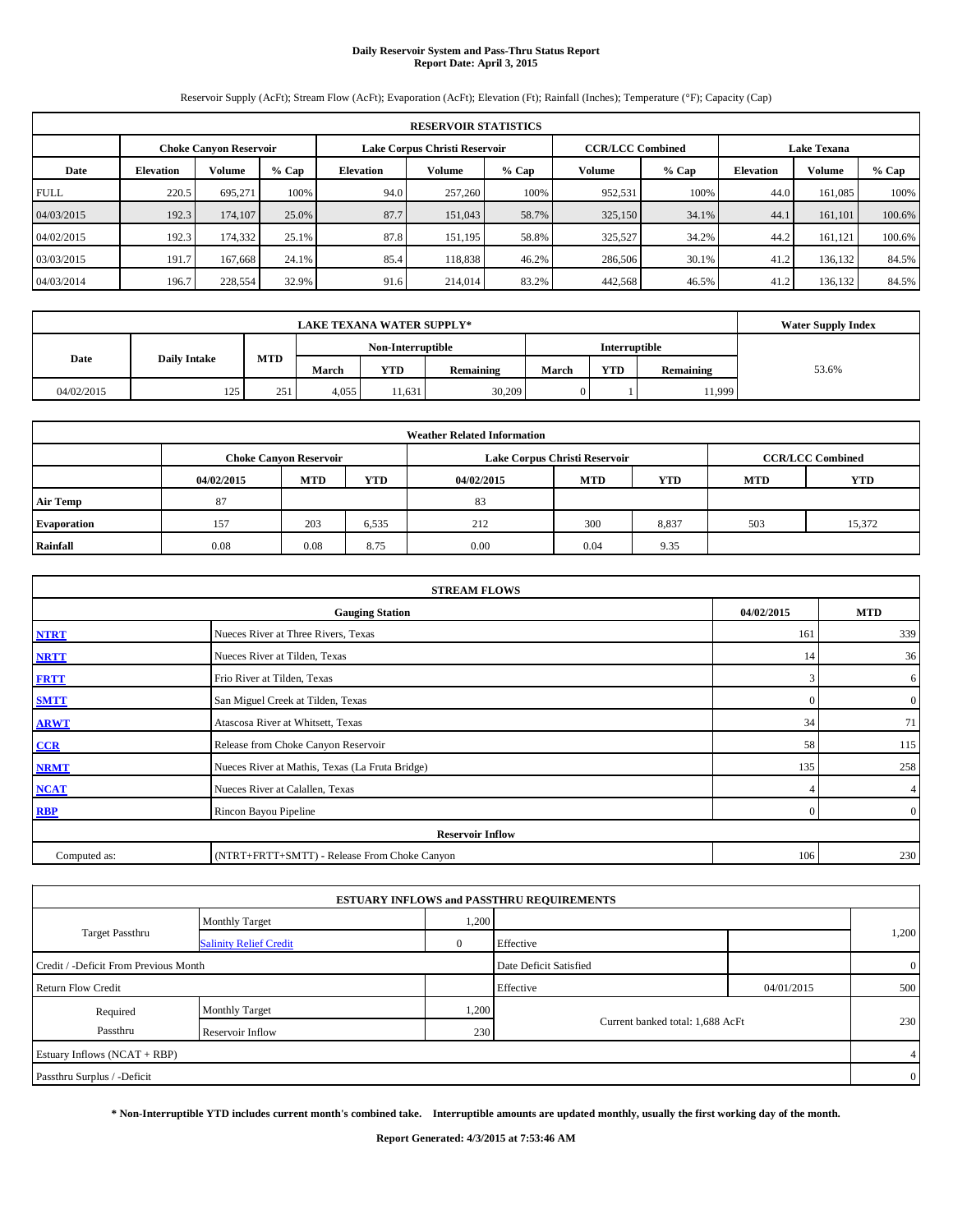#### **Daily Reservoir System and Pass-Thru Status Report Report Date: April 4, 2015**

Reservoir Supply (AcFt); Stream Flow (AcFt); Evaporation (AcFt); Elevation (Ft); Rainfall (Inches); Temperature (°F); Capacity (Cap)

| <b>RESERVOIR STATISTICS</b> |                  |                               |         |                  |                               |         |                         |         |                    |               |         |
|-----------------------------|------------------|-------------------------------|---------|------------------|-------------------------------|---------|-------------------------|---------|--------------------|---------------|---------|
|                             |                  | <b>Choke Canvon Reservoir</b> |         |                  | Lake Corpus Christi Reservoir |         | <b>CCR/LCC Combined</b> |         | <b>Lake Texana</b> |               |         |
| Date                        | <b>Elevation</b> | <b>Volume</b>                 | $%$ Cap | <b>Elevation</b> | Volume                        | $%$ Cap | <b>Volume</b>           | $%$ Cap | <b>Elevation</b>   | <b>Volume</b> | $%$ Cap |
| <b>FULL</b>                 | 220.5            | 695.271                       | 100%    | 94.0             | 257,260                       | 100%    | 952,531                 | 100%    | 44.0               | 161.085       | 100%    |
| 04/04/2015                  | 192.3            | 173,771                       | 25.0%   | 87.8             | 151.651                       | 58.9%   | 325,422                 | 34.2%   | 44.1               | 162,101       | 100.6%  |
| 04/03/2015                  | 192.3            | 174,107                       | 25.0%   | 87.7             | 151,043                       | 58.7%   | 325,150                 | 34.1%   | 44.1               | 161.101       | 100.6%  |
| 03/04/2015                  | 191.8            | 168,547                       | 24.2%   | 85.4             | 118.192                       | 45.9%   | 286,739                 | 30.1%   | 41.1               | 135,282       | 84.0%   |
| 04/04/2014                  | 196.7            | 228,154                       | 32.8%   | 91.7             | 216,270                       | 84.1%   | 444,424                 | 46.7%   | 41.3               | 136,986       | 85.0%   |

|            | <b>Water Supply Index</b> |            |       |                   |           |       |               |           |       |
|------------|---------------------------|------------|-------|-------------------|-----------|-------|---------------|-----------|-------|
|            |                           |            |       | Non-Interruptible |           |       | Interruptible |           |       |
| Date       | <b>Daily Intake</b>       | <b>MTD</b> | March | <b>YTD</b>        | Remaining | March | <b>YTD</b>    | Remaining | 53.7% |
| 04/03/2015 | 128                       | 379        | 4,055 | 11.759            | 30,081    | 0     |               | 11,999    |       |

| <b>Weather Related Information</b> |            |                               |       |            |                               |                         |            |            |  |  |
|------------------------------------|------------|-------------------------------|-------|------------|-------------------------------|-------------------------|------------|------------|--|--|
|                                    |            | <b>Choke Canyon Reservoir</b> |       |            | Lake Corpus Christi Reservoir | <b>CCR/LCC Combined</b> |            |            |  |  |
|                                    | 04/03/2015 | <b>MTD</b>                    | YTD   | 04/03/2015 | <b>MTD</b>                    | <b>YTD</b>              | <b>MTD</b> | <b>YTD</b> |  |  |
| <b>Air Temp</b>                    | 82         |                               |       | 83         |                               |                         |            |            |  |  |
| <b>Evaporation</b>                 | 163        | 366                           | 6,698 | 151        | 451                           | 8,988                   | 817        | 15,686     |  |  |
| Rainfall                           | 0.08       | 0.08                          | 8.75  | 0.00       | 0.04                          | 9.35                    |            |            |  |  |

| <b>STREAM FLOWS</b> |                                                 |          |                |  |  |  |  |  |  |
|---------------------|-------------------------------------------------|----------|----------------|--|--|--|--|--|--|
|                     | <b>Gauging Station</b>                          |          |                |  |  |  |  |  |  |
| <b>NTRT</b>         | Nueces River at Three Rivers, Texas             | 149      | 488            |  |  |  |  |  |  |
| <b>NRTT</b>         | Nueces River at Tilden, Texas                   | 9        | 45             |  |  |  |  |  |  |
| <b>FRTT</b>         | Frio River at Tilden, Texas                     | C        | 11             |  |  |  |  |  |  |
| <b>SMTT</b>         | San Miguel Creek at Tilden, Texas               | $\Omega$ | $\mathbf{0}$   |  |  |  |  |  |  |
| <b>ARWT</b>         | Atascosa River at Whitsett, Texas               | 32       | 103            |  |  |  |  |  |  |
| CCR                 | Release from Choke Canyon Reservoir             | 58       | 173            |  |  |  |  |  |  |
| <b>NRMT</b>         | Nueces River at Mathis, Texas (La Fruta Bridge) | 81       | 339            |  |  |  |  |  |  |
| <b>NCAT</b>         | Nueces River at Calallen, Texas                 | 22       | 26             |  |  |  |  |  |  |
| RBP                 | Rincon Bayou Pipeline                           | $\Omega$ | $\overline{0}$ |  |  |  |  |  |  |
|                     | <b>Reservoir Inflow</b>                         |          |                |  |  |  |  |  |  |
| Computed as:        | (NTRT+FRTT+SMTT) - Release From Choke Canyon    | 96       | 326            |  |  |  |  |  |  |

|                                       |                               |       | <b>ESTUARY INFLOWS and PASSTHRU REQUIREMENTS</b> |            |                |
|---------------------------------------|-------------------------------|-------|--------------------------------------------------|------------|----------------|
|                                       | <b>Monthly Target</b>         | 1,200 |                                                  |            |                |
| <b>Target Passthru</b>                | <b>Salinity Relief Credit</b> |       | Effective                                        |            | 1,200          |
| Credit / -Deficit From Previous Month |                               |       | Date Deficit Satisfied                           |            | $\overline{0}$ |
| <b>Return Flow Credit</b>             |                               |       | Effective                                        | 04/01/2015 | 500            |
| Required                              | <b>Monthly Target</b>         | 1,200 |                                                  |            |                |
| Passthru                              | Reservoir Inflow              | 326   | Current banked total: 1,688 AcFt                 |            | 326            |
| Estuary Inflows (NCAT + RBP)          |                               |       |                                                  |            | 26             |
| Passthru Surplus / -Deficit           |                               |       |                                                  |            | $\overline{0}$ |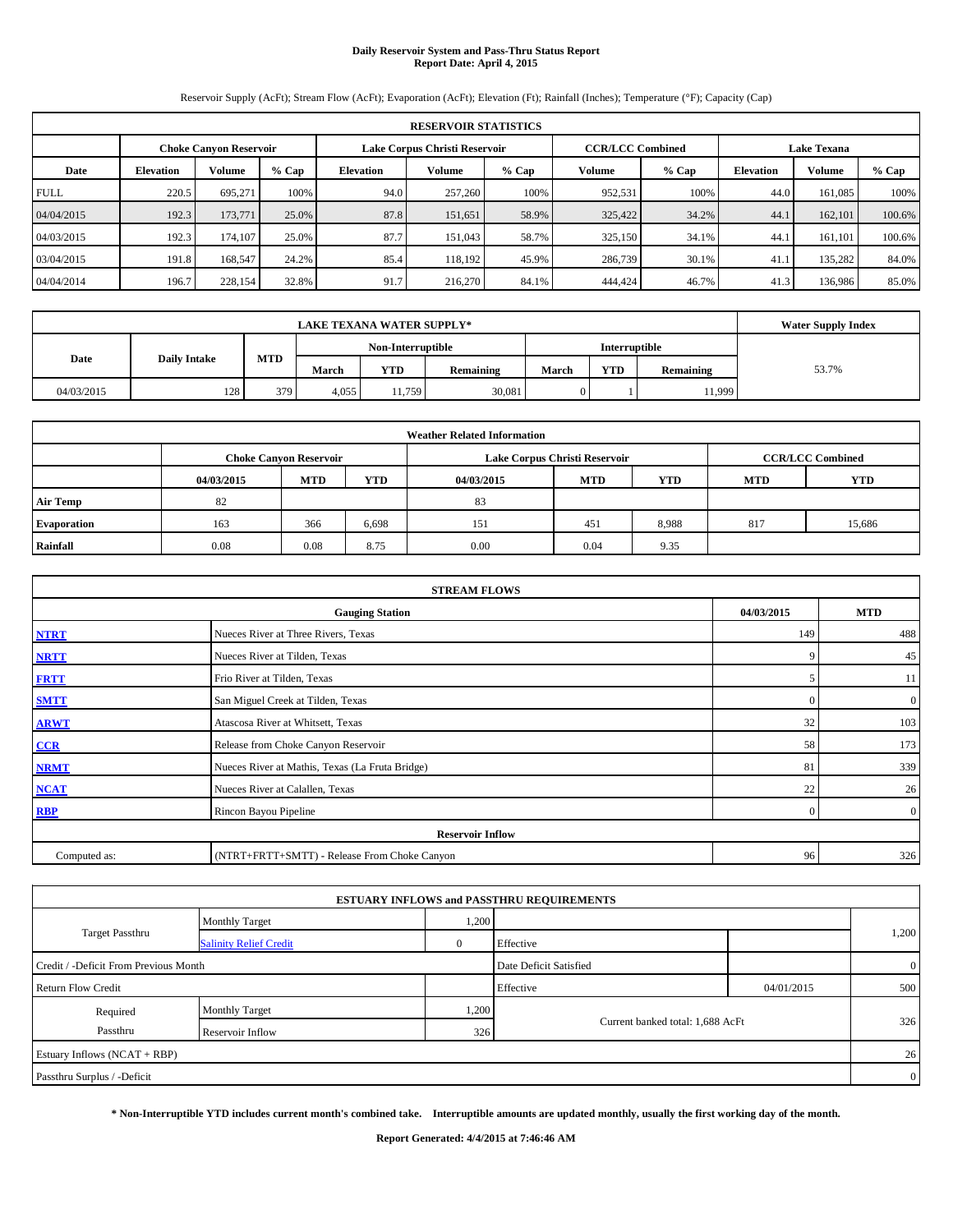#### **Daily Reservoir System and Pass-Thru Status Report Report Date: April 5, 2015**

Reservoir Supply (AcFt); Stream Flow (AcFt); Evaporation (AcFt); Elevation (Ft); Rainfall (Inches); Temperature (°F); Capacity (Cap)

| <b>RESERVOIR STATISTICS</b> |                                                                |               |         |                  |         |         |                         |         |                    |               |         |
|-----------------------------|----------------------------------------------------------------|---------------|---------|------------------|---------|---------|-------------------------|---------|--------------------|---------------|---------|
|                             | Lake Corpus Christi Reservoir<br><b>Choke Canvon Reservoir</b> |               |         |                  |         |         | <b>CCR/LCC Combined</b> |         | <b>Lake Texana</b> |               |         |
| Date                        | <b>Elevation</b>                                               | <b>Volume</b> | $%$ Cap | <b>Elevation</b> | Volume  | $%$ Cap | <b>Volume</b>           | $%$ Cap | <b>Elevation</b>   | <b>Volume</b> | $%$ Cap |
| <b>FULL</b>                 | 220.5                                                          | 695.271       | 100%    | 94.0             | 257,260 | 100%    | 952,531                 | 100%    | 44.0               | 161.085       | 100%    |
| 04/05/2015                  | 192.3                                                          | 174,783       | 25.1%   | 87.7             | 150,892 | 58.7%   | 325,675                 | 34.2%   | 44.1               | 162,101       | 100.6%  |
| 04/04/2015                  | 192.3                                                          | 173,771       | 25.0%   | 87.8             | 151.651 | 58.9%   | 325,422                 | 34.2%   | 44.1               | 162,101       | 100.6%  |
| 03/05/2015                  | 191.7                                                          | 168,778       | 24.1%   | 85.5             | 120.135 | 46.7%   | 287,913                 | 30.2%   | 41.1               | 135,282       | 84.0%   |
| 04/05/2014                  | 196.7                                                          | 228.421       | 32.9%   | 91.6             | 214,707 | 83.5%   | 443,128                 | 46.5%   | 41.2               | 136.132       | 84.5%   |

|            | <b>Water Supply Index</b> |            |       |                   |           |       |               |           |       |
|------------|---------------------------|------------|-------|-------------------|-----------|-------|---------------|-----------|-------|
|            |                           |            |       | Non-Interruptible |           |       | Interruptible |           |       |
| Date       | <b>Daily Intake</b>       | <b>MTD</b> | March | <b>YTD</b>        | Remaining | March | <b>YTD</b>    | Remaining | 53.7% |
| 04/04/2015 | 129                       | 508        | 4,055 | 11.888            | 29,952    | 0     |               | 11,999    |       |

| <b>Weather Related Information</b> |            |                               |       |            |                               |                         |            |            |  |
|------------------------------------|------------|-------------------------------|-------|------------|-------------------------------|-------------------------|------------|------------|--|
|                                    |            | <b>Choke Canyon Reservoir</b> |       |            | Lake Corpus Christi Reservoir | <b>CCR/LCC Combined</b> |            |            |  |
|                                    | 04/04/2015 | <b>MTD</b>                    | YTD   | 04/04/2015 | <b>MTD</b>                    | <b>YTD</b>              | <b>MTD</b> | <b>YTD</b> |  |
| <b>Air Temp</b>                    | 72         |                               |       | 68         |                               |                         |            |            |  |
| <b>Evaporation</b>                 | 92         | 458                           | 6,790 | 132        | 583                           | 9.120                   | 1,041      | 15,910     |  |
| Rainfall                           | 0.03       | 0.11                          | 8.78  | 0.03       | 0.07                          | 9.38                    |            |            |  |

| <b>STREAM FLOWS</b> |                                                 |          |                |  |  |  |  |  |  |  |
|---------------------|-------------------------------------------------|----------|----------------|--|--|--|--|--|--|--|
|                     | <b>Gauging Station</b>                          |          |                |  |  |  |  |  |  |  |
| <b>NTRT</b>         | Nueces River at Three Rivers, Texas             | 137      | 625            |  |  |  |  |  |  |  |
| <b>NRTT</b>         | Nueces River at Tilden, Texas                   | .5       | 50             |  |  |  |  |  |  |  |
| <b>FRTT</b>         | Frio River at Tilden, Texas                     |          | 12             |  |  |  |  |  |  |  |
| <b>SMTT</b>         | San Miguel Creek at Tilden, Texas               | $\Omega$ | $\overline{0}$ |  |  |  |  |  |  |  |
| <b>ARWT</b>         | Atascosa River at Whitsett, Texas               | 28       | 131            |  |  |  |  |  |  |  |
| CCR                 | Release from Choke Canyon Reservoir             | 58       | 230            |  |  |  |  |  |  |  |
| <b>NRMT</b>         | Nueces River at Mathis, Texas (La Fruta Bridge) | 50       | 389            |  |  |  |  |  |  |  |
| <b>NCAT</b>         | Nueces River at Calallen, Texas                 | 8        | 34             |  |  |  |  |  |  |  |
| <b>RBP</b>          | Rincon Bayou Pipeline                           | $\Omega$ | $\overline{0}$ |  |  |  |  |  |  |  |
|                     | <b>Reservoir Inflow</b>                         |          |                |  |  |  |  |  |  |  |
| Computed as:        | (NTRT+FRTT+SMTT) - Release From Choke Canyon    | 81       | 407            |  |  |  |  |  |  |  |

|                                       |                               |       | <b>ESTUARY INFLOWS and PASSTHRU REQUIREMENTS</b> |            |                |
|---------------------------------------|-------------------------------|-------|--------------------------------------------------|------------|----------------|
|                                       | <b>Monthly Target</b>         | 1,200 |                                                  |            |                |
| Target Passthru                       | <b>Salinity Relief Credit</b> |       | Effective                                        |            | 1,200          |
| Credit / -Deficit From Previous Month |                               |       | Date Deficit Satisfied                           |            | $\overline{0}$ |
| <b>Return Flow Credit</b>             |                               |       | Effective                                        | 04/01/2015 | 500            |
| Required                              | <b>Monthly Target</b>         | 1,200 |                                                  |            |                |
| Passthru                              | Reservoir Inflow              | 407   | Current banked total: 1,688 AcFt                 |            | 407            |
| Estuary Inflows (NCAT + RBP)          |                               |       |                                                  |            | 34             |
| Passthru Surplus / -Deficit           |                               |       |                                                  |            | $\overline{0}$ |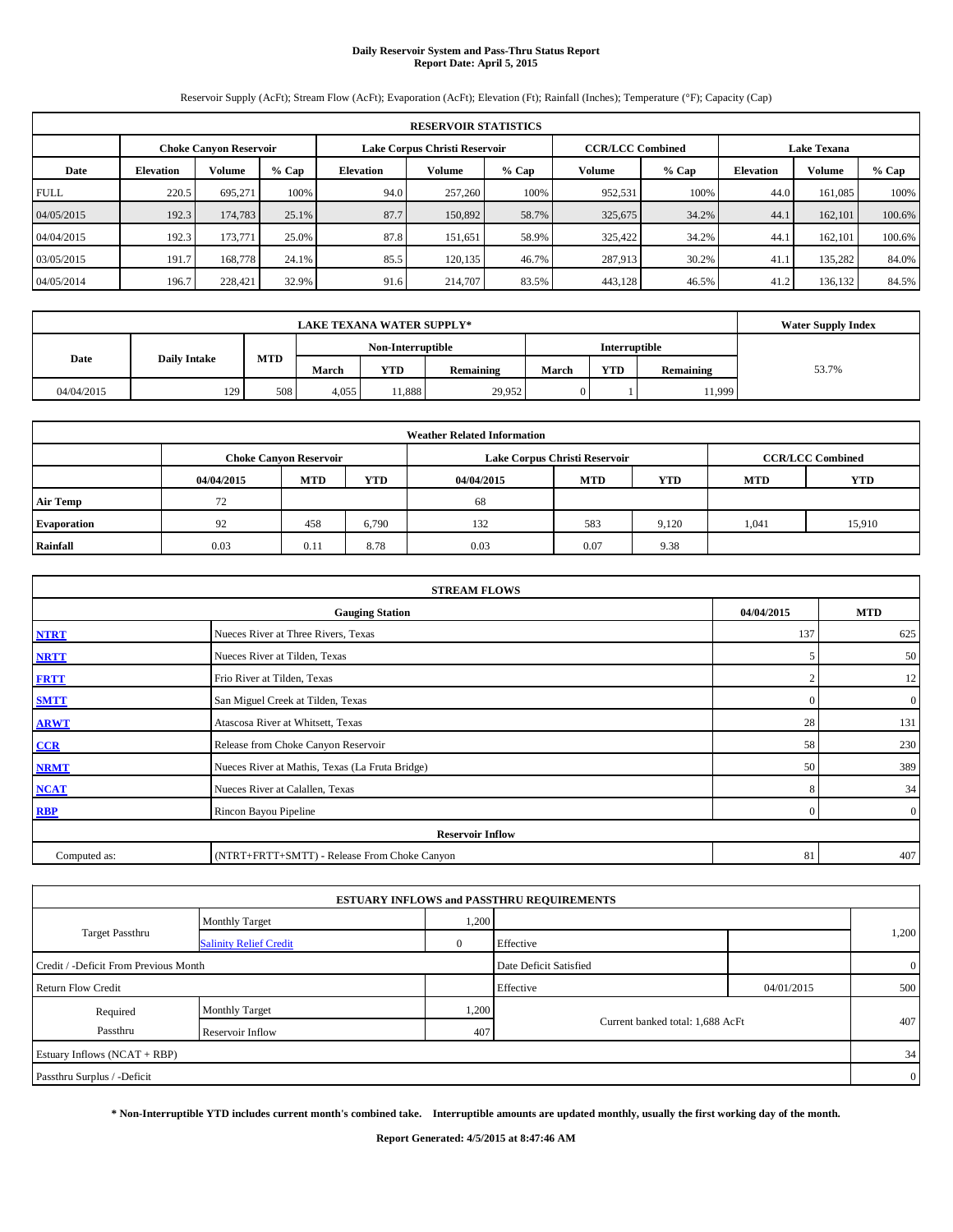#### **Daily Reservoir System and Pass-Thru Status Report Report Date: April 6, 2015**

Reservoir Supply (AcFt); Stream Flow (AcFt); Evaporation (AcFt); Elevation (Ft); Rainfall (Inches); Temperature (°F); Capacity (Cap)

|             | <b>RESERVOIR STATISTICS</b> |                               |         |                  |                               |         |                                               |         |                  |               |         |  |  |
|-------------|-----------------------------|-------------------------------|---------|------------------|-------------------------------|---------|-----------------------------------------------|---------|------------------|---------------|---------|--|--|
|             |                             | <b>Choke Canvon Reservoir</b> |         |                  | Lake Corpus Christi Reservoir |         | <b>CCR/LCC Combined</b><br><b>Lake Texana</b> |         |                  |               |         |  |  |
| Date        | <b>Elevation</b>            | <b>Volume</b>                 | $%$ Cap | <b>Elevation</b> | Volume                        | $%$ Cap | <b>Volume</b>                                 | $%$ Cap | <b>Elevation</b> | <b>Volume</b> | $%$ Cap |  |  |
| <b>FULL</b> | 220.5                       | 695.271                       | 100%    | 94.0             | 257,260                       | 100%    | 952,531                                       | 100%    | 44.0             | 161.085       | 100%    |  |  |
| 04/06/2015  | 192.3                       | 174,670                       | 25.1%   | 87.7             | 150,740                       | 58.6%   | 325,410                                       | 34.2%   | 44.1             | 162,101       | 100.6%  |  |  |
| 04/05/2015  | 192.3                       | 174.783                       | 25.1%   | 87.7             | 150.892                       | 58.7%   | 325,675                                       | 34.2%   | 44.1             | 162,101       | 100.6%  |  |  |
| 03/06/2015  | 191.8                       | 168,218                       | 24.2%   | 85.4             | 118,838                       | 46.2%   | 287,056                                       | 30.1%   | 41.2             | 136,132       | 84.5%   |  |  |
| 04/06/2014  | 196.7                       | 228,820                       | 32.9%   | 91.6             | 213,840                       | 83.1%   | 442,660                                       | 46.5%   | 41.              | 135,282       | 84.0%   |  |  |

|            | <b>Water Supply Index</b> |            |       |                   |           |       |               |           |       |
|------------|---------------------------|------------|-------|-------------------|-----------|-------|---------------|-----------|-------|
|            |                           |            |       | Non-Interruptible |           |       | Interruptible |           |       |
| Date       | <b>Daily Intake</b>       | <b>MTD</b> | March | <b>YTD</b>        | Remaining | March | <b>YTD</b>    | Remaining | 53.7% |
| 04/05/2015 | 129                       | 638        | 4,055 | 12.017            | 29.823    | 0     |               | 11,999    |       |

|                    |            |                               |            | <b>Weather Related Information</b> |                               |                         |      |        |
|--------------------|------------|-------------------------------|------------|------------------------------------|-------------------------------|-------------------------|------|--------|
|                    |            | <b>Choke Canyon Reservoir</b> |            |                                    | Lake Corpus Christi Reservoir | <b>CCR/LCC Combined</b> |      |        |
|                    | 04/05/2015 | <b>MTD</b>                    | <b>MTD</b> | <b>YTD</b>                         |                               |                         |      |        |
| <b>Air Temp</b>    | 78         |                               |            | 82                                 |                               |                         |      |        |
| <b>Evaporation</b> | 72         | 530                           | 6,862      | 115                                | 698                           | 9,235                   | .228 | 16,097 |
| Rainfall           | 0.01       | 0.12                          | 8.79       | 0.00                               | 0.07                          | 9.38                    |      |        |

|              | <b>STREAM FLOWS</b>                             |          |                |  |  |  |  |  |  |
|--------------|-------------------------------------------------|----------|----------------|--|--|--|--|--|--|
|              | <b>Gauging Station</b>                          |          |                |  |  |  |  |  |  |
| <b>NTRT</b>  | Nueces River at Three Rivers, Texas             | 127      | 752            |  |  |  |  |  |  |
| <b>NRTT</b>  | Nueces River at Tilden, Texas                   | 3        | 53             |  |  |  |  |  |  |
| <b>FRTT</b>  | Frio River at Tilden, Texas                     |          | 10             |  |  |  |  |  |  |
| <b>SMTT</b>  | San Miguel Creek at Tilden, Texas               | $\Omega$ | $\overline{0}$ |  |  |  |  |  |  |
| <b>ARWT</b>  | Atascosa River at Whitsett, Texas               | 24       | 155            |  |  |  |  |  |  |
| CCR          | Release from Choke Canyon Reservoir             | 58       | 288            |  |  |  |  |  |  |
| <b>NRMT</b>  | Nueces River at Mathis, Texas (La Fruta Bridge) | 75       | 464            |  |  |  |  |  |  |
| <b>NCAT</b>  | Nueces River at Calallen, Texas                 | $\Omega$ | 34             |  |  |  |  |  |  |
| RBP          | Rincon Bayou Pipeline                           | $\Omega$ | $\overline{0}$ |  |  |  |  |  |  |
|              | <b>Reservoir Inflow</b>                         |          |                |  |  |  |  |  |  |
| Computed as: | (NTRT+FRTT+SMTT) - Release From Choke Canyon    | 71       | 475            |  |  |  |  |  |  |

|                                       |                               |              | <b>ESTUARY INFLOWS and PASSTHRU REQUIREMENTS</b> |            |                |
|---------------------------------------|-------------------------------|--------------|--------------------------------------------------|------------|----------------|
|                                       | <b>Monthly Target</b>         | 1,200        |                                                  |            |                |
| <b>Target Passthru</b>                | <b>Salinity Relief Credit</b> | $\mathbf{0}$ | Effective                                        |            | 1,200          |
| Credit / -Deficit From Previous Month |                               |              | Date Deficit Satisfied                           |            | $\overline{0}$ |
| <b>Return Flow Credit</b>             |                               |              | Effective                                        | 04/01/2015 | 500            |
| Required                              | Monthly Target                | 1,200        |                                                  |            |                |
| Passthru                              | Reservoir Inflow              | 475          | Current banked total: 1,688 AcFt                 |            | 475            |
| Estuary Inflows (NCAT + RBP)          |                               |              |                                                  |            | 34             |
| Passthru Surplus / -Deficit           |                               |              |                                                  |            | $\overline{0}$ |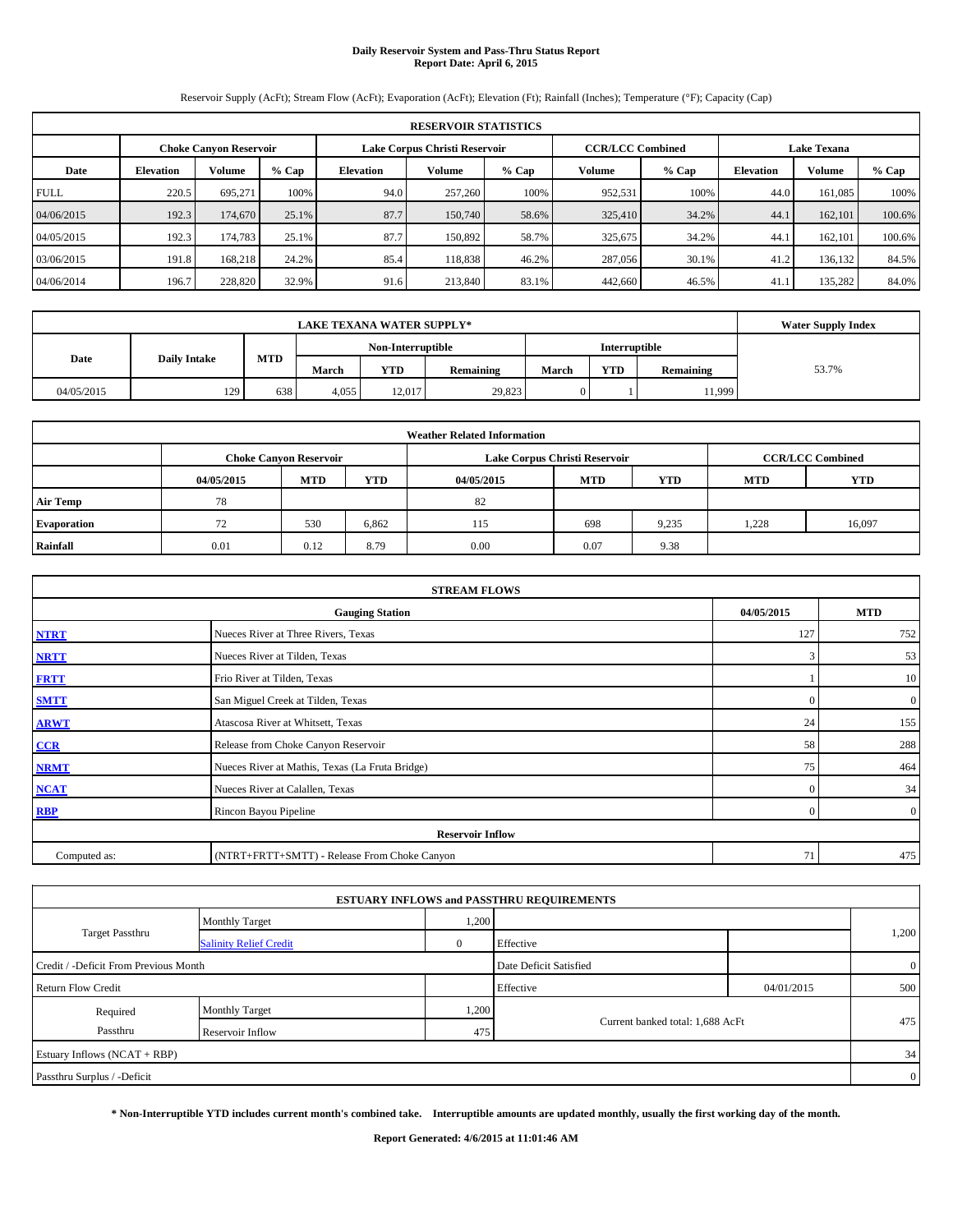#### **Daily Reservoir System and Pass-Thru Status Report Report Date: April 7, 2015**

Reservoir Supply (AcFt); Stream Flow (AcFt); Evaporation (AcFt); Elevation (Ft); Rainfall (Inches); Temperature (°F); Capacity (Cap)

|             | <b>RESERVOIR STATISTICS</b> |                               |         |                                                        |                               |       |                                               |         |                  |               |         |  |  |
|-------------|-----------------------------|-------------------------------|---------|--------------------------------------------------------|-------------------------------|-------|-----------------------------------------------|---------|------------------|---------------|---------|--|--|
|             |                             | <b>Choke Canvon Reservoir</b> |         |                                                        | Lake Corpus Christi Reservoir |       | <b>CCR/LCC Combined</b><br><b>Lake Texana</b> |         |                  |               |         |  |  |
| Date        | <b>Elevation</b>            | <b>Volume</b>                 | $%$ Cap | Volume<br><b>Volume</b><br><b>Elevation</b><br>$%$ Cap |                               |       |                                               | $%$ Cap | <b>Elevation</b> | <b>Volume</b> | $%$ Cap |  |  |
| <b>FULL</b> | 220.5                       | 695.271                       | 100%    | 94.0                                                   | 257,260                       | 100%  | 952,531                                       | 100%    | 44.0             | 161.085       | 100%    |  |  |
| 04/07/2015  | 192.2                       | 173,658                       | 25.0%   | 87.7                                                   | 150,286                       | 58.4% | 323,944                                       | 34.0%   | 44.1             | 162,101       | 100.6%  |  |  |
| 04/06/2015  | 192.3                       | 174,670                       | 25.1%   | 87.7                                                   | 150,740                       | 58.6% | 325,410                                       | 34.2%   | 44.1             | 162,101       | 100.6%  |  |  |
| 03/07/2015  | 191.7                       | 167,998                       | 24.2%   | 85.3                                                   | 117,677                       | 45.7% | 285,675                                       | 30.0%   | 41.0             | 134,434       | 83.5%   |  |  |
| 04/07/2014  | 196.6                       | 227,487                       | 32.7%   | 91.6                                                   | 216,840                       | 84.3% | 444,327                                       | 46.6%   | 41.              | 135,282       | 84.0%   |  |  |

|            | <b>Water Supply Index</b> |            |       |                   |           |       |               |           |       |
|------------|---------------------------|------------|-------|-------------------|-----------|-------|---------------|-----------|-------|
|            |                           |            |       | Non-Interruptible |           |       | Interruptible |           |       |
| Date       | <b>Daily Intake</b>       | <b>MTD</b> | March | <b>YTD</b>        | Remaining | March | <b>YTD</b>    | Remaining | 53.4% |
| 04/06/2015 | 129                       | 767        | 4.055 | 12.146            | 29,694    | 0     |               | 11,999    |       |

|                    |            |                               |            | <b>Weather Related Information</b> |                               |                         |            |            |
|--------------------|------------|-------------------------------|------------|------------------------------------|-------------------------------|-------------------------|------------|------------|
|                    |            | <b>Choke Canvon Reservoir</b> |            |                                    | Lake Corpus Christi Reservoir | <b>CCR/LCC Combined</b> |            |            |
|                    | 04/06/2015 | <b>MTD</b>                    | <b>YTD</b> | 04/06/2015                         | <b>MTD</b>                    | <b>YTD</b>              | <b>MTD</b> | <b>YTD</b> |
| <b>Air Temp</b>    | 84         |                               |            | 82                                 |                               |                         |            |            |
| <b>Evaporation</b> | 124        | 654                           | 6,986      | 229                                | 927                           | 9,464                   | 1,581      | 16,450     |
| Rainfall           | 0.00       | 0.12                          | 8.79       | 0.00                               | 0.07                          | 9.38                    |            |            |

|              | <b>STREAM FLOWS</b>                             |               |                |  |  |  |  |  |  |
|--------------|-------------------------------------------------|---------------|----------------|--|--|--|--|--|--|
|              | 04/06/2015                                      | <b>MTD</b>    |                |  |  |  |  |  |  |
| <b>NTRT</b>  | Nueces River at Three Rivers, Texas             | 121           | 873            |  |  |  |  |  |  |
| <b>NRTT</b>  | Nueces River at Tilden, Texas                   | $\mathcal{P}$ | 54             |  |  |  |  |  |  |
| <b>FRTT</b>  | Frio River at Tilden, Texas                     |               | 12             |  |  |  |  |  |  |
| <b>SMTT</b>  | San Miguel Creek at Tilden, Texas               | £             | $\overline{0}$ |  |  |  |  |  |  |
| <b>ARWT</b>  | Atascosa River at Whitsett, Texas               | 24            | 179            |  |  |  |  |  |  |
| CCR          | Release from Choke Canyon Reservoir             | 58            | 345            |  |  |  |  |  |  |
| <b>NRMT</b>  | Nueces River at Mathis, Texas (La Fruta Bridge) | 125           | 590            |  |  |  |  |  |  |
| <b>NCAT</b>  | Nueces River at Calallen, Texas                 | $\Omega$      | 34             |  |  |  |  |  |  |
| <b>RBP</b>   | Rincon Bayou Pipeline                           | $\Omega$      | $\overline{0}$ |  |  |  |  |  |  |
|              | <b>Reservoir Inflow</b>                         |               |                |  |  |  |  |  |  |
| Computed as: | (NTRT+FRTT+SMTT) - Release From Choke Canyon    | 65            | 540            |  |  |  |  |  |  |

|                                       |                               |              | <b>ESTUARY INFLOWS and PASSTHRU REQUIREMENTS</b> |            |                |
|---------------------------------------|-------------------------------|--------------|--------------------------------------------------|------------|----------------|
|                                       | <b>Monthly Target</b>         | 1,200        |                                                  |            |                |
| <b>Target Passthru</b>                | <b>Salinity Relief Credit</b> | $\mathbf{0}$ | Effective                                        |            | 1,200          |
| Credit / -Deficit From Previous Month |                               |              | Date Deficit Satisfied                           |            | $\overline{0}$ |
| <b>Return Flow Credit</b>             |                               |              | Effective                                        | 04/01/2015 | 500            |
| Required                              | Monthly Target                | 1,200        |                                                  |            |                |
| Passthru                              | Reservoir Inflow              | 540          | Current banked total: 1,688 AcFt                 |            | 540            |
| Estuary Inflows (NCAT + RBP)          |                               |              |                                                  |            | 34             |
| Passthru Surplus / -Deficit           |                               |              |                                                  |            | $-5$           |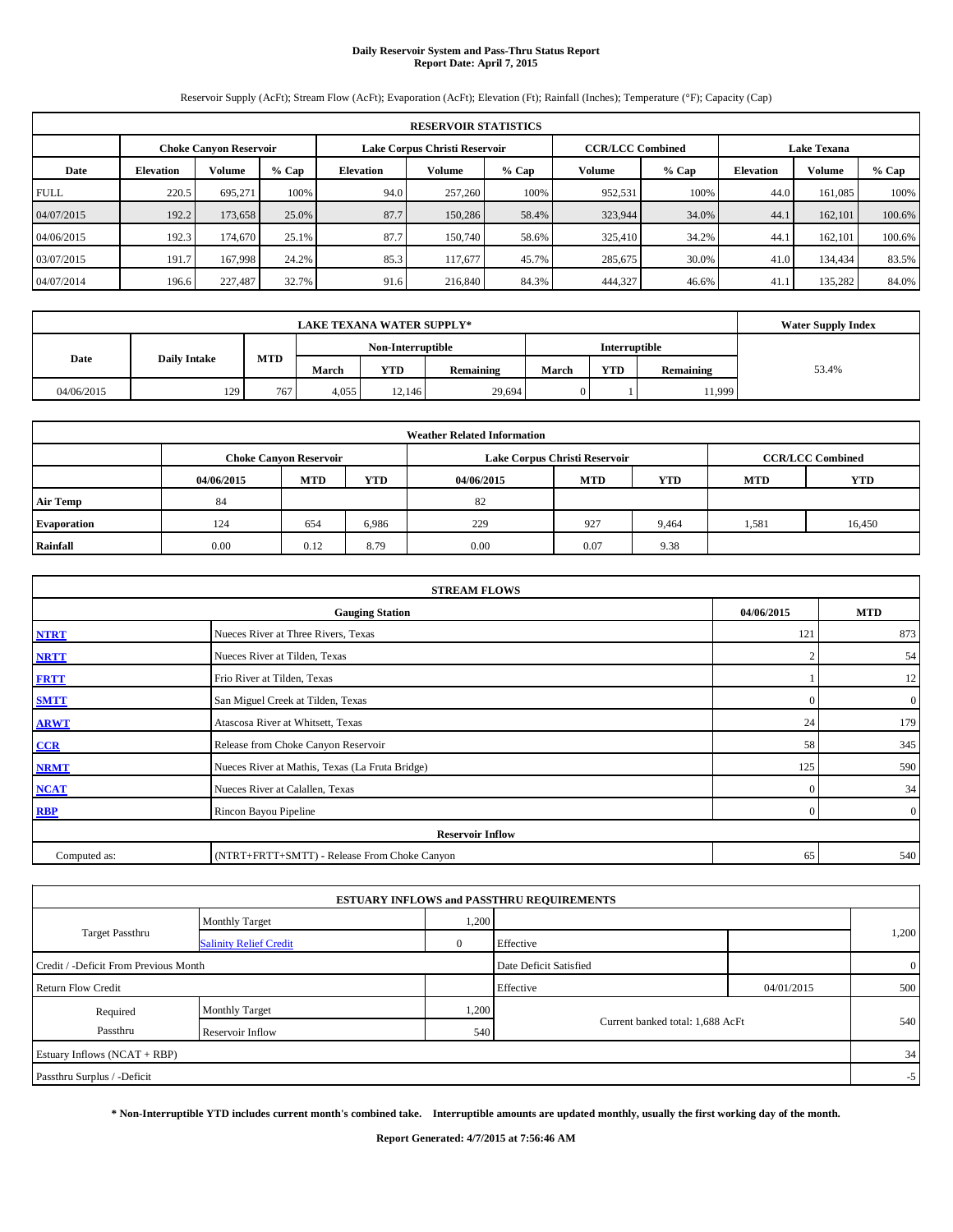#### **Daily Reservoir System and Pass-Thru Status Report Report Date: April 8, 2015**

Reservoir Supply (AcFt); Stream Flow (AcFt); Evaporation (AcFt); Elevation (Ft); Rainfall (Inches); Temperature (°F); Capacity (Cap)

|             | <b>RESERVOIR STATISTICS</b> |                               |         |                  |                               |         |                         |         |                  |                    |         |  |  |
|-------------|-----------------------------|-------------------------------|---------|------------------|-------------------------------|---------|-------------------------|---------|------------------|--------------------|---------|--|--|
|             |                             | <b>Choke Canvon Reservoir</b> |         |                  | Lake Corpus Christi Reservoir |         | <b>CCR/LCC Combined</b> |         |                  | <b>Lake Texana</b> |         |  |  |
| Date        | <b>Elevation</b>            | <b>Volume</b>                 | $%$ Cap | <b>Elevation</b> | Volume                        | $%$ Cap | Volume                  | $%$ Cap | <b>Elevation</b> | Volume             | $%$ Cap |  |  |
| <b>FULL</b> | 220.5                       | 695.271                       | 100%    | 94.0             | 257,260                       | 100%    | 952,531                 | 100%    | 44.0             | 161.085            | 100%    |  |  |
| 04/08/2015  | 192.2                       | 173,098                       | 24.9%   | 87.7             | 150,135                       | 58.4%   | 323,233                 | 33.9%   | 44.1             | 162,101            | 100.6%  |  |  |
| 04/07/2015  | 192.2                       | 173.658                       | 25.0%   | 87.7             | 150,286                       | 58.4%   | 323,944                 | 34.0%   | 44.1             | 162,101            | 100.6%  |  |  |
| 03/08/2015  | 191.6                       | 167,011                       | 24.0%   | 85.3             | 117.677                       | 45.7%   | 284,688                 | 29.9%   | 41.0             | 134,434            | 83.5%   |  |  |
| 04/08/2014  | 196.7                       | 227,754                       | 32.8%   | 91.5             | 213,320                       | 82.9%   | 441,074                 | 46.3%   | 41.              | 135,282            | 84.0%   |  |  |

|                                    | <b>Water Supply Index</b>                 |     |       |            |           |       |            |           |       |
|------------------------------------|-------------------------------------------|-----|-------|------------|-----------|-------|------------|-----------|-------|
| Non-Interruptible<br>Interruptible |                                           |     |       |            |           |       |            |           |       |
|                                    | <b>MTD</b><br>Date<br><b>Daily Intake</b> |     | March | <b>YTD</b> | Remaining | March | <b>YTD</b> | Remaining | 53.3% |
| 04/07/2015                         | 129                                       | 896 | 1,232 | 9.452      | 32,388    |       |            | 1,999     |       |

|                    |            |                               |            | <b>Weather Related Information</b> |                               |                         |            |            |
|--------------------|------------|-------------------------------|------------|------------------------------------|-------------------------------|-------------------------|------------|------------|
|                    |            | <b>Choke Canyon Reservoir</b> |            |                                    | Lake Corpus Christi Reservoir | <b>CCR/LCC Combined</b> |            |            |
|                    | 04/07/2015 | <b>MTD</b>                    | <b>YTD</b> | 04/07/2015                         | <b>MTD</b>                    | YTD                     | <b>MTD</b> | <b>YTD</b> |
| <b>Air Temp</b>    | 87         |                               |            | 86                                 |                               |                         |            |            |
| <b>Evaporation</b> | 157        | 811                           | 7,143      | 229                                | 1,156                         | 9,693                   | 1,967      | 16,836     |
| Rainfall           | 0.00       | 0.12                          | 8.79       | 0.00                               | 0.07                          | 9.38                    |            |            |

|              | <b>STREAM FLOWS</b>                                |          |                |  |  |  |  |  |  |  |
|--------------|----------------------------------------------------|----------|----------------|--|--|--|--|--|--|--|
|              | 04/07/2015<br><b>MTD</b><br><b>Gauging Station</b> |          |                |  |  |  |  |  |  |  |
| <b>NTRT</b>  | Nueces River at Three Rivers, Texas                | 117      | 991            |  |  |  |  |  |  |  |
| <b>NRTT</b>  | Nueces River at Tilden, Texas                      |          | 55             |  |  |  |  |  |  |  |
| <b>FRTT</b>  | Frio River at Tilden, Texas                        |          | 13             |  |  |  |  |  |  |  |
| <b>SMTT</b>  | San Miguel Creek at Tilden, Texas                  | $\Omega$ | $\overline{0}$ |  |  |  |  |  |  |  |
| <b>ARWT</b>  | Atascosa River at Whitsett, Texas                  | 24       | 202            |  |  |  |  |  |  |  |
| CCR          | Release from Choke Canyon Reservoir                | 58       | 403            |  |  |  |  |  |  |  |
| <b>NRMT</b>  | Nueces River at Mathis, Texas (La Fruta Bridge)    | 159      | 748            |  |  |  |  |  |  |  |
| <b>NCAT</b>  | Nueces River at Calallen, Texas                    | $\Omega$ | 34             |  |  |  |  |  |  |  |
| <b>RBP</b>   | Rincon Bayou Pipeline                              | $\Omega$ | $\overline{0}$ |  |  |  |  |  |  |  |
|              | <b>Reservoir Inflow</b>                            |          |                |  |  |  |  |  |  |  |
| Computed as: | (NTRT+FRTT+SMTT) - Release From Choke Canyon       | 61       | 600            |  |  |  |  |  |  |  |

|                                       |                               |       | <b>ESTUARY INFLOWS and PASSTHRU REQUIREMENTS</b> |            |                |
|---------------------------------------|-------------------------------|-------|--------------------------------------------------|------------|----------------|
|                                       | <b>Monthly Target</b>         | 1,200 |                                                  |            |                |
| Target Passthru                       | <b>Salinity Relief Credit</b> |       | Effective                                        |            | 1,200          |
| Credit / -Deficit From Previous Month |                               |       | Date Deficit Satisfied                           |            | $\overline{0}$ |
| <b>Return Flow Credit</b>             |                               |       | Effective                                        | 04/01/2015 | 500            |
| Required                              | <b>Monthly Target</b>         | 1,200 |                                                  |            |                |
| Passthru                              | Reservoir Inflow              | 600   | Current banked total: 1,688 AcFt                 |            | 600            |
| Estuary Inflows (NCAT + RBP)          |                               |       |                                                  |            | 34             |
| Passthru Surplus / -Deficit           |                               |       |                                                  |            | $-66$          |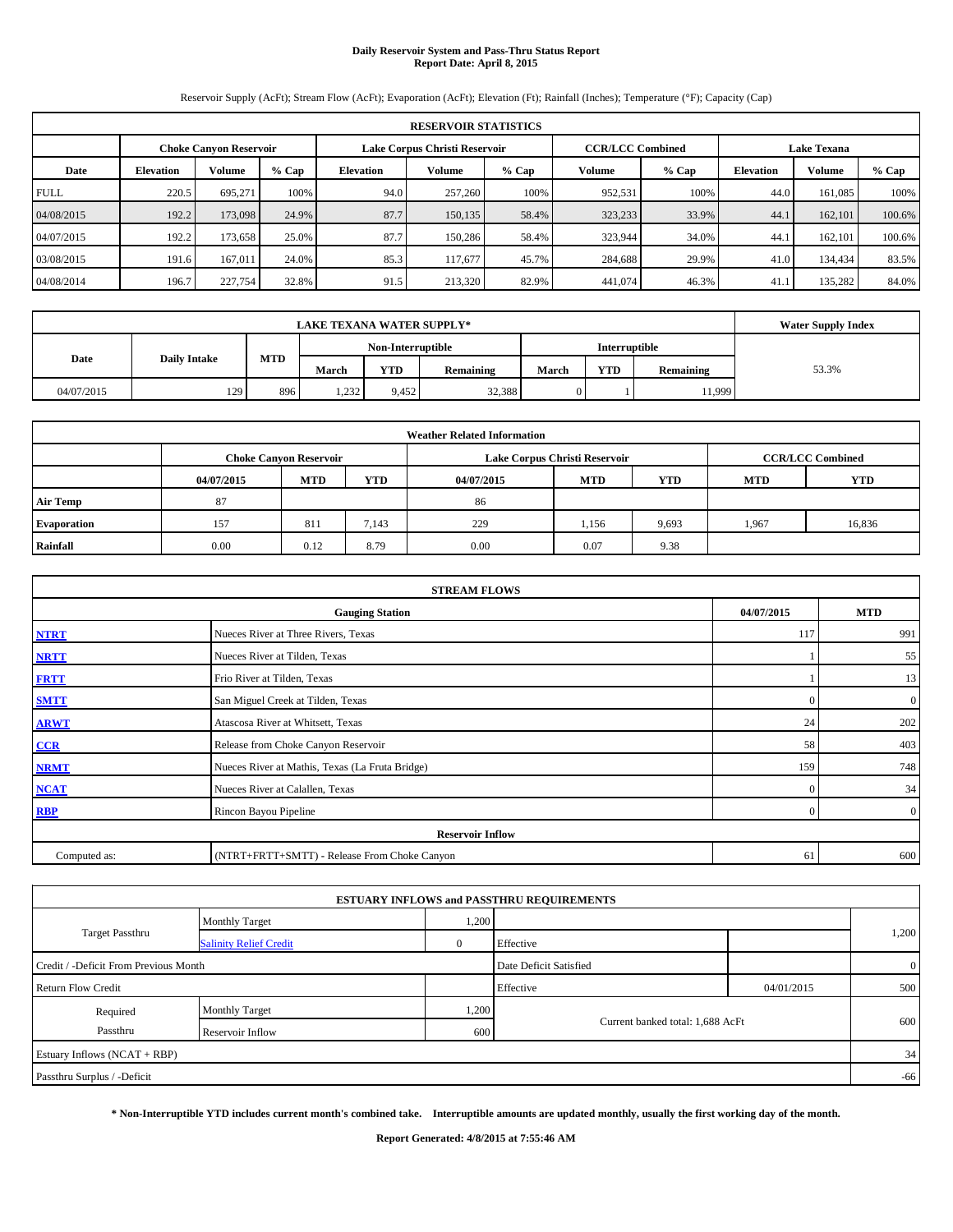#### **Daily Reservoir System and Pass-Thru Status Report Report Date: April 9, 2015**

Reservoir Supply (AcFt); Stream Flow (AcFt); Evaporation (AcFt); Elevation (Ft); Rainfall (Inches); Temperature (°F); Capacity (Cap)

|             | <b>RESERVOIR STATISTICS</b>                                                                                     |               |         |                  |         |         |         |         |                  |         |         |  |  |  |  |
|-------------|-----------------------------------------------------------------------------------------------------------------|---------------|---------|------------------|---------|---------|---------|---------|------------------|---------|---------|--|--|--|--|
|             | <b>CCR/LCC Combined</b><br><b>Lake Texana</b><br>Lake Corpus Christi Reservoir<br><b>Choke Canvon Reservoir</b> |               |         |                  |         |         |         |         |                  |         |         |  |  |  |  |
| Date        | <b>Elevation</b>                                                                                                | <b>Volume</b> | $%$ Cap | <b>Elevation</b> | Volume  | $%$ Cap | Volume  | $%$ Cap | <b>Elevation</b> | Volume  | $%$ Cap |  |  |  |  |
| <b>FULL</b> | 220.5                                                                                                           | 695.271       | 100%    | 94.0             | 257,260 | 100%    | 952,531 | 100%    | 44.0             | 161.085 | 100%    |  |  |  |  |
| 04/09/2015  | 192.3                                                                                                           | 173,995       | 25.0%   | 87.7             | 150,135 | 58.4%   | 324,130 | 34.0%   | 44.1             | 162,101 | 100.6%  |  |  |  |  |
| 04/08/2015  | 192.2                                                                                                           | 173,098       | 24.9%   | 87.7             | 150.135 | 58.4%   | 323,233 | 33.9%   | 44.1             | 162,101 | 100.6%  |  |  |  |  |
| 03/09/2015  | 191.8                                                                                                           | 168,547       | 24.2%   | 85.5             | 119.745 | 46.5%   | 288,292 | 30.3%   | 41.0             | 134,434 | 83.5%   |  |  |  |  |
| 04/09/2014  | 196.6                                                                                                           | 227,487       | 32.7%   | 91.5             | 212,455 | 82.6%   | 439,942 | 46.2%   | 41.0             | 134,434 | 83.5%   |  |  |  |  |

|            | <b>Water Supply Index</b>                 |      |       |            |                  |       |            |           |       |
|------------|-------------------------------------------|------|-------|------------|------------------|-------|------------|-----------|-------|
|            | <b>Interruptible</b><br>Non-Interruptible |      |       |            |                  |       |            |           |       |
| Date       | <b>Daily Intake</b>                       | MTD  | March | <b>YTD</b> | <b>Remaining</b> | March | <b>YTD</b> | Remaining | 53.5% |
| 04/08/2015 | 129                                       | .025 | 1,232 | 9,581      | 32,259           |       |            | 11,999    |       |

|                    |                                                                                           |            |            | <b>Weather Related Information</b> |            |            |            |            |  |  |  |  |
|--------------------|-------------------------------------------------------------------------------------------|------------|------------|------------------------------------|------------|------------|------------|------------|--|--|--|--|
|                    | Lake Corpus Christi Reservoir<br><b>CCR/LCC Combined</b><br><b>Choke Canyon Reservoir</b> |            |            |                                    |            |            |            |            |  |  |  |  |
|                    | 04/08/2015                                                                                | <b>MTD</b> | <b>YTD</b> | 04/08/2015                         | <b>MTD</b> | <b>YTD</b> | <b>MTD</b> | <b>YTD</b> |  |  |  |  |
| <b>Air Temp</b>    | 86                                                                                        |            |            | 85                                 |            |            |            |            |  |  |  |  |
| <b>Evaporation</b> | 164                                                                                       | 975        | 7,307      | 229                                | 1,385      | 9.922      | 2,360      | 17,229     |  |  |  |  |
| Rainfall           | 0.00                                                                                      | 0.12       | 8.79       | 0.00                               | 0.07       | 9.38       |            |            |  |  |  |  |

|              | <b>STREAM FLOWS</b>                                |          |                |  |  |  |  |  |  |  |
|--------------|----------------------------------------------------|----------|----------------|--|--|--|--|--|--|--|
|              | 04/08/2015<br><b>MTD</b><br><b>Gauging Station</b> |          |                |  |  |  |  |  |  |  |
| <b>NTRT</b>  | Nueces River at Three Rivers, Texas                | 115      | 1,106          |  |  |  |  |  |  |  |
| <b>NRTT</b>  | Nueces River at Tilden, Texas                      |          | 56             |  |  |  |  |  |  |  |
| <b>FRTT</b>  | Frio River at Tilden, Texas                        |          | 13             |  |  |  |  |  |  |  |
| <b>SMTT</b>  | San Miguel Creek at Tilden, Texas                  | $\Omega$ | $\overline{0}$ |  |  |  |  |  |  |  |
| <b>ARWT</b>  | Atascosa River at Whitsett, Texas                  | 22       | 224            |  |  |  |  |  |  |  |
| CCR          | Release from Choke Canyon Reservoir                | 58       | 461            |  |  |  |  |  |  |  |
| <b>NRMT</b>  | Nueces River at Mathis, Texas (La Fruta Bridge)    | 179      | 927            |  |  |  |  |  |  |  |
| <b>NCAT</b>  | Nueces River at Calallen, Texas                    | $\Omega$ | 34             |  |  |  |  |  |  |  |
| <b>RBP</b>   | Rincon Bayou Pipeline                              | $\Omega$ | $\overline{0}$ |  |  |  |  |  |  |  |
|              | <b>Reservoir Inflow</b>                            |          |                |  |  |  |  |  |  |  |
| Computed as: | (NTRT+FRTT+SMTT) - Release From Choke Canyon       | 58       | 659            |  |  |  |  |  |  |  |

|                                       |                               |       | <b>ESTUARY INFLOWS and PASSTHRU REQUIREMENTS</b> |            |              |
|---------------------------------------|-------------------------------|-------|--------------------------------------------------|------------|--------------|
|                                       | <b>Monthly Target</b>         | 1,200 |                                                  |            |              |
| Target Passthru                       | <b>Salinity Relief Credit</b> |       | Effective                                        |            | 1,200        |
| Credit / -Deficit From Previous Month |                               |       | Date Deficit Satisfied                           |            | $\mathbf{0}$ |
| <b>Return Flow Credit</b>             |                               |       | Effective                                        | 04/01/2015 | 500          |
| Required                              | <b>Monthly Target</b>         | 1,200 |                                                  |            |              |
| Passthru                              | Reservoir Inflow              | 659   | Current banked total: 1,688 AcFt                 |            | 659          |
| Estuary Inflows (NCAT + RBP)          |                               |       |                                                  |            | 34           |
| Passthru Surplus / -Deficit           |                               |       |                                                  |            | $-124$       |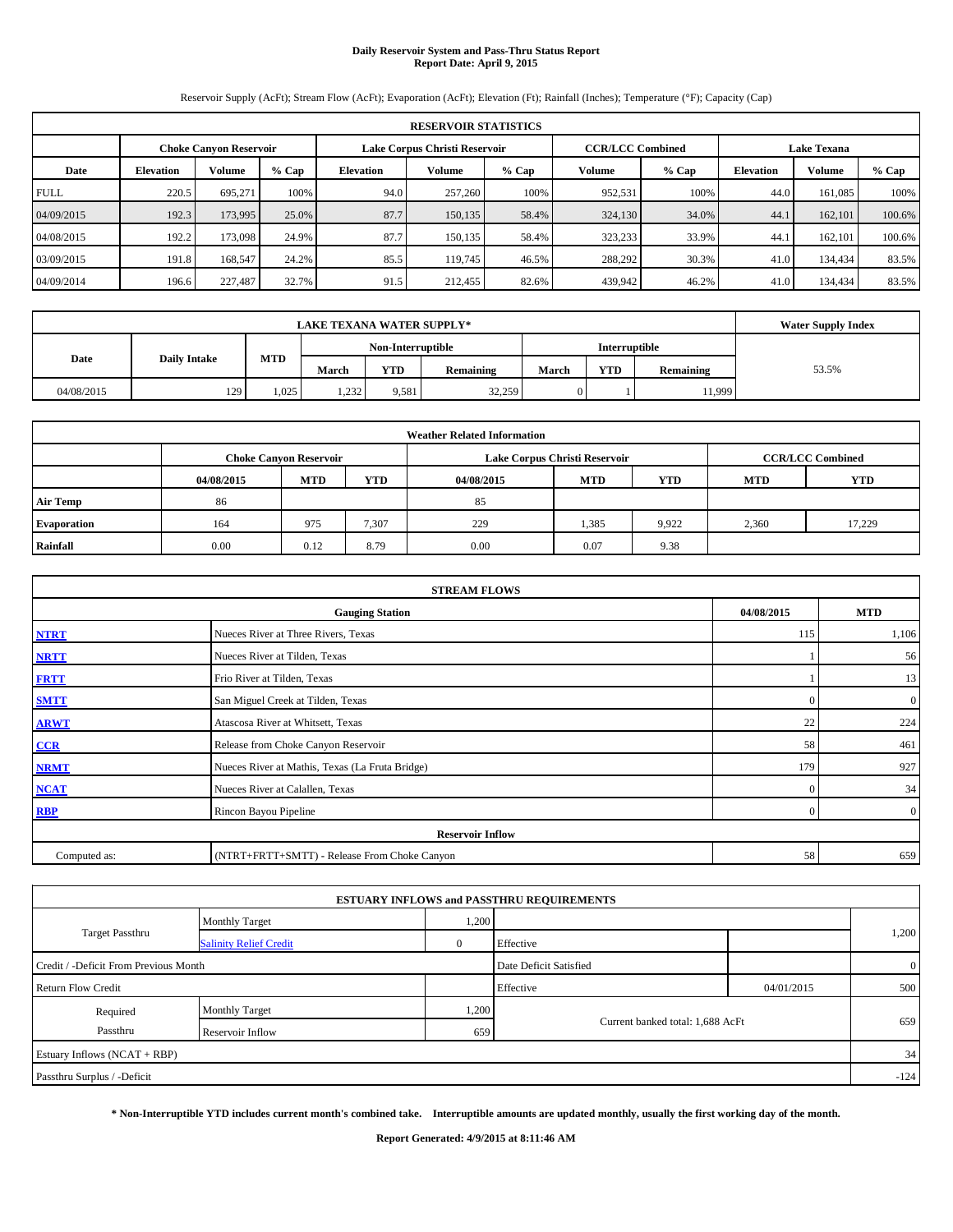# **Daily Reservoir System and Pass-Thru Status Report Report Date: April 10, 2015**

Reservoir Supply (AcFt); Stream Flow (AcFt); Evaporation (AcFt); Elevation (Ft); Rainfall (Inches); Temperature (°F); Capacity (Cap)

|             | <b>RESERVOIR STATISTICS</b>                                                                                     |         |         |                  |         |         |         |         |                  |               |         |  |  |  |  |
|-------------|-----------------------------------------------------------------------------------------------------------------|---------|---------|------------------|---------|---------|---------|---------|------------------|---------------|---------|--|--|--|--|
|             | <b>CCR/LCC Combined</b><br>Lake Corpus Christi Reservoir<br><b>Lake Texana</b><br><b>Choke Canvon Reservoir</b> |         |         |                  |         |         |         |         |                  |               |         |  |  |  |  |
| Date        | <b>Elevation</b>                                                                                                | Volume  | $%$ Cap | <b>Elevation</b> | Volume  | $%$ Cap | Volume  | $%$ Cap | <b>Elevation</b> | <b>Volume</b> | $%$ Cap |  |  |  |  |
| <b>FULL</b> | 220.5                                                                                                           | 695.271 | 100%    | 94.0             | 257,260 | 100%    | 952,531 | 100%    | 44.0             | 161.085       | 100%    |  |  |  |  |
| 04/10/2015  | 192.2                                                                                                           | 173,209 | 24.9%   | 87.7             | 150,135 | 58.4%   | 324,344 | 33.9%   | 44.0             | 162,101       | 100.6%  |  |  |  |  |
| 04/09/2015  | 192.3                                                                                                           | 173,995 | 25.0%   | 87.7             | 150,135 | 58.4%   | 324,130 | 34.0%   | 44.1             | 162,101       | 100.6%  |  |  |  |  |
| 03/10/2015  | 191.8                                                                                                           | 168,657 | 24.3%   | 85.6             | 120,787 | 47.0%   | 289,444 | 30.4%   | 41.0             | 134,434       | 83.5%   |  |  |  |  |
| 04/10/2014  | 196.6                                                                                                           | 226,689 | 32.6%   | 91.5             | 211,936 | 82.4%   | 438,625 | 46.0%   | 41.0             | 134,434       | 83.5%   |  |  |  |  |

|            | <b>LAKE TEXANA WATER SUPPLY*</b> |       |       |            |           |       |            |           |       |  |  |
|------------|----------------------------------|-------|-------|------------|-----------|-------|------------|-----------|-------|--|--|
|            |                                  |       |       |            |           |       |            |           |       |  |  |
| Date       | <b>Daily Intake</b>              | MTD   | March | <b>YTD</b> | Remaining | March | <b>YTD</b> | Remaining | 53.3% |  |  |
| 04/09/2015 | 129                              | . 154 | 1,232 | 9.710      | 32,130    |       |            | 11,999ء   |       |  |  |

|                    |                               |            |                         | <b>Weather Related Information</b> |            |            |            |            |
|--------------------|-------------------------------|------------|-------------------------|------------------------------------|------------|------------|------------|------------|
|                    | <b>Choke Canyon Reservoir</b> |            | <b>CCR/LCC Combined</b> |                                    |            |            |            |            |
|                    | 04/09/2015                    | <b>MTD</b> | <b>YTD</b>              | 04/09/2015                         | <b>MTD</b> | <b>YTD</b> | <b>MTD</b> | <b>YTD</b> |
| <b>Air Temp</b>    | 86                            |            |                         | 87                                 |            |            |            |            |
| <b>Evaporation</b> | 137                           | 1,112      | 7,444                   | 247                                | 1,632      | 10,169     | 2,744      | 17,613     |
| Rainfall           | 0.00                          | 0.12       | 8.79                    | 0.00                               | 0.07       | 9.38       |            |            |

| <b>STREAM FLOWS</b> |                                                 |                |                  |  |  |  |  |  |  |  |
|---------------------|-------------------------------------------------|----------------|------------------|--|--|--|--|--|--|--|
|                     | <b>Gauging Station</b>                          | 04/09/2015     | <b>MTD</b>       |  |  |  |  |  |  |  |
| <b>NTRT</b>         | Nueces River at Three Rivers, Texas             |                |                  |  |  |  |  |  |  |  |
| <b>NRTT</b>         | Nueces River at Tilden, Texas                   | $\overline{0}$ | 56               |  |  |  |  |  |  |  |
| <b>FRTT</b>         | Frio River at Tilden, Texas                     |                | 14               |  |  |  |  |  |  |  |
| <b>SMTT</b>         | San Miguel Creek at Tilden, Texas               | $\Omega$       | $\boldsymbol{0}$ |  |  |  |  |  |  |  |
| <b>ARWT</b>         | Atascosa River at Whitsett, Texas               | 19             | 243              |  |  |  |  |  |  |  |
| CCR                 | Release from Choke Canyon Reservoir             | 58             | 518              |  |  |  |  |  |  |  |
| <b>NRMT</b>         | Nueces River at Mathis, Texas (La Fruta Bridge) | 181            | 1,108            |  |  |  |  |  |  |  |
| <b>NCAT</b>         | Nueces River at Calallen, Texas                 | $\mathbf{0}$   | 34               |  |  |  |  |  |  |  |
| <b>RBP</b>          | Rincon Bayou Pipeline                           | $\overline{0}$ | $\overline{0}$   |  |  |  |  |  |  |  |
|                     | <b>Reservoir Inflow</b>                         |                |                  |  |  |  |  |  |  |  |
| Computed as:        | (NTRT+FRTT+SMTT) - Release From Choke Canyon    |                |                  |  |  |  |  |  |  |  |

|                                       |                               |                        | <b>ESTUARY INFLOWS and PASSTHRU REQUIREMENTS</b> |                |        |  |
|---------------------------------------|-------------------------------|------------------------|--------------------------------------------------|----------------|--------|--|
|                                       | <b>Monthly Target</b>         | 1,200                  |                                                  |                |        |  |
| Target Passthru                       | <b>Salinity Relief Credit</b> |                        | Effective                                        |                | 1,200  |  |
| Credit / -Deficit From Previous Month |                               | Date Deficit Satisfied |                                                  | $\overline{0}$ |        |  |
| <b>Return Flow Credit</b>             |                               |                        | Effective                                        | 04/01/2015     | 500    |  |
| Required                              | <b>Monthly Target</b>         | 1,200                  |                                                  |                |        |  |
| Passthru                              | Reservoir Inflow              | 713                    | Current banked total: 1,688 AcFt                 |                | 713    |  |
| Estuary Inflows (NCAT + RBP)          |                               |                        |                                                  |                | 34     |  |
| Passthru Surplus / -Deficit           |                               |                        |                                                  |                | $-179$ |  |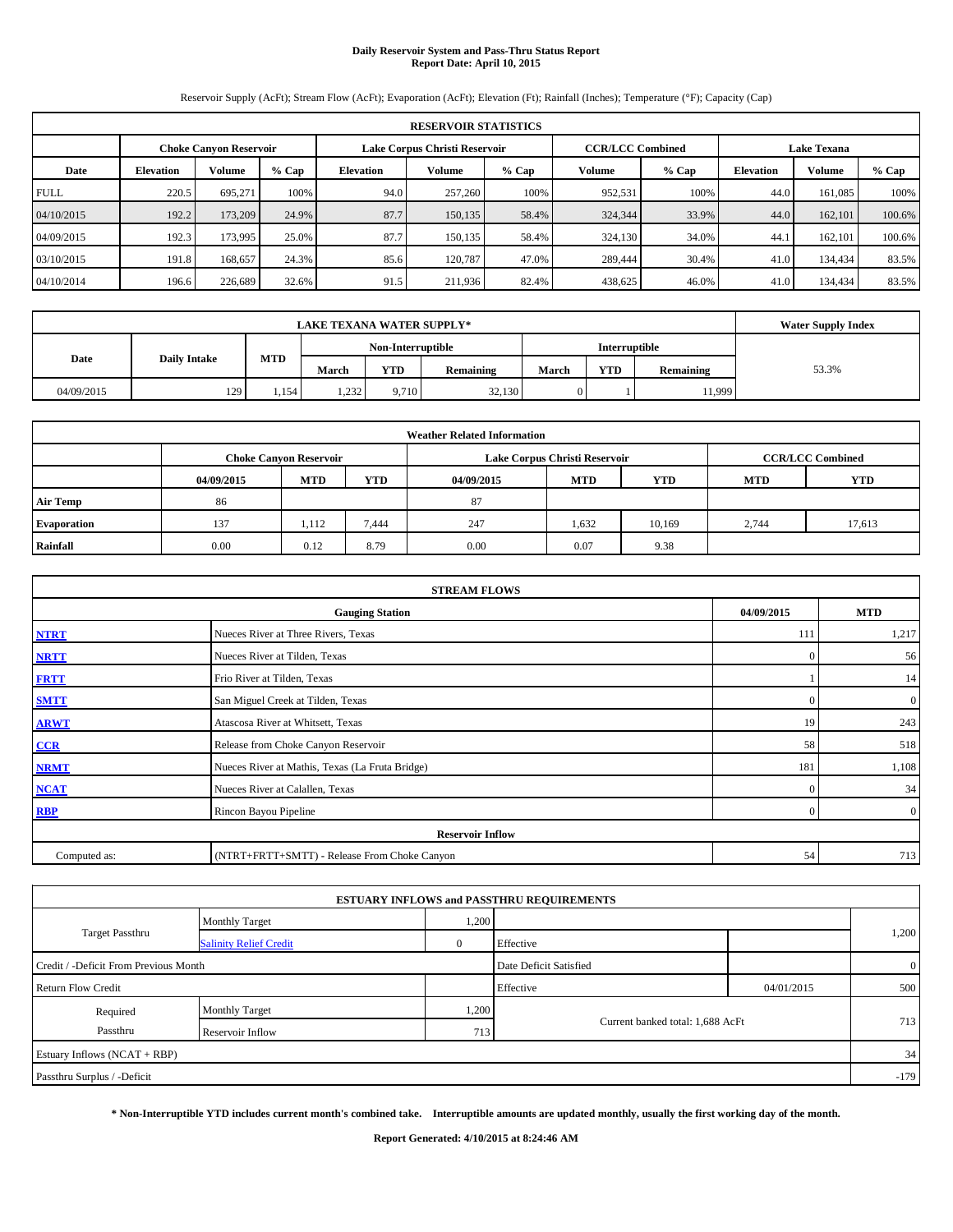# **Daily Reservoir System and Pass-Thru Status Report Report Date: April 11, 2015**

Reservoir Supply (AcFt); Stream Flow (AcFt); Evaporation (AcFt); Elevation (Ft); Rainfall (Inches); Temperature (°F); Capacity (Cap)

|             | <b>RESERVOIR STATISTICS</b> |                               |         |                               |         |         |                         |         |                    |               |         |  |  |
|-------------|-----------------------------|-------------------------------|---------|-------------------------------|---------|---------|-------------------------|---------|--------------------|---------------|---------|--|--|
|             |                             | <b>Choke Canvon Reservoir</b> |         | Lake Corpus Christi Reservoir |         |         | <b>CCR/LCC Combined</b> |         | <b>Lake Texana</b> |               |         |  |  |
| Date        | <b>Elevation</b>            | Volume                        | $%$ Cap | <b>Elevation</b>              | Volume  | $%$ Cap | Volume                  | $%$ Cap | <b>Elevation</b>   | <b>Volume</b> | $%$ Cap |  |  |
| <b>FULL</b> | 220.5                       | 695.271                       | 100%    | 94.0                          | 257,260 | 100%    | 952,531                 | 100%    | 44.0               | 161.085       | 100%    |  |  |
| 04/11/2015  | 192.4                       | 175,121                       | 25.2%   | 87.7                          | 150,135 | 58.4%   | 325,256                 | 34.1%   | 44.0               | 162,085       | 100.6%  |  |  |
| 04/10/2015  | 192.2                       | 173,209                       | 24.9%   | 87.7                          | 150,135 | 58.4%   | 324,344                 | 33.9%   | 44.0               | 162,101       | 100.6%  |  |  |
| 03/11/2015  | 191.9                       | 169,540                       | 24.4%   | 85.6                          | 120.918 | 47.0%   | 290,458                 | 30.5%   | 43.6               | 157.385       | 97.7%   |  |  |
| 04/11/2014  | 196.6                       | 227,087                       | 32.7%   | 91.4                          | 211,590 | 82.2%   | 438,677                 | 46.1%   | 40.9               | 133,588       | 82.9%   |  |  |

| <b>LAKE TEXANA WATER SUPPLY*</b> |                     |       |                   |            |           |               |            |           | <b>Water Supply Index</b> |
|----------------------------------|---------------------|-------|-------------------|------------|-----------|---------------|------------|-----------|---------------------------|
|                                  |                     |       | Non-Interruptible |            |           | Interruptible |            |           |                           |
| Date                             | <b>Daily Intake</b> | MTD   | March             | <b>YTD</b> | Remaining | <b>March</b>  | <b>YTD</b> | Remaining | 53.6%                     |
| 04/10/2015                       | 129                 | 1.282 | 1,232             | 9.839      | 32,001    | $\Omega$      |            | 11,999    |                           |

|                    |            |                               |            | <b>Weather Related Information</b> |                               |                         |            |            |
|--------------------|------------|-------------------------------|------------|------------------------------------|-------------------------------|-------------------------|------------|------------|
|                    |            | <b>Choke Canyon Reservoir</b> |            |                                    | Lake Corpus Christi Reservoir | <b>CCR/LCC Combined</b> |            |            |
|                    | 04/10/2015 | <b>MTD</b>                    | <b>YTD</b> | 04/10/2015                         | <b>MTD</b>                    | <b>YTD</b>              | <b>MTD</b> | <b>YTD</b> |
| <b>Air Temp</b>    | 76         |                               |            | 73                                 |                               |                         |            |            |
| <b>Evaporation</b> | 171        | 1,283                         | 7,615      | 150                                | 1.782                         | 10,319                  | 3,065      | 17,934     |
| Rainfall           | 0.96       | 1.09                          | 9.76       | 0.45                               | 0.52                          | 9.83                    |            |            |

| <b>STREAM FLOWS</b> |                                                 |                |                  |  |  |  |  |  |  |  |
|---------------------|-------------------------------------------------|----------------|------------------|--|--|--|--|--|--|--|
|                     | <b>Gauging Station</b>                          | 04/10/2015     | <b>MTD</b>       |  |  |  |  |  |  |  |
| <b>NTRT</b>         | Nueces River at Three Rivers, Texas             |                |                  |  |  |  |  |  |  |  |
| <b>NRTT</b>         | Nueces River at Tilden, Texas                   | $\mathbf{0}$   | 56               |  |  |  |  |  |  |  |
| <b>FRTT</b>         | Frio River at Tilden, Texas                     | 8              | 22               |  |  |  |  |  |  |  |
| <b>SMTT</b>         | San Miguel Creek at Tilden, Texas               | $\Omega$       | $\boldsymbol{0}$ |  |  |  |  |  |  |  |
| <b>ARWT</b>         | Atascosa River at Whitsett, Texas               | 17             | 261              |  |  |  |  |  |  |  |
| CCR                 | Release from Choke Canyon Reservoir             | 58             | 576              |  |  |  |  |  |  |  |
| <b>NRMT</b>         | Nueces River at Mathis, Texas (La Fruta Bridge) | 183            | 1,290            |  |  |  |  |  |  |  |
| <b>NCAT</b>         | Nueces River at Calallen, Texas                 | $\mathbf{0}$   | 34               |  |  |  |  |  |  |  |
| <b>RBP</b>          | Rincon Bayou Pipeline                           | $\overline{0}$ | $\overline{0}$   |  |  |  |  |  |  |  |
|                     | <b>Reservoir Inflow</b>                         |                |                  |  |  |  |  |  |  |  |
| Computed as:        | (NTRT+FRTT+SMTT) - Release From Choke Canyon    |                |                  |  |  |  |  |  |  |  |

|                                       |                               |       | <b>ESTUARY INFLOWS and PASSTHRU REQUIREMENTS</b> |            |                |
|---------------------------------------|-------------------------------|-------|--------------------------------------------------|------------|----------------|
|                                       | <b>Monthly Target</b>         | 1,200 |                                                  |            |                |
| <b>Target Passthru</b>                | <b>Salinity Relief Credit</b> | 300   | Effective                                        | 4/11/2015  | 900            |
| Credit / -Deficit From Previous Month |                               |       | Date Deficit Satisfied                           |            | $\overline{0}$ |
| <b>Return Flow Credit</b>             |                               |       | Effective                                        | 04/01/2015 | 500            |
| Required                              | <b>Monthly Target</b>         | 900   |                                                  |            | 810            |
| Passthru                              | Reservoir Inflow              | 810   | Current banked total: 1,688 AcFt                 |            |                |
| Estuary Inflows (NCAT + RBP)          |                               |       |                                                  |            | 34             |
| Passthru Surplus / -Deficit           |                               |       |                                                  |            | $-276$         |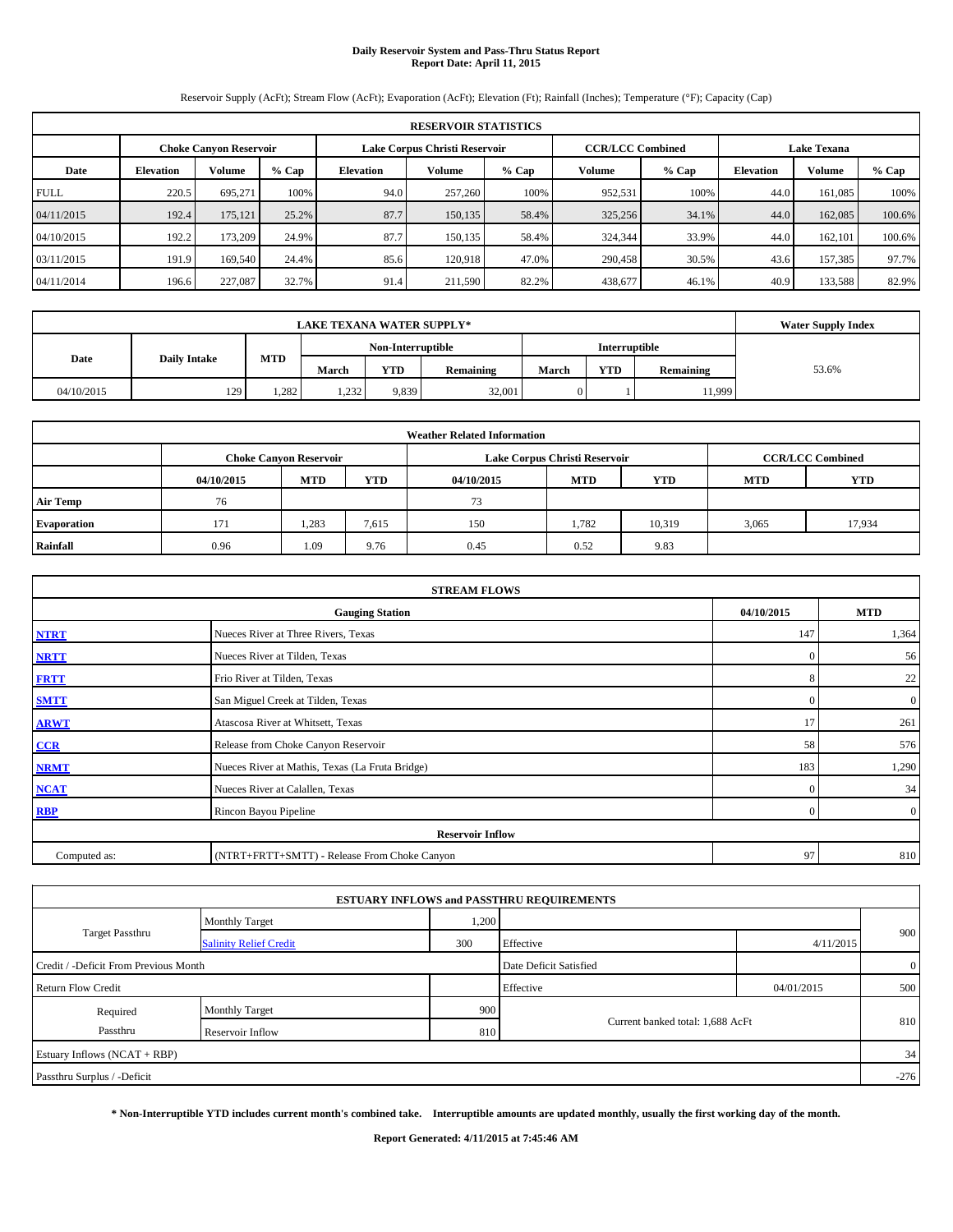# **Daily Reservoir System and Pass-Thru Status Report Report Date: April 12, 2015**

Reservoir Supply (AcFt); Stream Flow (AcFt); Evaporation (AcFt); Elevation (Ft); Rainfall (Inches); Temperature (°F); Capacity (Cap)

|             | <b>RESERVOIR STATISTICS</b> |                               |         |                               |         |         |                         |       |                    |               |         |  |
|-------------|-----------------------------|-------------------------------|---------|-------------------------------|---------|---------|-------------------------|-------|--------------------|---------------|---------|--|
|             |                             | <b>Choke Canvon Reservoir</b> |         | Lake Corpus Christi Reservoir |         |         | <b>CCR/LCC Combined</b> |       | <b>Lake Texana</b> |               |         |  |
| Date        | <b>Elevation</b>            | Volume                        | $%$ Cap | <b>Elevation</b>              | Volume  | $%$ Cap | Volume                  | % Cap | <b>Elevation</b>   | <b>Volume</b> | $%$ Cap |  |
| <b>FULL</b> | 220.5                       | 695.271                       | 100%    | 94.0                          | 257,260 | 100%    | 952,531                 | 100%  | 44.0               | 161.085       | 100%    |  |
| 04/12/2015  | 192.3                       | 174,445                       | 25.1%   | 87.7                          | 150,135 | 58.4%   | 324,580                 | 34.1% | 44.0               | 162,085       | 100.6%  |  |
| 04/11/2015  | 192.4                       | 175,121                       | 25.2%   | 87.7                          | 150,135 | 58.4%   | 325,256                 | 34.1% | 44.0               | 162,085       | 100.6%  |  |
| 03/12/2015  | 191.8                       | 168,767                       | 24.3%   | 85.6                          | 121.180 | 47.1%   | 289,947                 | 30.4% | 44.2               | 163.121       | 101.3%  |  |
| 04/12/2014  | 196.5                       | 226,158                       | 32.5%   | 91.4                          | 211,072 | 82.0%   | 437,230                 | 45.9% | 40.9               | 133,588       | 82.9%   |  |

| <b>LAKE TEXANA WATER SUPPLY*</b> |                     |       |                   |            |           |               |            |           | <b>Water Supply Index</b> |
|----------------------------------|---------------------|-------|-------------------|------------|-----------|---------------|------------|-----------|---------------------------|
|                                  |                     |       | Non-Interruptible |            |           | Interruptible |            |           |                           |
| Date                             | <b>Daily Intake</b> | MTD   | March             | <b>YTD</b> | Remaining | <b>March</b>  | <b>YTD</b> | Remaining | 53.5%                     |
| 04/11/2015                       | 129                 | 1.411 | 1,232             | 9.968      | 31,872    | $\Omega$      |            | 11,999    |                           |

|                    |            |                               |            | <b>Weather Related Information</b> |                               |                         |            |            |
|--------------------|------------|-------------------------------|------------|------------------------------------|-------------------------------|-------------------------|------------|------------|
|                    |            | <b>Choke Canyon Reservoir</b> |            |                                    | Lake Corpus Christi Reservoir | <b>CCR/LCC Combined</b> |            |            |
|                    | 04/11/2015 | <b>MTD</b>                    | <b>YTD</b> | 04/11/2015                         | <b>MTD</b>                    | <b>YTD</b>              | <b>MTD</b> | <b>YTD</b> |
| <b>Air Temp</b>    | 77         |                               |            | 77                                 |                               |                         |            |            |
| <b>Evaporation</b> | 33         | 1,316                         | 7.648      | 53                                 | 1,835                         | 10,372                  | 3,151      | 18,020     |
| Rainfall           | 0.06       | 1.15                          | 9.82       | 0.18                               | 0.7                           | 10.01                   |            |            |

| <b>STREAM FLOWS</b> |                                                 |               |                |  |  |  |  |  |  |
|---------------------|-------------------------------------------------|---------------|----------------|--|--|--|--|--|--|
|                     | <b>Gauging Station</b>                          | 04/11/2015    | <b>MTD</b>     |  |  |  |  |  |  |
| <b>NTRT</b>         | Nueces River at Three Rivers, Texas             | 133           | 1,497          |  |  |  |  |  |  |
| <b>NRTT</b>         | Nueces River at Tilden, Texas                   | $\Omega$      | 56             |  |  |  |  |  |  |
| <b>FRTT</b>         | Frio River at Tilden, Texas                     | $\mathcal{L}$ | 27             |  |  |  |  |  |  |
| <b>SMTT</b>         | San Miguel Creek at Tilden, Texas               | $\Omega$      | $\overline{0}$ |  |  |  |  |  |  |
| <b>ARWT</b>         | Atascosa River at Whitsett, Texas               | 17            | 278            |  |  |  |  |  |  |
| CCR                 | Release from Choke Canyon Reservoir             | 58            | 633            |  |  |  |  |  |  |
| <b>NRMT</b>         | Nueces River at Mathis, Texas (La Fruta Bridge) | 145           | 1,435          |  |  |  |  |  |  |
| <b>NCAT</b>         | Nueces River at Calallen, Texas                 | $\Omega$      | 34             |  |  |  |  |  |  |
| RBP                 | Rincon Bayou Pipeline                           | $\Omega$      | $\overline{0}$ |  |  |  |  |  |  |
|                     | <b>Reservoir Inflow</b>                         |               |                |  |  |  |  |  |  |
| Computed as:        | (NTRT+FRTT+SMTT) - Release From Choke Canyon    |               |                |  |  |  |  |  |  |

|                                       |                               |       | <b>ESTUARY INFLOWS and PASSTHRU REQUIREMENTS</b> |            |                |
|---------------------------------------|-------------------------------|-------|--------------------------------------------------|------------|----------------|
|                                       | <b>Monthly Target</b>         | 1,200 |                                                  |            |                |
| <b>Target Passthru</b>                | <b>Salinity Relief Credit</b> | 300   | Effective                                        | 4/11/2015  | 900            |
| Credit / -Deficit From Previous Month |                               |       | Date Deficit Satisfied                           |            | $\overline{0}$ |
| <b>Return Flow Credit</b>             |                               |       | Effective                                        | 04/01/2015 | 500            |
| Required                              | <b>Monthly Target</b>         | 900   |                                                  |            |                |
| Passthru                              | Reservoir Inflow              | 891   | Current banked total: 1,688 AcFt                 |            | 891            |
| Estuary Inflows (NCAT + RBP)          |                               |       |                                                  |            | 34             |
| Passthru Surplus / -Deficit           |                               |       |                                                  |            | $-357$         |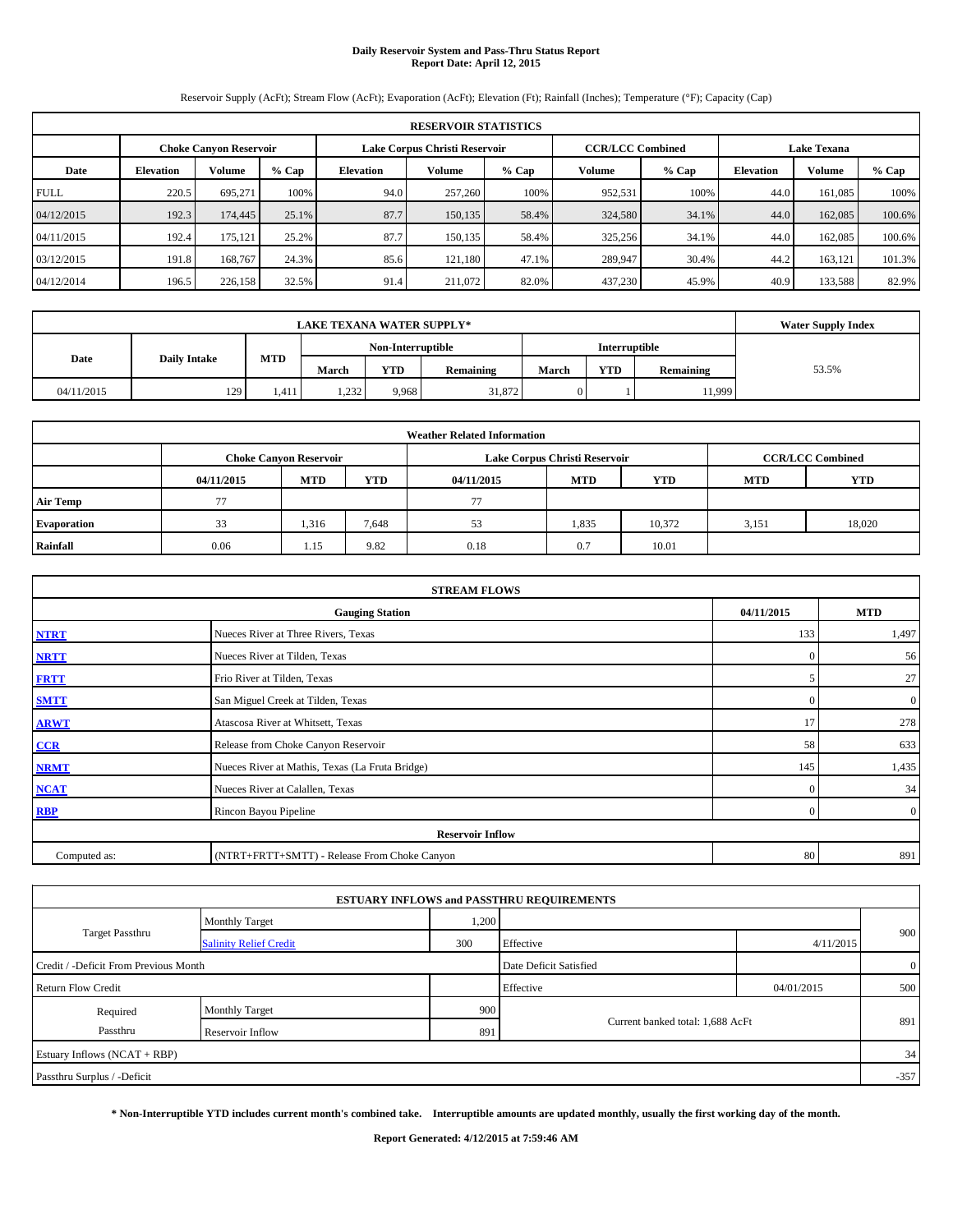# **Daily Reservoir System and Pass-Thru Status Report Report Date: April 13, 2015**

Reservoir Supply (AcFt); Stream Flow (AcFt); Evaporation (AcFt); Elevation (Ft); Rainfall (Inches); Temperature (°F); Capacity (Cap)

| <b>RESERVOIR STATISTICS</b> |                  |                               |         |                               |         |         |                         |         |                    |               |         |
|-----------------------------|------------------|-------------------------------|---------|-------------------------------|---------|---------|-------------------------|---------|--------------------|---------------|---------|
|                             |                  | <b>Choke Canvon Reservoir</b> |         | Lake Corpus Christi Reservoir |         |         | <b>CCR/LCC Combined</b> |         | <b>Lake Texana</b> |               |         |
| Date                        | <b>Elevation</b> | <b>Volume</b>                 | $%$ Cap | <b>Elevation</b>              | Volume  | $%$ Cap | Volume                  | $%$ Cap | <b>Elevation</b>   | <b>Volume</b> | $%$ Cap |
| <b>FULL</b>                 | 220.5            | 695.271                       | 100%    | 94.0                          | 257,260 | 100%    | 952,531                 | 100%    | 44.0               | 161.085       | 100%    |
| 04/13/2015                  | 192.4            | 175,234                       | 25.2%   | 87.8                          | 152,259 | 59.2%   | 327,493                 | 34.4%   | 44.0               | 162,085       | 100.6%  |
| 04/12/2015                  | 192.3            | 174,445                       | 25.1%   | 87.7                          | 150.135 | 58.4%   | 324,580                 | 34.1%   | 44.0               | 162,085       | 100.6%  |
| 03/13/2015                  | 191.9            | 169,540                       | 24.4%   | 85.6                          | 121.180 | 47.1%   | 290,720                 | 30.5%   | 44.1               | 162,101       | 100.6%  |
| 04/13/2014                  | 196.5            | 226,158                       | 32.5%   | 91.4                          | 210,726 | 81.9%   | 436,884                 | 45.9%   | 40.8               | 132,746       | 82.4%   |

|            | LAKE TEXANA WATER SUPPLY* |            |       |                   |                  |              |               |           |       |  |  |
|------------|---------------------------|------------|-------|-------------------|------------------|--------------|---------------|-----------|-------|--|--|
|            |                           |            |       | Non-Interruptible |                  |              | Interruptible |           |       |  |  |
| Date       | <b>Daily Intake</b>       | <b>MTD</b> | March | <b>YTD</b>        | <b>Remaining</b> | March        | <b>YTD</b>    | Remaining | 54.0% |  |  |
| 04/12/2015 | 129                       | .540       | 1,232 | 10,096            | 31.744           | $\mathbf{0}$ |               | 11,999    |       |  |  |

| <b>Weather Related Information</b> |            |                               |            |            |                               |                         |       |        |  |  |  |
|------------------------------------|------------|-------------------------------|------------|------------|-------------------------------|-------------------------|-------|--------|--|--|--|
|                                    |            | <b>Choke Canyon Reservoir</b> |            |            | Lake Corpus Christi Reservoir | <b>CCR/LCC Combined</b> |       |        |  |  |  |
|                                    | 04/12/2015 | <b>MTD</b>                    | <b>YTD</b> | <b>YTD</b> | <b>MTD</b>                    | <b>YTD</b>              |       |        |  |  |  |
| <b>Air Temp</b>                    | 80         |                               |            | 80         |                               |                         |       |        |  |  |  |
| <b>Evaporation</b>                 | 118        | 1,434                         | 7,766      |            | 1,835                         | 10.372                  | 3,269 | 18,138 |  |  |  |
| Rainfall                           | 1.00       | 2.15                          | 10.82      | 1.42       | 2.12                          | 11.43                   |       |        |  |  |  |

| <b>STREAM FLOWS</b> |                                                 |            |                |  |  |  |  |  |  |
|---------------------|-------------------------------------------------|------------|----------------|--|--|--|--|--|--|
|                     | <b>Gauging Station</b>                          | 04/12/2015 | <b>MTD</b>     |  |  |  |  |  |  |
| <b>NTRT</b>         | Nueces River at Three Rivers, Texas             | 109        | 1,606          |  |  |  |  |  |  |
| <b>NRTT</b>         | Nueces River at Tilden, Texas                   | $\Omega$   | 56             |  |  |  |  |  |  |
| <b>FRTT</b>         | Frio River at Tilden, Texas                     |            | 29             |  |  |  |  |  |  |
| <b>SMTT</b>         | San Miguel Creek at Tilden, Texas               | $\Omega$   | $\overline{0}$ |  |  |  |  |  |  |
| <b>ARWT</b>         | Atascosa River at Whitsett, Texas               | 19         | 297            |  |  |  |  |  |  |
| CCR                 | Release from Choke Canyon Reservoir             | 58         | 691            |  |  |  |  |  |  |
| <b>NRMT</b>         | Nueces River at Mathis, Texas (La Fruta Bridge) | 133        | 1,568          |  |  |  |  |  |  |
| <b>NCAT</b>         | Nueces River at Calallen, Texas                 | $\Omega$   | 34             |  |  |  |  |  |  |
| RBP                 | Rincon Bayou Pipeline                           | $\Omega$   | $\overline{0}$ |  |  |  |  |  |  |
|                     | <b>Reservoir Inflow</b>                         |            |                |  |  |  |  |  |  |
| Computed as:        | (NTRT+FRTT+SMTT) - Release From Choke Canyon    |            |                |  |  |  |  |  |  |

|                                       |                               |       | <b>ESTUARY INFLOWS and PASSTHRU REQUIREMENTS</b> |            |                |  |
|---------------------------------------|-------------------------------|-------|--------------------------------------------------|------------|----------------|--|
|                                       | <b>Monthly Target</b>         | 1,200 |                                                  |            |                |  |
| <b>Target Passthru</b>                | <b>Salinity Relief Credit</b> | 300   | Effective                                        | 4/11/2015  | 900            |  |
| Credit / -Deficit From Previous Month |                               |       | Date Deficit Satisfied                           |            | $\overline{0}$ |  |
| <b>Return Flow Credit</b>             |                               |       | Effective                                        | 04/01/2015 | 500            |  |
| Required                              | <b>Monthly Target</b>         | 900   |                                                  |            |                |  |
| Passthru                              | Reservoir Inflow              | 944   | Current banked total: 1,688 AcFt                 |            | 900            |  |
| Estuary Inflows (NCAT + RBP)          |                               |       |                                                  |            | 34             |  |
| Passthru Surplus / -Deficit           |                               |       |                                                  |            | $-366$         |  |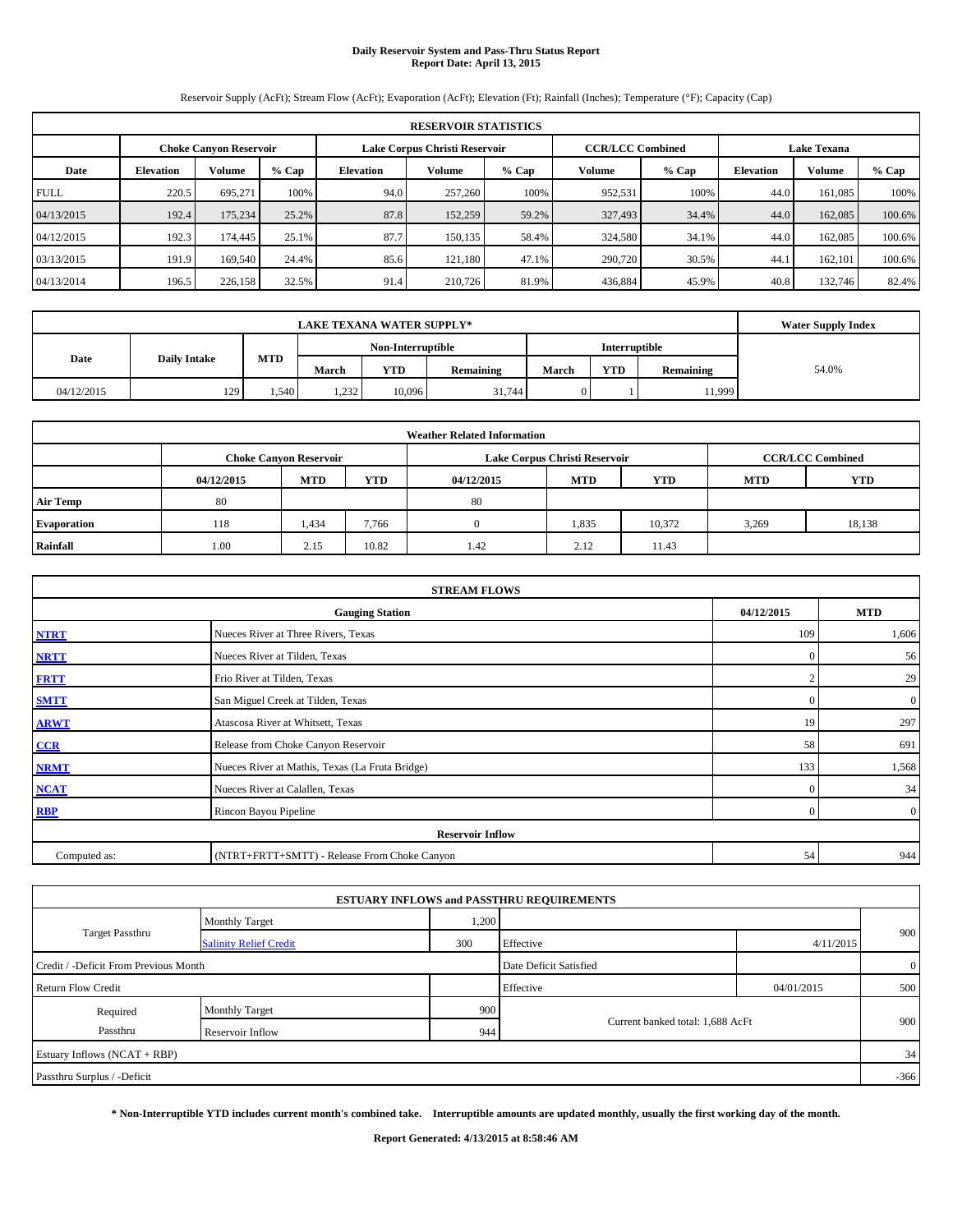# **Daily Reservoir System and Pass-Thru Status Report Report Date: April 14, 2015**

Reservoir Supply (AcFt); Stream Flow (AcFt); Evaporation (AcFt); Elevation (Ft); Rainfall (Inches); Temperature (°F); Capacity (Cap)

| <b>RESERVOIR STATISTICS</b> |                  |                               |         |                  |                               |         |                         |         |                    |               |         |
|-----------------------------|------------------|-------------------------------|---------|------------------|-------------------------------|---------|-------------------------|---------|--------------------|---------------|---------|
|                             |                  | <b>Choke Canvon Reservoir</b> |         |                  | Lake Corpus Christi Reservoir |         | <b>CCR/LCC Combined</b> |         | <b>Lake Texana</b> |               |         |
| Date                        | <b>Elevation</b> | <b>Volume</b>                 | $%$ Cap | <b>Elevation</b> | Volume                        | $%$ Cap | Volume                  | $%$ Cap | <b>Elevation</b>   | <b>Volume</b> | $%$ Cap |
| <b>FULL</b>                 | 220.5            | 695.271                       | 100%    | 94.0             | 257,260                       | 100%    | 952,531                 | 100%    | 44.0               | 161.085       | 100%    |
| 04/14/2015                  | 192.5            | 176,365                       | 25.4%   | 88.0             | 155,170                       | 60.3%   | 331,535                 | 34.8%   | 44.1               | 162,101       | 100.6%  |
| 04/13/2015                  | 192.4            | 175.234                       | 25.2%   | 87.8             | 152,259                       | 59.2%   | 327,493                 | 34.4%   | 44.0               | 162,085       | 100.6%  |
| 03/14/2015                  | 191.9            | 169,319                       | 24.4%   | 85.6             | 121,311                       | 47.2%   | 290,630                 | 30.5%   | 44.2               | 163,121       | 101.3%  |
| 04/14/2014                  | 196.5            | 226,025                       | 32.5%   | 91.4             | 210,554                       | 81.8%   | 436,579                 | 45.8%   | 40.8               | 132,746       | 82.4%   |

|            | <b>LAKE TEXANA WATER SUPPLY*</b>          |       |       |                   |                  |              |               |           |       |  |  |
|------------|-------------------------------------------|-------|-------|-------------------|------------------|--------------|---------------|-----------|-------|--|--|
|            |                                           |       |       | Non-Interruptible |                  |              | Interruptible |           |       |  |  |
|            | <b>MTD</b><br>Date<br><b>Daily Intake</b> |       |       | <b>YTD</b>        | <b>Remaining</b> | March        | <b>YTD</b>    | Remaining | 54.7% |  |  |
| 04/13/2015 | 129                                       | . 668 | 1,232 | 10.225            | 31,615           | $\mathbf{0}$ |               | 11,999    |       |  |  |

| <b>Weather Related Information</b> |                                                                                  |                               |       |      |                               |                         |       |            |  |  |  |
|------------------------------------|----------------------------------------------------------------------------------|-------------------------------|-------|------|-------------------------------|-------------------------|-------|------------|--|--|--|
|                                    |                                                                                  | <b>Choke Canvon Reservoir</b> |       |      | Lake Corpus Christi Reservoir | <b>CCR/LCC Combined</b> |       |            |  |  |  |
|                                    | <b>YTD</b><br><b>MTD</b><br><b>MTD</b><br><b>YTD</b><br>04/13/2015<br>04/13/2015 |                               |       |      |                               |                         |       | <b>YTD</b> |  |  |  |
| <b>Air Temp</b>                    | 85                                                                               |                               |       | 85   |                               |                         |       |            |  |  |  |
| <b>Evaporation</b>                 | 145                                                                              | 1,579                         | 7,911 | 278  | 2,113                         | 10,650                  | 3,692 | 18,561     |  |  |  |
| Rainfall                           | 0.21                                                                             | 2.36                          | 11.03 | 0.75 | 2.87                          | 12.18                   |       |            |  |  |  |

| <b>STREAM FLOWS</b> |                                                    |              |       |  |  |  |  |  |  |
|---------------------|----------------------------------------------------|--------------|-------|--|--|--|--|--|--|
|                     | 04/13/2015<br><b>MTD</b><br><b>Gauging Station</b> |              |       |  |  |  |  |  |  |
| <b>NTRT</b>         | Nueces River at Three Rivers, Texas                | 238          | 1,844 |  |  |  |  |  |  |
| <b>NRTT</b>         | Nueces River at Tilden, Texas                      | $\mathbf{0}$ | 57    |  |  |  |  |  |  |
| <b>FRTT</b>         | Frio River at Tilden, Texas                        |              | 33    |  |  |  |  |  |  |
| <b>SMTT</b>         | San Miguel Creek at Tilden, Texas                  | 8            | 8     |  |  |  |  |  |  |
| <b>ARWT</b>         | Atascosa River at Whitsett, Texas                  | 38           | 335   |  |  |  |  |  |  |
| CCR                 | Release from Choke Canyon Reservoir                | 58           | 748   |  |  |  |  |  |  |
| <b>NRMT</b>         | Nueces River at Mathis, Texas (La Fruta Bridge)    | 129          | 1,697 |  |  |  |  |  |  |
| <b>NCAT</b>         | Nueces River at Calallen, Texas                    |              | 35    |  |  |  |  |  |  |
| <b>RBP</b>          | Rincon Bayou Pipeline                              | 77           | 77    |  |  |  |  |  |  |
|                     | <b>Reservoir Inflow</b>                            |              |       |  |  |  |  |  |  |
| Computed as:        | (NTRT+FRTT+SMTT) - Release From Choke Canyon       |              |       |  |  |  |  |  |  |

|                                       |                               |       | <b>ESTUARY INFLOWS and PASSTHRU REQUIREMENTS</b> |            |                |  |
|---------------------------------------|-------------------------------|-------|--------------------------------------------------|------------|----------------|--|
|                                       | <b>Monthly Target</b>         | 1,200 |                                                  |            |                |  |
| <b>Target Passthru</b>                | <b>Salinity Relief Credit</b> | 300   | Effective                                        | 4/11/2015  | 900            |  |
| Credit / -Deficit From Previous Month |                               |       | Date Deficit Satisfied                           |            | $\overline{0}$ |  |
| <b>Return Flow Credit</b>             |                               |       | Effective                                        | 04/01/2015 | 500            |  |
| Required                              | <b>Monthly Target</b>         | 900   |                                                  |            |                |  |
| Passthru                              | Reservoir Inflow              | 1,136 | Current banked total: 1,688 AcFt                 |            | 900            |  |
| Estuary Inflows $(NCAT + RBP)$        |                               |       |                                                  |            | 112            |  |
| Passthru Surplus / -Deficit           |                               |       |                                                  |            | $-288$         |  |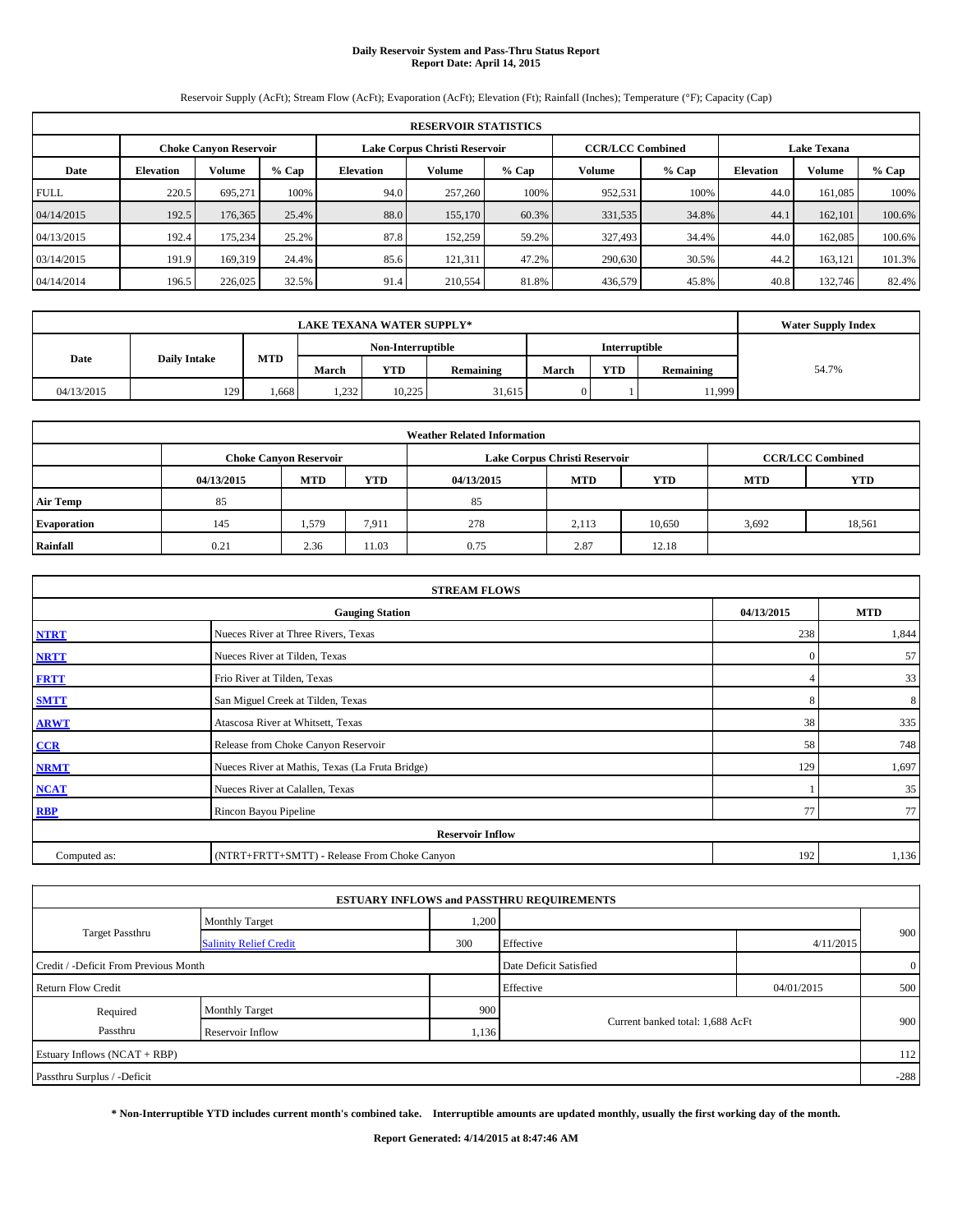# **Daily Reservoir System and Pass-Thru Status Report Report Date: April 15, 2015**

Reservoir Supply (AcFt); Stream Flow (AcFt); Evaporation (AcFt); Elevation (Ft); Rainfall (Inches); Temperature (°F); Capacity (Cap)

| <b>RESERVOIR STATISTICS</b> |                  |                               |         |                               |         |         |                         |         |                    |               |         |
|-----------------------------|------------------|-------------------------------|---------|-------------------------------|---------|---------|-------------------------|---------|--------------------|---------------|---------|
|                             |                  | <b>Choke Canvon Reservoir</b> |         | Lake Corpus Christi Reservoir |         |         | <b>CCR/LCC Combined</b> |         | <b>Lake Texana</b> |               |         |
| Date                        | <b>Elevation</b> | <b>Volume</b>                 | $%$ Cap | <b>Elevation</b>              | Volume  | $%$ Cap | Volume                  | $%$ Cap | <b>Elevation</b>   | <b>Volume</b> | $%$ Cap |
| <b>FULL</b>                 | 220.5            | 695.271                       | 100%    | 94.0                          | 257,260 | 100%    | 952,531                 | 100%    | 44.0               | 161.085       | 100%    |
| 04/15/2015                  | 192.4            | 175,459                       | 25.2%   | 88.2                          | 157,501 | 61.2%   | 332,960                 | 35.0%   | 44.1               | 162,101       | 100.6%  |
| 04/14/2015                  | 192.5            | 176,365                       | 25.4%   | 88.0                          | 155,170 | 60.3%   | 331,535                 | 34.8%   | 44.1               | 162.101       | 100.6%  |
| 03/15/2015                  | 191.8            | 168,327                       | 24.2%   | 85.6                          | 121.441 | 47.2%   | 289,768                 | 30.4%   | 44.2               | 163,121       | 101.3%  |
| 04/15/2014                  | 196.5            | 225,363                       | 32.4%   | 91.4                          | 211,072 | 82.0%   | 436,435                 | 45.8%   | 40.8               | 132,746       | 82.4%   |

|                             | <b>LAKE TEXANA WATER SUPPLY*</b> |            |                   |            |           |               |            |           |       |  |  |
|-----------------------------|----------------------------------|------------|-------------------|------------|-----------|---------------|------------|-----------|-------|--|--|
|                             |                                  |            | Non-Interruptible |            |           | Interruptible |            |           |       |  |  |
| Date<br><b>Daily Intake</b> |                                  | <b>MTD</b> | March             | <b>YTD</b> | Remaining | March         | <b>YTD</b> | Remaining | 54.9% |  |  |
| 04/14/2015                  | 129                              | 1,798      | 232<br>1,494      | 10,354     | 31,486    | 2.752         | 2,753      | 9,247     |       |  |  |

| <b>Weather Related Information</b> |            |                               |            |            |                               |                         |            |            |  |  |
|------------------------------------|------------|-------------------------------|------------|------------|-------------------------------|-------------------------|------------|------------|--|--|
|                                    |            | <b>Choke Canvon Reservoir</b> |            |            | Lake Corpus Christi Reservoir | <b>CCR/LCC Combined</b> |            |            |  |  |
|                                    | 04/14/2015 | <b>MTD</b>                    | <b>YTD</b> | 04/14/2015 | <b>MTD</b>                    | <b>YTD</b>              | <b>MTD</b> | <b>YTD</b> |  |  |
| <b>Air Temp</b>                    | 71         |                               |            | 74         |                               |                         |            |            |  |  |
| <b>Evaporation</b>                 | 66         | 1,645                         | 7,977      | 109        | 2.222                         | 10.759                  | 3,867      | 18,736     |  |  |
| Rainfall                           | 0.00       | 2.36                          | 11.03      | 0.12       | 2.99                          | 12.3                    |            |            |  |  |

| <b>STREAM FLOWS</b> |                                                 |          |       |  |  |  |  |  |  |
|---------------------|-------------------------------------------------|----------|-------|--|--|--|--|--|--|
|                     | <b>Gauging Station</b>                          |          |       |  |  |  |  |  |  |
| <b>NTRT</b>         | Nueces River at Three Rivers, Texas             | 355      | 2,199 |  |  |  |  |  |  |
| <b>NRTT</b>         | Nueces River at Tilden, Texas                   | $\Omega$ | 57    |  |  |  |  |  |  |
| <b>FRTT</b>         | Frio River at Tilden, Texas                     | h        | 38    |  |  |  |  |  |  |
| <b>SMTT</b>         | San Miguel Creek at Tilden, Texas               | $\Omega$ | 8     |  |  |  |  |  |  |
| <b>ARWT</b>         | Atascosa River at Whitsett, Texas               | 28       | 362   |  |  |  |  |  |  |
| CCR                 | Release from Choke Canyon Reservoir             | 58       | 806   |  |  |  |  |  |  |
| <b>NRMT</b>         | Nueces River at Mathis, Texas (La Fruta Bridge) | 145      | 1,842 |  |  |  |  |  |  |
| <b>NCAT</b>         | Nueces River at Calallen, Texas                 | 236      | 271   |  |  |  |  |  |  |
| RBP                 | Rincon Bayou Pipeline                           | 166      | 243   |  |  |  |  |  |  |
|                     | <b>Reservoir Inflow</b>                         |          |       |  |  |  |  |  |  |
| Computed as:        | (NTRT+FRTT+SMTT) - Release From Choke Canyon    | 304      | 1,440 |  |  |  |  |  |  |

|                                       |                               |       | <b>ESTUARY INFLOWS and PASSTHRU REQUIREMENTS</b> |            |                |
|---------------------------------------|-------------------------------|-------|--------------------------------------------------|------------|----------------|
|                                       | <b>Monthly Target</b>         | 1,200 |                                                  |            |                |
| Target Passthru                       | <b>Salinity Relief Credit</b> | 300   | Effective                                        | 4/11/2015  | 900            |
| Credit / -Deficit From Previous Month |                               |       | Date Deficit Satisfied                           |            | $\overline{0}$ |
| <b>Return Flow Credit</b>             |                               |       | Effective                                        | 04/01/2015 | 500            |
| Required                              | <b>Monthly Target</b>         | 900   |                                                  |            |                |
| Passthru                              | Reservoir Inflow              | 1,440 | Current banked total: 1,688 AcFt                 |            | 900            |
| Estuary Inflows (NCAT + RBP)          |                               |       |                                                  |            | 514            |
| Passthru Surplus / -Deficit           |                               |       |                                                  |            | 114            |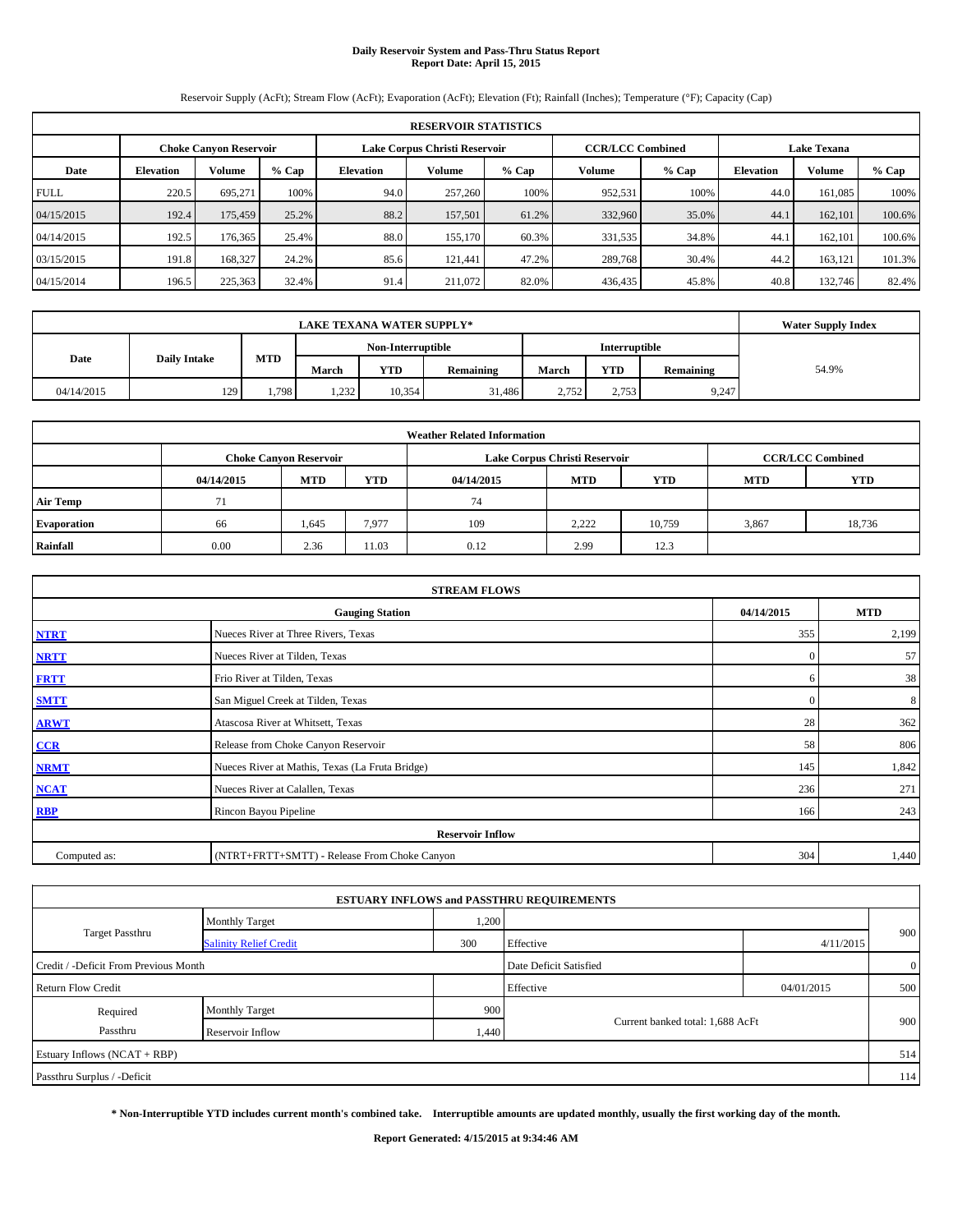# **Daily Reservoir System and Pass-Thru Status Report Report Date: April 16, 2015**

Reservoir Supply (AcFt); Stream Flow (AcFt); Evaporation (AcFt); Elevation (Ft); Rainfall (Inches); Temperature (°F); Capacity (Cap)

| <b>RESERVOIR STATISTICS</b> |                  |                               |         |                  |                               |         |                         |         |                    |               |         |
|-----------------------------|------------------|-------------------------------|---------|------------------|-------------------------------|---------|-------------------------|---------|--------------------|---------------|---------|
|                             |                  | <b>Choke Canvon Reservoir</b> |         |                  | Lake Corpus Christi Reservoir |         | <b>CCR/LCC Combined</b> |         | <b>Lake Texana</b> |               |         |
| Date                        | <b>Elevation</b> | <b>Volume</b>                 | $%$ Cap | <b>Elevation</b> | Volume                        | $%$ Cap | Volume                  | $%$ Cap | <b>Elevation</b>   | <b>Volume</b> | $%$ Cap |
| <b>FULL</b>                 | 220.5            | 695.271                       | 100%    | 94.0             | 257,260                       | 100%    | 952,531                 | 100%    | 44.0               | 161.085       | 100%    |
| 04/16/2015                  | 192.4            | 175,912                       | 25.3%   | 88.2             | 157,344                       | 61.2%   | 333,256                 | 35.0%   | 44.1               | 162,101       | 100.6%  |
| 04/15/2015                  | 192.4            | 175,459                       | 25.2%   | 88.2             | 157,501                       | 61.2%   | 332,960                 | 35.0%   | 44.1               | 162.101       | 100.6%  |
| 03/16/2015                  | 191.8            | 168,437                       | 24.2%   | 85.6             | 121.180                       | 47.1%   | 289.617                 | 30.4%   | 44.2               | 163.121       | 101.3%  |
| 04/16/2014                  | 196.5            | 226,158                       | 32.5%   | 91.3             | 209,519                       | 81.4%   | 435,677                 | 45.7%   | 40.9               | 133,588       | 82.9%   |

|            | <b>Water Supply Index</b> |            |       |                   |           |       |               |           |       |
|------------|---------------------------|------------|-------|-------------------|-----------|-------|---------------|-----------|-------|
|            |                           |            |       | Non-Interruptible |           |       | Interruptible |           |       |
| Date       | <b>Daily Intake</b>       | <b>MTD</b> | March | YTD               | Remaining | March | <b>YTD</b>    | Remaining | 55.0% |
| 04/15/2015 | 130                       | 1,928      | 1,232 | 10.484            | 31,356    | 2,752 | 2,753         | 9,247     |       |

| <b>Weather Related Information</b> |            |                               |            |            |                               |                         |            |            |  |  |
|------------------------------------|------------|-------------------------------|------------|------------|-------------------------------|-------------------------|------------|------------|--|--|
|                                    |            | <b>Choke Canvon Reservoir</b> |            |            | Lake Corpus Christi Reservoir | <b>CCR/LCC Combined</b> |            |            |  |  |
|                                    | 04/15/2015 | <b>MTD</b>                    | <b>YTD</b> | 04/15/2015 | <b>MTD</b>                    | <b>YTD</b>              | <b>MTD</b> | <b>YTD</b> |  |  |
| <b>Air Temp</b>                    | 75         |                               |            | 75         |                               |                         |            |            |  |  |
| Evaporation                        | 86         | 1,731                         | 8,063      | 100        | 2,322                         | 10,859                  | 4,053      | 18,922     |  |  |
| Rainfall                           | 0.00       | 2.36                          | 11.03      | 0.00       | 2.99                          | 12.3                    |            |            |  |  |

| <b>STREAM FLOWS</b> |                                                 |              |       |  |  |  |  |  |  |
|---------------------|-------------------------------------------------|--------------|-------|--|--|--|--|--|--|
|                     | <b>Gauging Station</b>                          |              |       |  |  |  |  |  |  |
| <b>NTRT</b>         | Nueces River at Three Rivers, Texas             | 173          | 2,372 |  |  |  |  |  |  |
| <b>NRTT</b>         | Nueces River at Tilden, Texas                   | 26           | 82    |  |  |  |  |  |  |
| <b>FRTT</b>         | Frio River at Tilden, Texas                     |              | 42    |  |  |  |  |  |  |
| <b>SMTT</b>         | San Miguel Creek at Tilden, Texas               | $\Omega$     | 8     |  |  |  |  |  |  |
| <b>ARWT</b>         | Atascosa River at Whitsett, Texas               | 28           | 390   |  |  |  |  |  |  |
| CCR                 | Release from Choke Canyon Reservoir             | 58           | 863   |  |  |  |  |  |  |
| <b>NRMT</b>         | Nueces River at Mathis, Texas (La Fruta Bridge) | $\mathbf{0}$ | 1,842 |  |  |  |  |  |  |
| <b>NCAT</b>         | Nueces River at Calallen, Texas                 | 887          | 1,158 |  |  |  |  |  |  |
| <b>RBP</b>          | Rincon Bayou Pipeline                           | 232          | 475   |  |  |  |  |  |  |
|                     | <b>Reservoir Inflow</b>                         |              |       |  |  |  |  |  |  |
| Computed as:        | (NTRT+FRTT+SMTT) - Release From Choke Canyon    | 119          | 1,558 |  |  |  |  |  |  |

|                                       |                               |       | <b>ESTUARY INFLOWS and PASSTHRU REQUIREMENTS</b> |            |              |
|---------------------------------------|-------------------------------|-------|--------------------------------------------------|------------|--------------|
|                                       | <b>Monthly Target</b>         | 1,200 |                                                  |            |              |
| Target Passthru                       | <b>Salinity Relief Credit</b> | 300   | Effective                                        | 4/11/2015  | 900          |
| Credit / -Deficit From Previous Month |                               |       | Date Deficit Satisfied                           |            | $\mathbf{0}$ |
| <b>Return Flow Credit</b>             |                               |       | Effective                                        | 04/01/2015 | 500          |
| Required                              | <b>Monthly Target</b>         | 900   |                                                  |            |              |
| Passthru<br>Reservoir Inflow          |                               | 1,558 | Current banked total: 1,688 AcFt                 |            | 900          |
| Estuary Inflows (NCAT + RBP)          |                               |       |                                                  |            | 1,633        |
| Passthru Surplus / -Deficit           |                               |       |                                                  |            | 1,233        |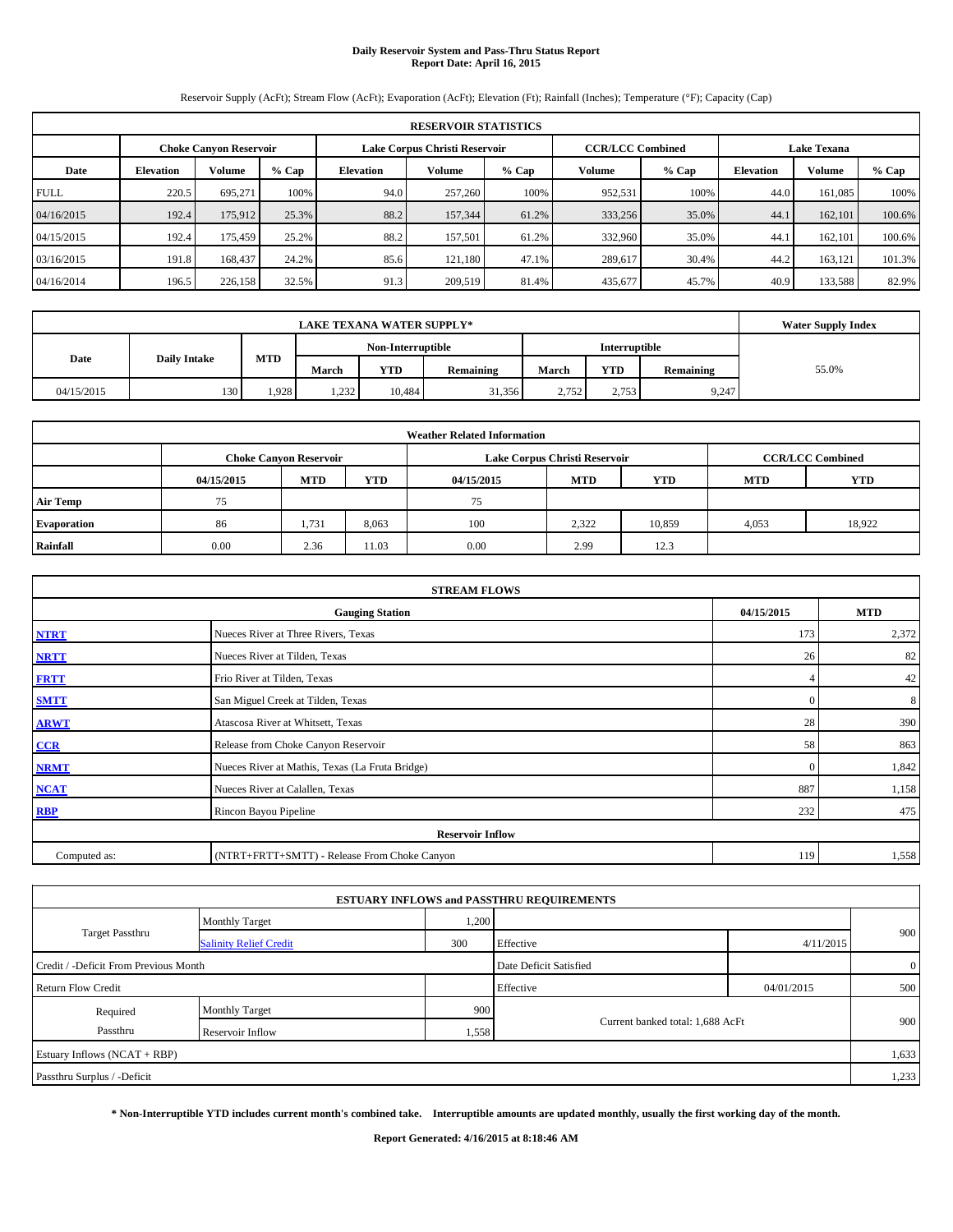# **Daily Reservoir System and Pass-Thru Status Report Report Date: April 17, 2015**

Reservoir Supply (AcFt); Stream Flow (AcFt); Evaporation (AcFt); Elevation (Ft); Rainfall (Inches); Temperature (°F); Capacity (Cap)

| <b>RESERVOIR STATISTICS</b> |                  |                               |         |                  |                               |       |                         |         |                    |               |        |
|-----------------------------|------------------|-------------------------------|---------|------------------|-------------------------------|-------|-------------------------|---------|--------------------|---------------|--------|
|                             |                  | <b>Choke Canvon Reservoir</b> |         |                  | Lake Corpus Christi Reservoir |       | <b>CCR/LCC Combined</b> |         | <b>Lake Texana</b> |               |        |
| Date                        | <b>Elevation</b> | Volume                        | $%$ Cap | <b>Elevation</b> | Volume                        | % Cap | Volume                  | $%$ Cap | <b>Elevation</b>   | <b>Volume</b> | % Cap  |
| <b>FULL</b>                 | 220.5            | 695.271                       | 100%    | 94.0             | 257,260                       | 100%  | 952,531                 | 100%    | 44.0               | 161.085       | 100%   |
| 04/17/2015                  | 192.3            | 174,557                       | 25.1%   | 88.2             | 157,344                       | 61.2% | 331,901                 | 34.8%   | 44.1               | 162,101       | 100.6% |
| 04/16/2015                  | 192.4            | 175,912                       | 25.3%   | 88.2             | 157,344                       | 61.2% | 333,256                 | 35.0%   | 44.1               | 162.101       | 100.6% |
| 03/17/2015                  | 191.8            | 168,988                       | 24.3%   | 85.6             | 121,049                       | 47.1% | 290,037                 | 30.4%   | 44.2               | 163,121       | 101.3% |
| 04/17/2014                  | 196.4            | 224,835                       | 32.3%   | 91.3             | 209,174                       | 81.3% | 434,009                 | 45.6%   | 40.9               | 132,746       | 82.4%  |

|            | <b>Water Supply Index</b> |            |       |                   |                  |       |               |           |       |
|------------|---------------------------|------------|-------|-------------------|------------------|-------|---------------|-----------|-------|
|            |                           |            |       | Non-Interruptible |                  |       | Interruptible |           |       |
| Date       | <b>Daily Intake</b>       | <b>MTD</b> | March | <b>YTD</b>        | <b>Remaining</b> | March | <b>YTD</b>    | Remaining | 54.7% |
| 04/16/2015 | 130                       | 2.057      | 1,232 | 10.614            | 31.226           | 2.752 | 2,753         | 9,247     |       |

| <b>Weather Related Information</b> |            |                               |            |            |                               |                         |            |            |  |  |
|------------------------------------|------------|-------------------------------|------------|------------|-------------------------------|-------------------------|------------|------------|--|--|
|                                    |            | <b>Choke Canvon Reservoir</b> |            |            | Lake Corpus Christi Reservoir | <b>CCR/LCC Combined</b> |            |            |  |  |
|                                    | 04/16/2015 | <b>MTD</b>                    | <b>YTD</b> | 04/16/2015 | <b>MTD</b>                    | <b>YTD</b>              | <b>MTD</b> | <b>YTD</b> |  |  |
| <b>Air Temp</b>                    | 81         |                               |            | 81         |                               |                         |            |            |  |  |
| <b>Evaporation</b>                 | 59         | 1,790                         | 8.122      | 118        | 2.440                         | 10.977                  | 4,230      | 19,099     |  |  |
| Rainfall                           | 0.00       | 2.36                          | 11.03      | 0.16       | 3.15                          | 12.46                   |            |            |  |  |

| <b>STREAM FLOWS</b> |                                                 |          |       |  |  |  |  |  |  |  |
|---------------------|-------------------------------------------------|----------|-------|--|--|--|--|--|--|--|
|                     | <b>Gauging Station</b>                          |          |       |  |  |  |  |  |  |  |
| <b>NTRT</b>         | Nueces River at Three Rivers, Texas             | 135      | 2,507 |  |  |  |  |  |  |  |
| <b>NRTT</b>         | Nueces River at Tilden, Texas                   | 87       | 170   |  |  |  |  |  |  |  |
| <b>FRTT</b>         | Frio River at Tilden, Texas                     |          | 44    |  |  |  |  |  |  |  |
| <b>SMTT</b>         | San Miguel Creek at Tilden, Texas               | $\Omega$ | 8     |  |  |  |  |  |  |  |
| <b>ARWT</b>         | Atascosa River at Whitsett, Texas               | 26       | 416   |  |  |  |  |  |  |  |
| CCR                 | Release from Choke Canyon Reservoir             | 58       | 921   |  |  |  |  |  |  |  |
| <b>NRMT</b>         | Nueces River at Mathis, Texas (La Fruta Bridge) | $\Omega$ | 1,842 |  |  |  |  |  |  |  |
| <b>NCAT</b>         | Nueces River at Calallen, Texas                 | 546      | 1,704 |  |  |  |  |  |  |  |
| <b>RBP</b>          | Rincon Bayou Pipeline                           | 245      | 720   |  |  |  |  |  |  |  |
|                     | <b>Reservoir Inflow</b>                         |          |       |  |  |  |  |  |  |  |
| Computed as:        | (NTRT+FRTT+SMTT) - Release From Choke Canyon    | 80       | 1,638 |  |  |  |  |  |  |  |

|                                       |                               |       | <b>ESTUARY INFLOWS and PASSTHRU REQUIREMENTS</b> |            |                |
|---------------------------------------|-------------------------------|-------|--------------------------------------------------|------------|----------------|
|                                       | <b>Monthly Target</b>         | 1,200 |                                                  |            |                |
| <b>Target Passthru</b>                | <b>Salinity Relief Credit</b> | 300   | Effective                                        | 4/11/2015  | 900            |
| Credit / -Deficit From Previous Month |                               |       | Date Deficit Satisfied                           |            | $\overline{0}$ |
| <b>Return Flow Credit</b>             |                               |       | Effective                                        | 04/01/2015 | 500            |
| Required                              | <b>Monthly Target</b>         | 900   |                                                  |            |                |
| Passthru                              | Reservoir Inflow              | 1,638 | Current banked total: 1,688 AcFt                 |            | 900            |
| Estuary Inflows (NCAT + RBP)          |                               |       |                                                  |            | 2,424          |
| Passthru Surplus / -Deficit           |                               |       |                                                  |            | 2,024          |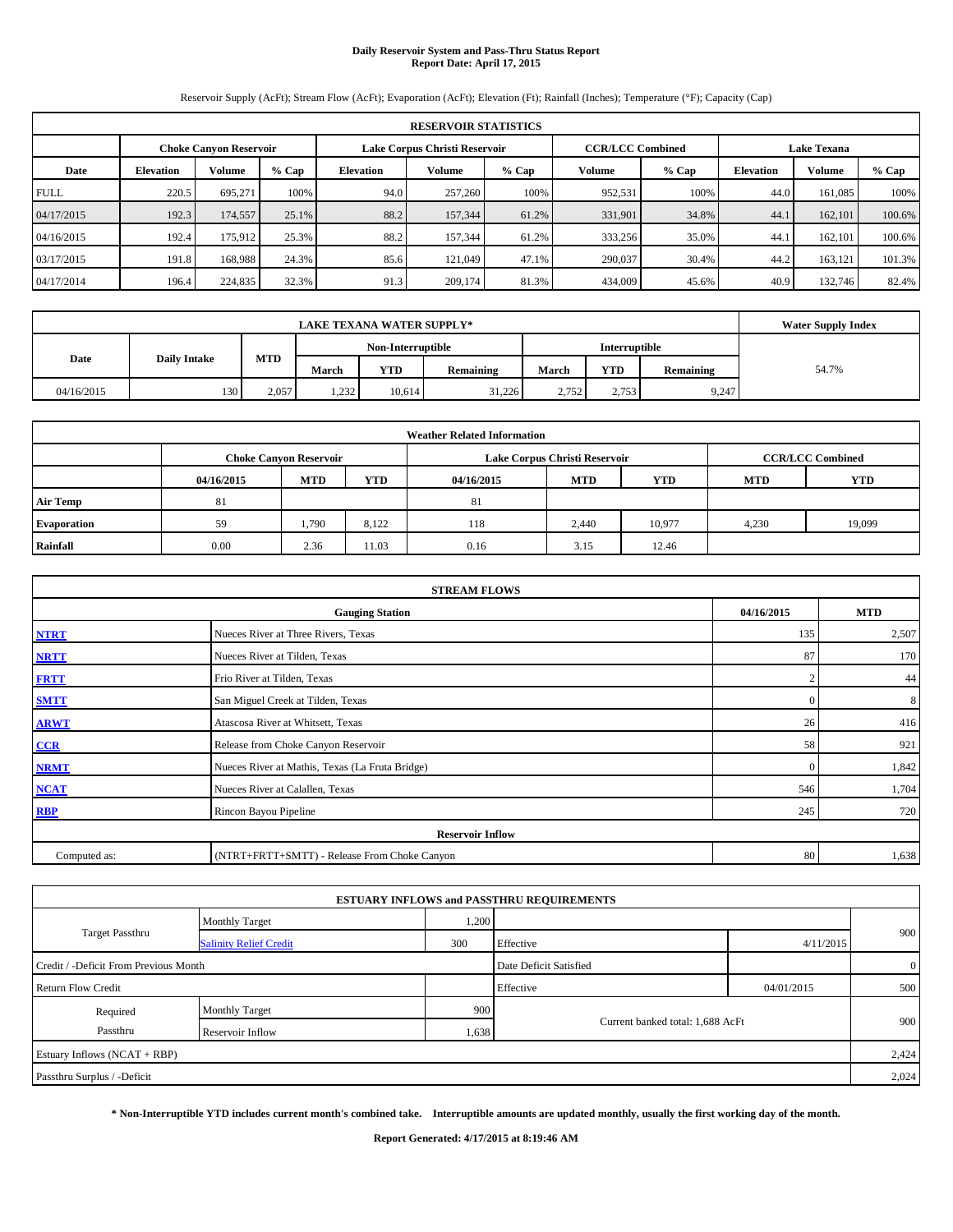# **Daily Reservoir System and Pass-Thru Status Report Report Date: April 18, 2015**

Reservoir Supply (AcFt); Stream Flow (AcFt); Evaporation (AcFt); Elevation (Ft); Rainfall (Inches); Temperature (°F); Capacity (Cap)

|             | <b>RESERVOIR STATISTICS</b> |                               |         |                                                 |                               |       |         |                         |                    |               |         |  |  |
|-------------|-----------------------------|-------------------------------|---------|-------------------------------------------------|-------------------------------|-------|---------|-------------------------|--------------------|---------------|---------|--|--|
|             |                             | <b>Choke Canvon Reservoir</b> |         |                                                 | Lake Corpus Christi Reservoir |       |         | <b>CCR/LCC Combined</b> | <b>Lake Texana</b> |               |         |  |  |
| Date        | <b>Elevation</b>            | <b>Volume</b>                 | $%$ Cap | Volume<br>$%$ Cap<br>Volume<br><b>Elevation</b> |                               |       |         | $%$ Cap                 | <b>Elevation</b>   | <b>Volume</b> | $%$ Cap |  |  |
| <b>FULL</b> | 220.5                       | 695.271                       | 100%    | 94.0                                            | 257,260                       | 100%  | 952,531 | 100%                    | 44.0               | 161.085       | 100%    |  |  |
| 04/18/2015  | 192.6                       | 177,386                       | 25.5%   | 88.3                                            | 158,910                       | 61.8% | 336,296 | 35.3%                   | 44.2               | 162,101       | 100.6%  |  |  |
| 04/17/2015  | 192.3                       | 174,557                       | 25.1%   | 88.2                                            | 157,344                       | 61.2% | 331,901 | 34.8%                   | 44.1               | 162.101       | 100.6%  |  |  |
| 03/18/2015  | 191.9                       | 170,315                       | 24.5%   | 85.9                                            | 125.141                       | 48.6% | 295,456 | 31.0%                   | 44.2               | 163,121       | 101.3%  |  |  |
| 04/18/2014  | 196.5                       | 225,363                       | 32.4%   | 91.3                                            | 209,519                       | 81.4% | 434,882 | 45.7%                   | 40.7               | 131,905       | 81.9%   |  |  |

|            | <b>Water Supply Index</b> |            |       |                   |           |       |               |           |       |
|------------|---------------------------|------------|-------|-------------------|-----------|-------|---------------|-----------|-------|
|            |                           |            |       | Non-Interruptible |           |       | Interruptible |           |       |
| Date       | <b>Daily Intake</b>       | <b>MTD</b> | March | YTD               | Remaining | March | <b>YTD</b>    | Remaining | 55.5% |
| 04/17/2015 | 129                       | 2.187      | 1,232 | 10,743            | 31,097    | 2.752 | 2,753         | 9,247     |       |

|                    |            |                               |            | <b>Weather Related Information</b> |                               |                         |            |            |
|--------------------|------------|-------------------------------|------------|------------------------------------|-------------------------------|-------------------------|------------|------------|
|                    |            | <b>Choke Canvon Reservoir</b> |            |                                    | Lake Corpus Christi Reservoir | <b>CCR/LCC Combined</b> |            |            |
|                    | 04/17/2015 | <b>MTD</b>                    | <b>YTD</b> | 04/17/2015                         | <b>MTD</b>                    | <b>YTD</b>              | <b>MTD</b> | <b>YTD</b> |
| <b>Air Temp</b>    | 78         |                               |            | 81                                 |                               |                         |            |            |
| <b>Evaporation</b> | 66         | 1,856                         | 8,188      | 137                                | 2,577                         | 11.114                  | 4,433      | 19,302     |
| Rainfall           | 0.67       | 3.03                          | 11.7       | 0.38                               | 3.53                          | 12.84                   |            |            |

|              | <b>STREAM FLOWS</b>                             |              |       |  |  |  |  |  |
|--------------|-------------------------------------------------|--------------|-------|--|--|--|--|--|
|              | <b>Gauging Station</b>                          |              |       |  |  |  |  |  |
| <b>NTRT</b>  | Nueces River at Three Rivers, Texas             | 145          | 2,652 |  |  |  |  |  |
| <b>NRTT</b>  | Nueces River at Tilden, Texas                   | 387          | 557   |  |  |  |  |  |
| <b>FRTT</b>  | Frio River at Tilden, Texas                     | 38           | 82    |  |  |  |  |  |
| <b>SMTT</b>  | San Miguel Creek at Tilden, Texas               | 260          | 268   |  |  |  |  |  |
| <b>ARWT</b>  | Atascosa River at Whitsett, Texas               | 179          | 595   |  |  |  |  |  |
| CCR          | Release from Choke Canyon Reservoir             | 58           | 979   |  |  |  |  |  |
| <b>NRMT</b>  | Nueces River at Mathis, Texas (La Fruta Bridge) | $\mathbf{0}$ | 1,842 |  |  |  |  |  |
| <b>NCAT</b>  | Nueces River at Calallen, Texas                 | 163          | 1,867 |  |  |  |  |  |
| <b>RBP</b>   | Rincon Bayou Pipeline                           | 209          | 929   |  |  |  |  |  |
|              | <b>Reservoir Inflow</b>                         |              |       |  |  |  |  |  |
| Computed as: | (NTRT+FRTT+SMTT) - Release From Choke Canyon    | 385          | 2,023 |  |  |  |  |  |

|                                       |                               |       | <b>ESTUARY INFLOWS and PASSTHRU REQUIREMENTS</b> |            |                |
|---------------------------------------|-------------------------------|-------|--------------------------------------------------|------------|----------------|
|                                       | <b>Monthly Target</b>         | 1,200 |                                                  |            |                |
| <b>Target Passthru</b>                | <b>Salinity Relief Credit</b> | 300   | Effective                                        | 4/11/2015  | 900            |
| Credit / -Deficit From Previous Month |                               |       | Date Deficit Satisfied                           |            | $\overline{0}$ |
| <b>Return Flow Credit</b>             |                               |       | Effective                                        | 04/01/2015 | 500            |
| Required                              | <b>Monthly Target</b>         | 900   |                                                  |            |                |
| Passthru                              | Reservoir Inflow              | 2,023 | Current banked total: 1,688 AcFt                 |            | 900            |
| Estuary Inflows (NCAT + RBP)          |                               |       |                                                  |            | 2,795          |
| Passthru Surplus / -Deficit           |                               |       |                                                  |            | 2,395          |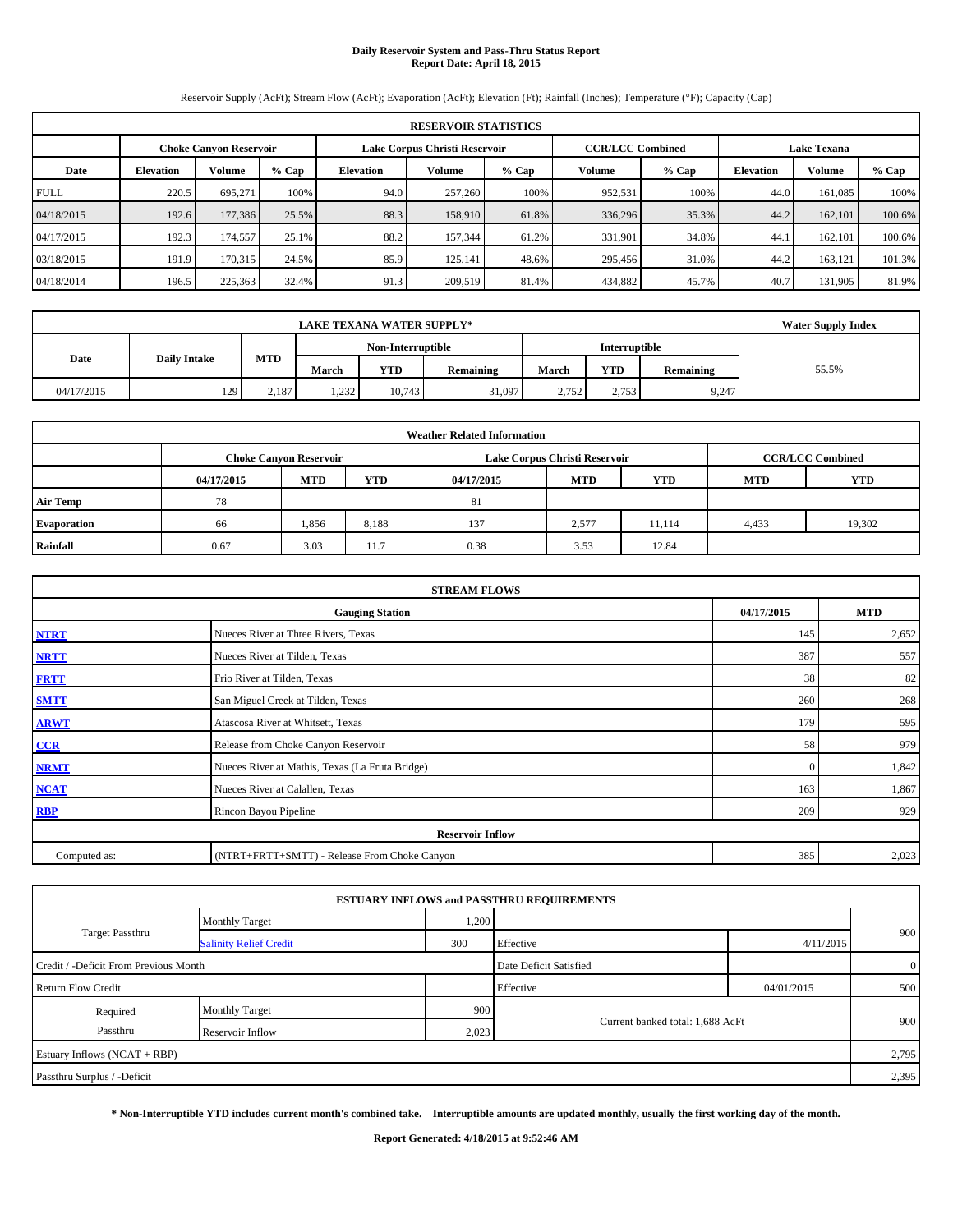# **Daily Reservoir System and Pass-Thru Status Report Report Date: April 19, 2015**

Reservoir Supply (AcFt); Stream Flow (AcFt); Evaporation (AcFt); Elevation (Ft); Rainfall (Inches); Temperature (°F); Capacity (Cap)

|             | <b>RESERVOIR STATISTICS</b> |                               |         |                                                 |                               |       |         |                         |                    |               |         |  |  |
|-------------|-----------------------------|-------------------------------|---------|-------------------------------------------------|-------------------------------|-------|---------|-------------------------|--------------------|---------------|---------|--|--|
|             |                             | <b>Choke Canvon Reservoir</b> |         |                                                 | Lake Corpus Christi Reservoir |       |         | <b>CCR/LCC Combined</b> | <b>Lake Texana</b> |               |         |  |  |
| Date        | <b>Elevation</b>            | <b>Volume</b>                 | $%$ Cap | Volume<br>$%$ Cap<br>Volume<br><b>Elevation</b> |                               |       |         | $%$ Cap                 | <b>Elevation</b>   | <b>Volume</b> | $%$ Cap |  |  |
| <b>FULL</b> | 220.5                       | 695.271                       | 100%    | 94.0                                            | 257,260                       | 100%  | 952,531 | 100%                    | 44.0               | 161.085       | 100%    |  |  |
| 04/19/2015  | 192.6                       | 177,955                       | 25.6%   | 88.5                                            | 163,170                       | 63.4% | 341,125 | 35.8%                   | 44.2               | 162,101       | 100.6%  |  |  |
| 04/18/2015  | 192.6                       | 177,386                       | 25.5%   | 88.3                                            | 158,910                       | 61.8% | 336,296 | 35.3%                   | 44.2               | 162,101       | 100.6%  |  |  |
| 03/19/2015  | 192.0                       | 170,426                       | 24.5%   | 86.2                                            | 128,496                       | 49.9% | 298,922 | 31.4%                   | 44.3               | 164,106       | 101.9%  |  |  |
| 04/19/2014  | 196.5                       | 225,363                       | 32.4%   | 91.3                                            | 208,830                       | 81.2% | 434,193 | 45.6%                   | 40.7               | 131,905       | 81.9%   |  |  |

|            | <b>Water Supply Index</b> |                   |              |            |               |       |            |           |       |
|------------|---------------------------|-------------------|--------------|------------|---------------|-------|------------|-----------|-------|
|            |                           | Non-Interruptible |              |            | Interruptible |       |            |           |       |
| Date       | <b>Daily Intake</b>       | <b>MTD</b>        | March        | <b>YTD</b> | Remaining     | March | <b>YTD</b> | Remaining | 56.3% |
| 04/18/2015 | 129                       | 2.316             | 232<br>1,494 | 10,872     | 30,968        | 2.752 | 2,753      | 9,247     |       |

| <b>Weather Related Information</b> |            |                                                                                  |       |      |                               |                         |       |        |  |  |  |
|------------------------------------|------------|----------------------------------------------------------------------------------|-------|------|-------------------------------|-------------------------|-------|--------|--|--|--|
|                                    |            | <b>Choke Canyon Reservoir</b>                                                    |       |      | Lake Corpus Christi Reservoir | <b>CCR/LCC Combined</b> |       |        |  |  |  |
|                                    | 04/18/2015 | <b>YTD</b><br><b>MTD</b><br><b>MTD</b><br><b>YTD</b><br>04/18/2015<br><b>MTD</b> |       |      |                               |                         |       |        |  |  |  |
| <b>Air Temp</b>                    | 76         |                                                                                  |       | 74   |                               |                         |       |        |  |  |  |
| Evaporation                        | 40         | 1,896                                                                            | 8,228 | 148  | 2,725                         | 11,262                  | 4,621 | 19,490 |  |  |  |
| Rainfall                           | 0.04       | 3.07                                                                             | 11.74 | 0.65 | 4.18                          | 13.49                   |       |        |  |  |  |

|              | <b>STREAM FLOWS</b>                             |       |       |  |  |  |  |  |
|--------------|-------------------------------------------------|-------|-------|--|--|--|--|--|
|              | <b>Gauging Station</b>                          |       |       |  |  |  |  |  |
| <b>NTRT</b>  | Nueces River at Three Rivers, Texas             | 2,719 | 5,371 |  |  |  |  |  |
| <b>NRTT</b>  | Nueces River at Tilden, Texas                   | 754   | 1,311 |  |  |  |  |  |
| <b>FRTT</b>  | Frio River at Tilden, Texas                     | 877   | 959   |  |  |  |  |  |
| <b>SMTT</b>  | San Miguel Creek at Tilden, Texas               | 95    | 363   |  |  |  |  |  |
| <b>ARWT</b>  | Atascosa River at Whitsett, Texas               | 1,040 | 1,635 |  |  |  |  |  |
| CCR          | Release from Choke Canyon Reservoir             | 58    | 1,036 |  |  |  |  |  |
| <b>NRMT</b>  | Nueces River at Mathis, Texas (La Fruta Bridge) | 159   | 2,001 |  |  |  |  |  |
| <b>NCAT</b>  | Nueces River at Calallen, Texas                 | 308   | 2,174 |  |  |  |  |  |
| <b>RBP</b>   | Rincon Bayou Pipeline                           | 74    | 1,003 |  |  |  |  |  |
|              | <b>Reservoir Inflow</b>                         |       |       |  |  |  |  |  |
| Computed as: | (NTRT+FRTT+SMTT) - Release From Choke Canyon    | 385   | 2,023 |  |  |  |  |  |

|                                       |                               |       | <b>ESTUARY INFLOWS and PASSTHRU REQUIREMENTS</b> |            |              |
|---------------------------------------|-------------------------------|-------|--------------------------------------------------|------------|--------------|
|                                       | <b>Monthly Target</b>         | 1,200 |                                                  |            |              |
| Target Passthru                       | <b>Salinity Relief Credit</b> | 300   | Effective                                        | 4/11/2015  | 900          |
| Credit / -Deficit From Previous Month |                               |       | Date Deficit Satisfied                           |            | $\mathbf{0}$ |
| <b>Return Flow Credit</b>             |                               |       | Effective                                        | 04/01/2015 | 500          |
| Required                              | <b>Monthly Target</b>         | 900   |                                                  |            |              |
| Passthru                              | Reservoir Inflow              | 5,658 | Current banked total: 1,688 AcFt                 |            | 900          |
| Estuary Inflows (NCAT + RBP)          |                               |       |                                                  |            | 3,177        |
| Passthru Surplus / -Deficit           |                               |       |                                                  |            | 2,777        |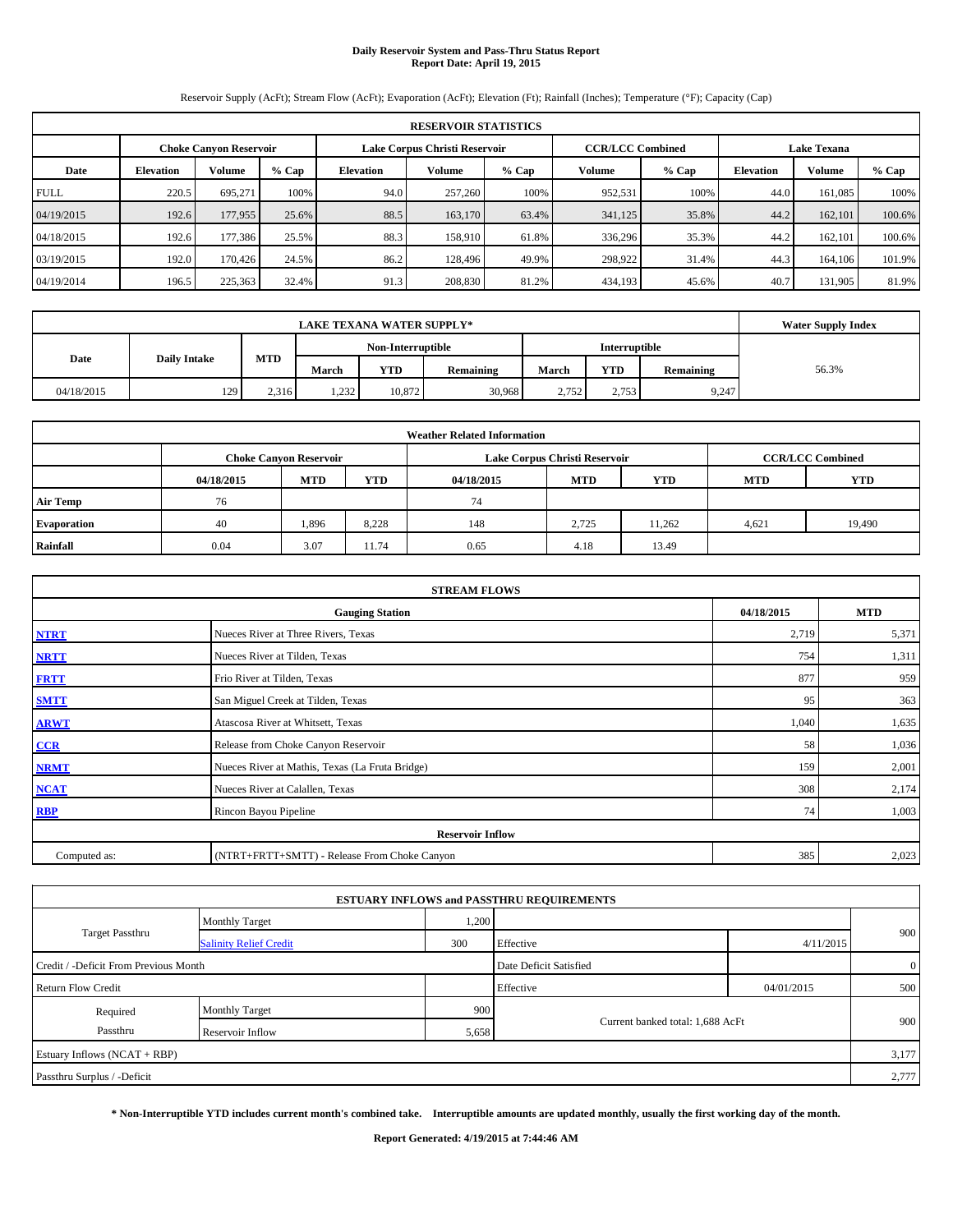# **Daily Reservoir System and Pass-Thru Status Report Report Date: April 20, 2015**

Reservoir Supply (AcFt); Stream Flow (AcFt); Evaporation (AcFt); Elevation (Ft); Rainfall (Inches); Temperature (°F); Capacity (Cap)

|             | <b>RESERVOIR STATISTICS</b> |                               |         |                                                 |                               |       |         |                         |                    |               |         |  |  |
|-------------|-----------------------------|-------------------------------|---------|-------------------------------------------------|-------------------------------|-------|---------|-------------------------|--------------------|---------------|---------|--|--|
|             |                             | <b>Choke Canvon Reservoir</b> |         |                                                 | Lake Corpus Christi Reservoir |       |         | <b>CCR/LCC Combined</b> | <b>Lake Texana</b> |               |         |  |  |
| Date        | <b>Elevation</b>            | <b>Volume</b>                 | $%$ Cap | Volume<br>$%$ Cap<br>Volume<br><b>Elevation</b> |                               |       |         | $%$ Cap                 | <b>Elevation</b>   | <b>Volume</b> | $%$ Cap |  |  |
| <b>FULL</b> | 220.5                       | 695.271                       | 100%    | 94.0                                            | 257,260                       | 100%  | 952,531 | 100%                    | 44.0               | 161.085       | 100%    |  |  |
| 04/20/2015  | 192.6                       | 178,183                       | 25.6%   | 88.9                                            | 168,923                       | 65.7% | 347,106 | 36.4%                   | 44.2               | 163,121       | 101.3%  |  |  |
| 04/19/2015  | 192.6                       | 177,955                       | 25.6%   | 88.5                                            | 163,170                       | 63.4% | 341,125 | 35.8%                   | 44.2               | 162.101       | 100.6%  |  |  |
| 03/20/2015  | 192.0                       | 170,426                       | 24.5%   | 86.2                                            | 129,445                       | 50.3% | 299.871 | 31.5%                   | 44.1               | 162.101       | 100.6%  |  |  |
| 04/20/2014  | 196.3                       | 223,647                       | 32.2%   | 91.2                                            | 208,141                       | 80.9% | 431,788 | 45.3%                   | 40.7               | 131,905       | 81.9%   |  |  |

|            | <b>LAKE TEXANA WATER SUPPLY*</b> |            |              |                   |           |       |               |           |       |  |  |
|------------|----------------------------------|------------|--------------|-------------------|-----------|-------|---------------|-----------|-------|--|--|
|            |                                  |            |              | Non-Interruptible |           |       | Interruptible |           |       |  |  |
| Date       | <b>Daily Intake</b>              | <b>MTD</b> | March        | <b>YTD</b>        | Remaining | March | <b>YTD</b>    | Remaining | 57.2% |  |  |
| 04/19/2015 | 129                              | 2.445      | 232<br>1,494 | 11.001            | 30,839    | 2.752 | 2,753         | 9,247     |       |  |  |

|                    |                                                                                           |            |            | <b>Weather Related Information</b> |            |            |            |            |  |  |  |  |
|--------------------|-------------------------------------------------------------------------------------------|------------|------------|------------------------------------|------------|------------|------------|------------|--|--|--|--|
|                    | <b>CCR/LCC Combined</b><br>Lake Corpus Christi Reservoir<br><b>Choke Canvon Reservoir</b> |            |            |                                    |            |            |            |            |  |  |  |  |
|                    | 04/19/2015                                                                                | <b>MTD</b> | <b>YTD</b> | 04/19/2015                         | <b>MTD</b> | <b>YTD</b> | <b>MTD</b> | <b>YTD</b> |  |  |  |  |
| <b>Air Temp</b>    | 86                                                                                        |            |            | 85                                 |            |            |            |            |  |  |  |  |
| <b>Evaporation</b> | 153                                                                                       | 2.049      | 8,381      | 244                                | 2,969      | 11.506     | 5,018      | 19,877     |  |  |  |  |
| Rainfall           | 0.00                                                                                      | 3.07       | 11.74      | 0.00                               | 4.18       | 13.49      |            |            |  |  |  |  |

|              | <b>STREAM FLOWS</b>                             |            |            |
|--------------|-------------------------------------------------|------------|------------|
|              | <b>Gauging Station</b>                          | 04/19/2015 | <b>MTD</b> |
| <b>NTRT</b>  | Nueces River at Three Rivers, Texas             | 3,573      | 8,944      |
| <b>NRTT</b>  | Nueces River at Tilden, Texas                   | 1,147      | 2,458      |
| <b>FRTT</b>  | Frio River at Tilden, Texas                     | 544        | 1,503      |
| <b>SMTT</b>  | San Miguel Creek at Tilden, Texas               | 599        | 963        |
| <b>ARWT</b>  | Atascosa River at Whitsett, Texas               | 2,620      | 4,255      |
| CCR          | Release from Choke Canyon Reservoir             | 58         | 1,094      |
| <b>NRMT</b>  | Nueces River at Mathis, Texas (La Fruta Bridge) | 232        | 2,233      |
| <b>NCAT</b>  | Nueces River at Calallen, Texas                 | 919        | 3,094      |
| <b>RBP</b>   | Rincon Bayou Pipeline                           | 108        | 1,111      |
|              | <b>Reservoir Inflow</b>                         |            |            |
| Computed as: | (NTRT+FRTT+SMTT) - Release From Choke Canyon    | 4,659      | 10,317     |

|                                       |                               |        | <b>ESTUARY INFLOWS and PASSTHRU REQUIREMENTS</b> |            |              |
|---------------------------------------|-------------------------------|--------|--------------------------------------------------|------------|--------------|
|                                       | <b>Monthly Target</b>         | 1,200  |                                                  |            |              |
| Target Passthru                       | <b>Salinity Relief Credit</b> | 300    | Effective                                        | 4/11/2015  | 900          |
| Credit / -Deficit From Previous Month |                               |        | Date Deficit Satisfied                           |            | $\mathbf{0}$ |
| <b>Return Flow Credit</b>             |                               |        | Effective                                        | 04/01/2015 | 500          |
| Required                              | <b>Monthly Target</b>         | 900    |                                                  |            |              |
| Passthru                              | <b>Reservoir Inflow</b>       | 10,317 | Current banked total: 1,688 AcFt                 |            | 900          |
| Estuary Inflows (NCAT + RBP)          |                               |        |                                                  |            | 4,204        |
| Passthru Surplus / -Deficit           |                               |        |                                                  |            | 3,804        |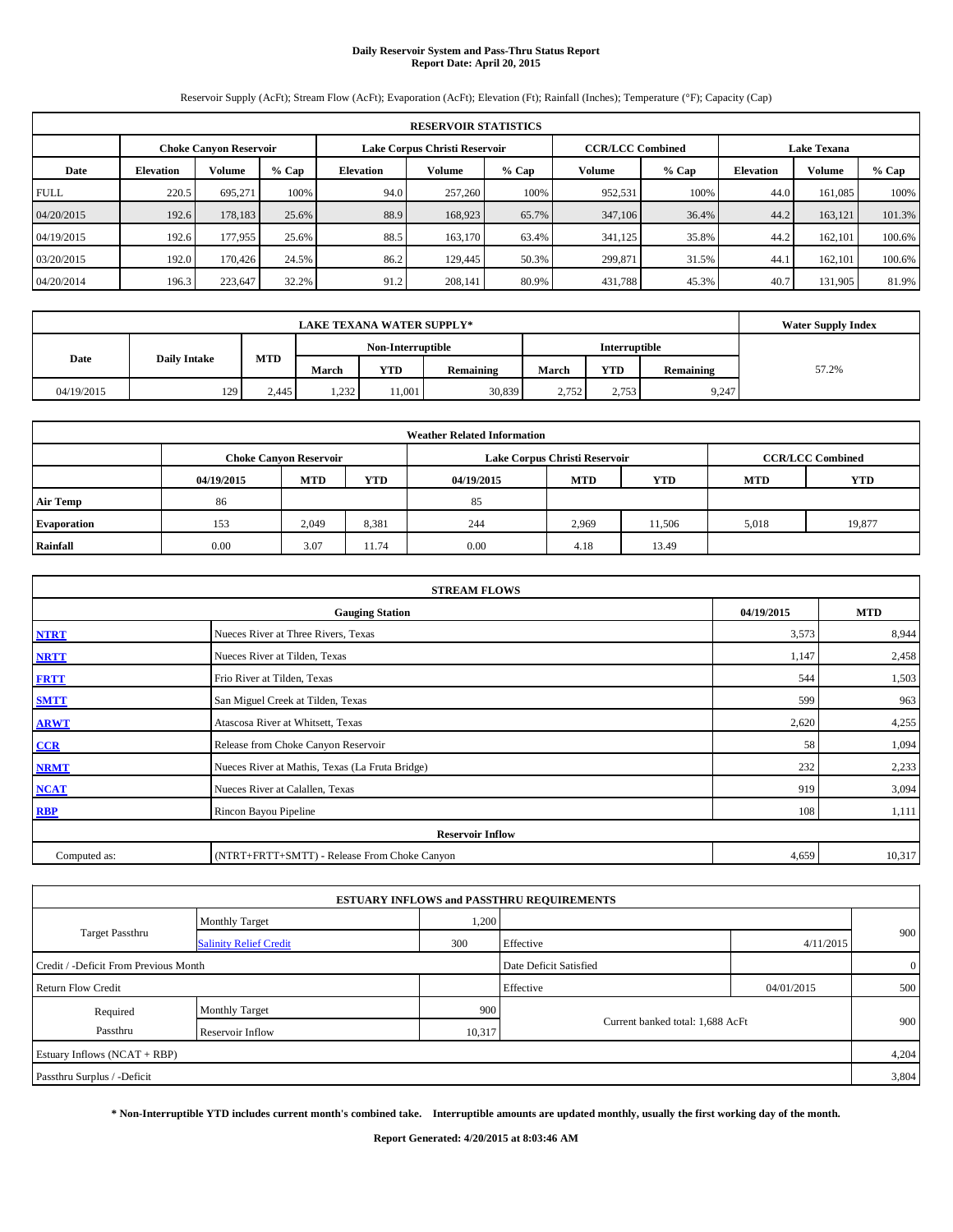# **Daily Reservoir System and Pass-Thru Status Report Report Date: April 21, 2015**

Reservoir Supply (AcFt); Stream Flow (AcFt); Evaporation (AcFt); Elevation (Ft); Rainfall (Inches); Temperature (°F); Capacity (Cap)

|             | <b>RESERVOIR STATISTICS</b>                                                                                     |               |         |                  |         |         |         |         |                  |               |         |  |  |  |  |
|-------------|-----------------------------------------------------------------------------------------------------------------|---------------|---------|------------------|---------|---------|---------|---------|------------------|---------------|---------|--|--|--|--|
|             | <b>CCR/LCC Combined</b><br><b>Lake Texana</b><br>Lake Corpus Christi Reservoir<br><b>Choke Canvon Reservoir</b> |               |         |                  |         |         |         |         |                  |               |         |  |  |  |  |
| Date        | <b>Elevation</b>                                                                                                | <b>Volume</b> | $%$ Cap | <b>Elevation</b> | Volume  | $%$ Cap | Volume  | $%$ Cap | <b>Elevation</b> | <b>Volume</b> | $%$ Cap |  |  |  |  |
| <b>FULL</b> | 220.5                                                                                                           | 695.271       | 100%    | 94.0             | 257,260 | 100%    | 952,531 | 100%    | 44.0             | 161.085       | 100%    |  |  |  |  |
| 04/21/2015  | 192.8                                                                                                           | 179,670       | 25.8%   | 89.0             | 170,858 | 66.4%   | 350,528 | 36.8%   | 44.1             | 162,101       | 100.6%  |  |  |  |  |
| 04/20/2015  | 192.6                                                                                                           | 178.183       | 25.6%   | 88.9             | 168,923 | 65.7%   | 347,106 | 36.4%   | 44.2             | 163.121       | 101.3%  |  |  |  |  |
| 03/21/2015  | 192.0                                                                                                           | 170,758       | 24.6%   | 86.3             | 130,533 | 50.7%   | 301,291 | 31.6%   | 44.1             | 162,101       | 100.6%  |  |  |  |  |
| 04/21/2014  | 196.3                                                                                                           | 223,647       | 32.2%   | 91.2             | 208,313 | 81.0%   | 431,960 | 45.3%   | 40.6             | 131,905       | 81.9%   |  |  |  |  |

|            | <b>LAKE TEXANA WATER SUPPLY*</b> |            |                   |                         |        |       |               |           |       |  |  |
|------------|----------------------------------|------------|-------------------|-------------------------|--------|-------|---------------|-----------|-------|--|--|
|            |                                  |            | Non-Interruptible |                         |        |       | Interruptible |           |       |  |  |
| Date       | <b>Daily Intake</b>              | <b>MTD</b> | March             | <b>YTD</b><br>Remaining |        |       | <b>YTD</b>    | Remaining | 57.8% |  |  |
| 04/20/2015 | 129                              | 2.574      | 1,232             | 11,130                  | 30,710 | 2.752 | 2,753         | 9,247     |       |  |  |

|                    |                                                                                           |            |            | <b>Weather Related Information</b> |            |            |            |            |  |  |  |  |  |
|--------------------|-------------------------------------------------------------------------------------------|------------|------------|------------------------------------|------------|------------|------------|------------|--|--|--|--|--|
|                    | <b>CCR/LCC Combined</b><br>Lake Corpus Christi Reservoir<br><b>Choke Canvon Reservoir</b> |            |            |                                    |            |            |            |            |  |  |  |  |  |
|                    | 04/20/2015                                                                                | <b>MTD</b> | <b>YTD</b> | 04/20/2015                         | <b>MTD</b> | <b>YTD</b> | <b>MTD</b> | <b>YTD</b> |  |  |  |  |  |
| <b>Air Temp</b>    | 71                                                                                        |            |            | 70                                 |            |            |            |            |  |  |  |  |  |
| <b>Evaporation</b> | 127                                                                                       | 2,176      | 8,508      | 94                                 | 3,063      | 11.600     | 5,239      | 20,108     |  |  |  |  |  |
| Rainfall           | 0.00                                                                                      | 3.07       | 11.74      | 0.00                               | 4.18       | 13.49      |            |            |  |  |  |  |  |

|              | <b>STREAM FLOWS</b>                             |              |            |
|--------------|-------------------------------------------------|--------------|------------|
|              | <b>Gauging Station</b>                          | 04/20/2015   | <b>MTD</b> |
| <b>NTRT</b>  | Nueces River at Three Rivers, Texas             | 4,1049       | 13,093     |
| <b>NRTT</b>  | Nueces River at Tilden, Texas                   | 1,372        | 3,830      |
| <b>FRTT</b>  | Frio River at Tilden, Texas                     | 939          | 2,442      |
| <b>SMTT</b>  | San Miguel Creek at Tilden, Texas               | 155          | 1,118      |
| <b>ARWT</b>  | Atascosa River at Whitsett, Texas               | 4,327        | 8,582      |
| CCR          | Release from Choke Canyon Reservoir             | $\mathbf{0}$ | 1,094      |
| <b>NRMT</b>  | Nueces River at Mathis, Texas (La Fruta Bridge) | 20           | 2,253      |
| <b>NCAT</b>  | Nueces River at Calallen, Texas                 | 756          | 3,850      |
| <b>RBP</b>   | Rincon Bayou Pipeline                           | 353          | 1,464      |
|              | <b>Reservoir Inflow</b>                         |              |            |
| Computed as: | (NTRT+FRTT+SMTT) - Release From Choke Canyon    | 5,242        | 15,559     |

|                                       |                               |        | <b>ESTUARY INFLOWS and PASSTHRU REQUIREMENTS</b> |            |                |
|---------------------------------------|-------------------------------|--------|--------------------------------------------------|------------|----------------|
|                                       | <b>Monthly Target</b>         | 1,200  |                                                  |            |                |
| <b>Target Passthru</b>                | <b>Salinity Relief Credit</b> | 300    | Effective                                        | 4/11/2015  | 900            |
| Credit / -Deficit From Previous Month |                               |        | Date Deficit Satisfied                           |            | $\overline{0}$ |
| <b>Return Flow Credit</b>             |                               |        | Effective                                        | 04/01/2015 | 500            |
| Required                              | Monthly Target                | 900    |                                                  |            |                |
| Passthru                              | Reservoir Inflow              | 15,559 | Current banked total: 1,688 AcFt                 |            | 900            |
| Estuary Inflows (NCAT + RBP)          |                               |        |                                                  |            | 5,313          |
| Passthru Surplus / -Deficit           |                               |        |                                                  |            | 4,913          |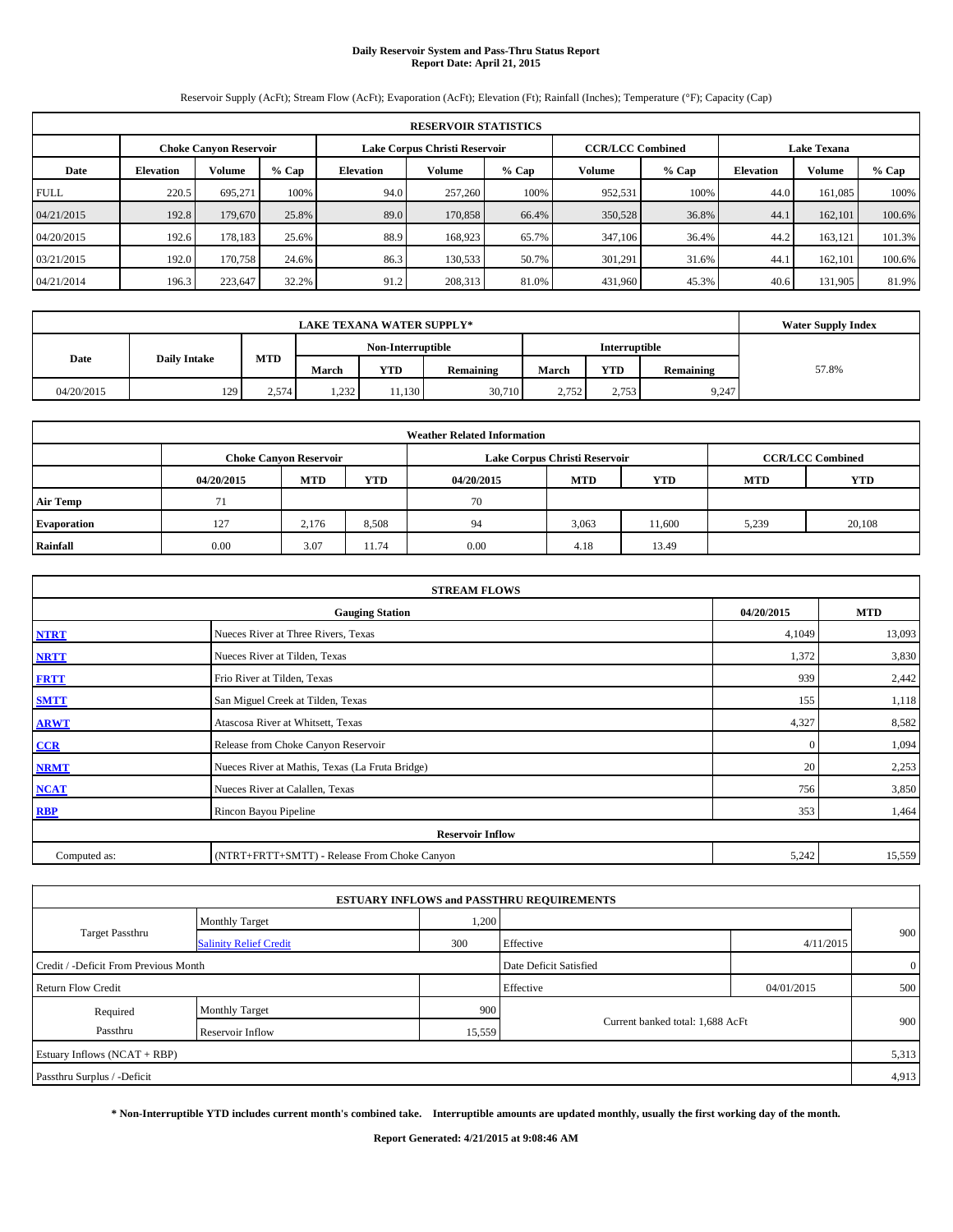# **Daily Reservoir System and Pass-Thru Status Report Report Date: April 22, 2015**

Reservoir Supply (AcFt); Stream Flow (AcFt); Evaporation (AcFt); Elevation (Ft); Rainfall (Inches); Temperature (°F); Capacity (Cap)

|             | <b>RESERVOIR STATISTICS</b>                                                                                     |               |         |                  |         |         |         |         |                  |               |         |  |  |  |  |
|-------------|-----------------------------------------------------------------------------------------------------------------|---------------|---------|------------------|---------|---------|---------|---------|------------------|---------------|---------|--|--|--|--|
|             | <b>CCR/LCC Combined</b><br><b>Lake Texana</b><br>Lake Corpus Christi Reservoir<br><b>Choke Canvon Reservoir</b> |               |         |                  |         |         |         |         |                  |               |         |  |  |  |  |
| Date        | <b>Elevation</b>                                                                                                | <b>Volume</b> | $%$ Cap | <b>Elevation</b> | Volume  | $%$ Cap | Volume  | $%$ Cap | <b>Elevation</b> | <b>Volume</b> | $%$ Cap |  |  |  |  |
| <b>FULL</b> | 220.5                                                                                                           | 695.271       | 100%    | 94.0             | 257,260 | 100%    | 952,531 | 100%    | 44.0             | 161.085       | 100%    |  |  |  |  |
| 04/22/2015  | 192.8                                                                                                           | 180,475       | 26.0%   | 89.2             | 174.589 | 67.9%   | 355,064 | 37.3%   | 44.1             | 162,101       | 100.6%  |  |  |  |  |
| 04/21/2015  | 192.8                                                                                                           | 179,670       | 25.8%   | 89.0             | 170,858 | 66.4%   | 350,528 | 36.8%   | 44.1             | 162.101       | 100.6%  |  |  |  |  |
| 03/22/2015  | 192.2                                                                                                           | 172,986       | 24.9%   | 86.4             | 132,314 | 51.4%   | 305,300 | 32.1%   | 44.1             | 162.101       | 100.6%  |  |  |  |  |
| 04/22/2014  | 196.4                                                                                                           | 224,702       | 32.3%   | 91.2             | 207,969 | 80.8%   | 432,671 | 45.4%   | 40.6             | 131.068       | 81.4%   |  |  |  |  |

|            | <b>LAKE TEXANA WATER SUPPLY*</b> |            |              |                   |           |       |               |           |       |  |  |
|------------|----------------------------------|------------|--------------|-------------------|-----------|-------|---------------|-----------|-------|--|--|
|            |                                  |            |              | Non-Interruptible |           |       | Interruptible |           |       |  |  |
| Date       | <b>Daily Intake</b>              | <b>MTD</b> | March        | <b>YTD</b>        | Remaining | March | <b>YTD</b>    | Remaining | 58.6% |  |  |
| 04/21/2015 | 129                              | 2,703      | 232<br>1,494 | 11.259            | 30,581    | 2.752 | 2,753         | 9,247     |       |  |  |

|                    |                                                                                           |            |            | <b>Weather Related Information</b> |            |            |            |            |  |  |  |  |
|--------------------|-------------------------------------------------------------------------------------------|------------|------------|------------------------------------|------------|------------|------------|------------|--|--|--|--|
|                    | <b>CCR/LCC Combined</b><br>Lake Corpus Christi Reservoir<br><b>Choke Canvon Reservoir</b> |            |            |                                    |            |            |            |            |  |  |  |  |
|                    | 04/21/2015                                                                                | <b>MTD</b> | <b>YTD</b> | 04/21/2015                         | <b>MTD</b> | <b>YTD</b> | <b>MTD</b> | <b>YTD</b> |  |  |  |  |
| <b>Air Temp</b>    | 76                                                                                        |            |            | 74                                 |            |            |            |            |  |  |  |  |
| <b>Evaporation</b> | 94                                                                                        | 2.270      | 8,602      | 304                                | 3,367      | 11.904     | 5,637      | 20,506     |  |  |  |  |
| Rainfall           | 0.00                                                                                      | 3.07       | 11.74      | 0.00                               | 4.18       | 13.49      |            |            |  |  |  |  |

|              | <b>STREAM FLOWS</b>                             |            |            |  |  |  |  |  |  |  |  |
|--------------|-------------------------------------------------|------------|------------|--|--|--|--|--|--|--|--|
|              | <b>Gauging Station</b>                          | 04/21/2015 | <b>MTD</b> |  |  |  |  |  |  |  |  |
| <b>NTRT</b>  | Nueces River at Three Rivers, Texas             | 4,526      | 17,619     |  |  |  |  |  |  |  |  |
| <b>NRTT</b>  | Nueces River at Tilden, Texas                   | 1,536      | 5,366      |  |  |  |  |  |  |  |  |
| <b>FRTT</b>  | Frio River at Tilden, Texas                     | 590        | 3,032      |  |  |  |  |  |  |  |  |
| <b>SMTT</b>  | San Miguel Creek at Tilden, Texas               | 42         | 1,159      |  |  |  |  |  |  |  |  |
| <b>ARWT</b>  | Atascosa River at Whitsett, Texas               | 1,131      | 9,714      |  |  |  |  |  |  |  |  |
| CCR          | Release from Choke Canyon Reservoir             | 30         | 1,153      |  |  |  |  |  |  |  |  |
| <b>NRMT</b>  | Nueces River at Mathis, Texas (La Fruta Bridge) | 69         | 2,322      |  |  |  |  |  |  |  |  |
| <b>NCAT</b>  | Nueces River at Calallen, Texas                 | 155        | 4,005      |  |  |  |  |  |  |  |  |
| <b>RBP</b>   | Rincon Bayou Pipeline                           | 134        | 1,597      |  |  |  |  |  |  |  |  |
|              | <b>Reservoir Inflow</b>                         |            |            |  |  |  |  |  |  |  |  |
| Computed as: | (NTRT+FRTT+SMTT) - Release From Choke Canyon    |            |            |  |  |  |  |  |  |  |  |

|                                       |                               |        | <b>ESTUARY INFLOWS and PASSTHRU REQUIREMENTS</b> |            |                |  |
|---------------------------------------|-------------------------------|--------|--------------------------------------------------|------------|----------------|--|
|                                       | <b>Monthly Target</b>         | 1,200  |                                                  |            |                |  |
| <b>Target Passthru</b>                | <b>Salinity Relief Credit</b> | 300    | Effective                                        | 4/11/2015  | 900            |  |
| Credit / -Deficit From Previous Month |                               |        | Date Deficit Satisfied                           |            | $\overline{0}$ |  |
| <b>Return Flow Credit</b>             |                               |        | Effective                                        | 04/01/2015 | 500            |  |
| Required                              | Monthly Target                | 900    |                                                  |            |                |  |
| Passthru                              | <b>Reservoir Inflow</b>       | 20,657 | Current banked total: 1,688 AcFt                 |            | 900            |  |
| Estuary Inflows (NCAT + RBP)          |                               |        |                                                  |            | 5,602          |  |
| Passthru Surplus / -Deficit           |                               |        |                                                  |            | 5,202          |  |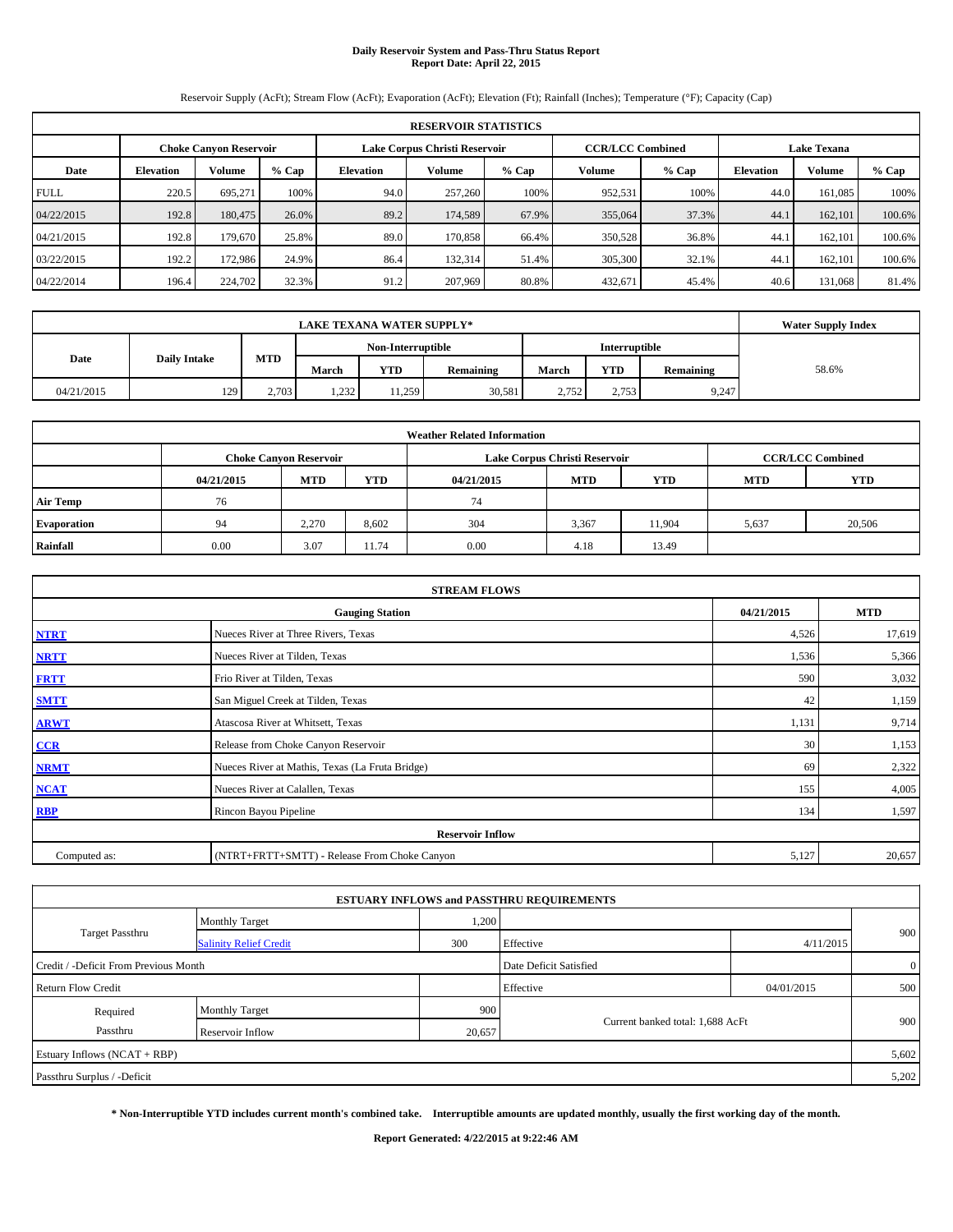# **Daily Reservoir System and Pass-Thru Status Report Report Date: April 23, 2015**

Reservoir Supply (AcFt); Stream Flow (AcFt); Evaporation (AcFt); Elevation (Ft); Rainfall (Inches); Temperature (°F); Capacity (Cap)

|             | <b>RESERVOIR STATISTICS</b>   |               |         |                               |         |         |                         |         |                    |               |         |  |  |
|-------------|-------------------------------|---------------|---------|-------------------------------|---------|---------|-------------------------|---------|--------------------|---------------|---------|--|--|
|             | <b>Choke Canvon Reservoir</b> |               |         | Lake Corpus Christi Reservoir |         |         | <b>CCR/LCC Combined</b> |         | <b>Lake Texana</b> |               |         |  |  |
| Date        | <b>Elevation</b>              | <b>Volume</b> | $%$ Cap | <b>Elevation</b>              | Volume  | $%$ Cap | Volume                  | $%$ Cap | <b>Elevation</b>   | <b>Volume</b> | $%$ Cap |  |  |
| <b>FULL</b> | 220.5                         | 695.271       | 100%    | 94.0                          | 257,260 | 100%    | 952,531                 | 100%    | 44.0               | 161.085       | 100%    |  |  |
| 04/23/2015  | 192.8                         | 179,785       | 25.9%   | 89.4                          | 176,875 | 68.8%   | 356,660                 | 37.4%   | 44.1               | 162,101       | 100.6%  |  |  |
| 04/22/2015  | 192.8                         | 180,475       | 26.0%   | 89.2                          | 174.589 | 67.9%   | 355,064                 | 37.3%   | 44.1               | 162.101       | 100.6%  |  |  |
| 03/23/2015  | 192.3                         | 174,783       | 25.1%   | 86.7                          | 136.336 | 53.0%   | 311,119                 | 32.7%   | 44.1               | 162.101       | 100.6%  |  |  |
| 04/23/2014  | 196.4                         | 224,306       | 32.3%   | 91.2                          | 207,109 | 80.5%   | 431,415                 | 45.3%   | 40.6               | 131.068       | 81.4%   |  |  |

| <b>LAKE TEXANA WATER SUPPLY*</b> |                     |            |                   |            |           |       |               |           | <b>Water Supply Index</b> |
|----------------------------------|---------------------|------------|-------------------|------------|-----------|-------|---------------|-----------|---------------------------|
|                                  |                     |            | Non-Interruptible |            |           |       | Interruptible |           |                           |
| Date                             | <b>Daily Intake</b> | <b>MTD</b> | March             | <b>YTD</b> | Remaining | March | <b>YTD</b>    | Remaining | 58.8%                     |
| 04/22/2015                       | 129                 | 2,832      | 232<br>1,232      | 11,388     | 30.452    | 2.752 | 2,753         | 9,247     |                           |

| <b>Weather Related Information</b> |            |                               |            |            |                               |                         |            |            |  |  |  |
|------------------------------------|------------|-------------------------------|------------|------------|-------------------------------|-------------------------|------------|------------|--|--|--|
|                                    |            | <b>Choke Canvon Reservoir</b> |            |            | Lake Corpus Christi Reservoir | <b>CCR/LCC Combined</b> |            |            |  |  |  |
|                                    | 04/22/2015 | <b>MTD</b>                    | <b>YTD</b> | 04/22/2015 | <b>MTD</b>                    | <b>YTD</b>              | <b>MTD</b> | <b>YTD</b> |  |  |  |
| <b>Air Temp</b>                    | 76         |                               |            | 76         |                               |                         |            |            |  |  |  |
| <b>Evaporation</b>                 | 40         | 2.310                         | 8,642      | 48         | 3,415                         | 11.952                  | 5,725      | 20,594     |  |  |  |
| Rainfall                           | 0.02       | 3.09                          | 11.76      | 0.63       | 4.81                          | 14.12                   |            |            |  |  |  |

|              | <b>STREAM FLOWS</b>                             |            |            |  |  |  |  |  |  |  |  |
|--------------|-------------------------------------------------|------------|------------|--|--|--|--|--|--|--|--|
|              | <b>Gauging Station</b>                          | 04/22/2015 | <b>MTD</b> |  |  |  |  |  |  |  |  |
| <b>NTRT</b>  | Nueces River at Three Rivers, Texas             | 2,084      | 19,703     |  |  |  |  |  |  |  |  |
| <b>NRTT</b>  | Nueces River at Tilden, Texas                   | 1,699      | 7,066      |  |  |  |  |  |  |  |  |
| <b>FRTT</b>  | Frio River at Tilden, Texas                     | 165        | 3,196      |  |  |  |  |  |  |  |  |
| <b>SMTT</b>  | San Miguel Creek at Tilden, Texas               | 17         | 1,176      |  |  |  |  |  |  |  |  |
| <b>ARWT</b>  | Atascosa River at Whitsett, Texas               | 234        | 9,948      |  |  |  |  |  |  |  |  |
| CCR          | Release from Choke Canyon Reservoir             | 58         | 1,211      |  |  |  |  |  |  |  |  |
| <b>NRMT</b>  | Nueces River at Mathis, Texas (La Fruta Bridge) | 99         | 2,422      |  |  |  |  |  |  |  |  |
| <b>NCAT</b>  | Nueces River at Calallen, Texas                 | 189        | 4,193      |  |  |  |  |  |  |  |  |
| <b>RBP</b>   | Rincon Bayou Pipeline                           | 52         | 1,650      |  |  |  |  |  |  |  |  |
|              | <b>Reservoir Inflow</b>                         |            |            |  |  |  |  |  |  |  |  |
| Computed as: | (NTRT+FRTT+SMTT) - Release From Choke Canyon    |            |            |  |  |  |  |  |  |  |  |

|                                       |                               |        | <b>ESTUARY INFLOWS and PASSTHRU REQUIREMENTS</b> |            |              |
|---------------------------------------|-------------------------------|--------|--------------------------------------------------|------------|--------------|
|                                       | <b>Monthly Target</b>         | 1,200  |                                                  |            |              |
| Target Passthru                       | <b>Salinity Relief Credit</b> | 300    | Effective                                        | 4/11/2015  | 900          |
| Credit / -Deficit From Previous Month |                               |        | Date Deficit Satisfied                           |            | $\mathbf{0}$ |
| <b>Return Flow Credit</b>             |                               |        | Effective                                        | 04/01/2015 | 500          |
| Required                              | <b>Monthly Target</b>         | 900    |                                                  |            |              |
| Passthru                              | <b>Reservoir Inflow</b>       | 22,865 | Current banked total: 1,688 AcFt                 |            | 900          |
| Estuary Inflows (NCAT + RBP)          |                               |        |                                                  |            | 5,843        |
| Passthru Surplus / -Deficit           |                               |        |                                                  |            | 5,443        |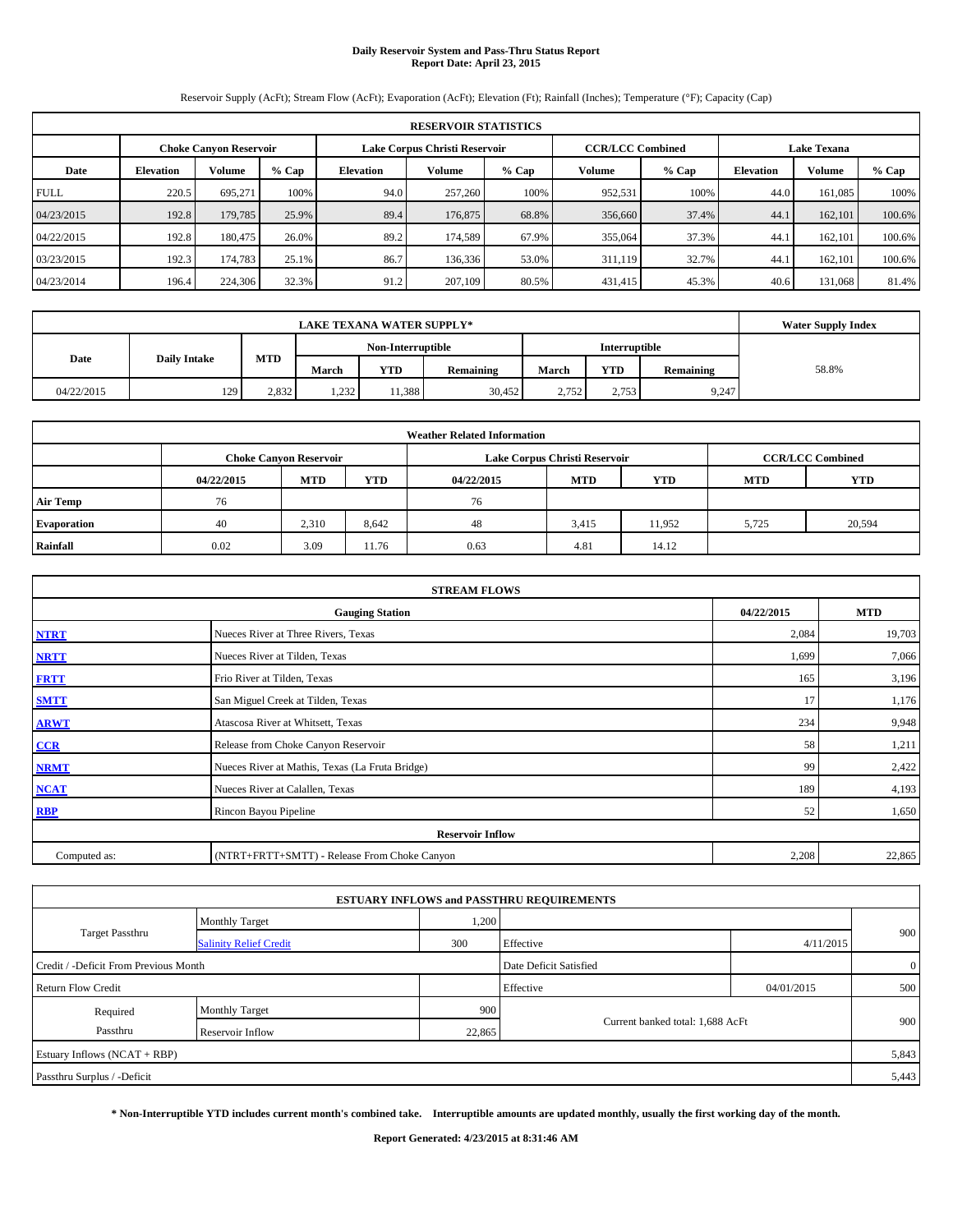# **Daily Reservoir System and Pass-Thru Status Report Report Date: April 24, 2015**

Reservoir Supply (AcFt); Stream Flow (AcFt); Evaporation (AcFt); Elevation (Ft); Rainfall (Inches); Temperature (°F); Capacity (Cap)

|             | <b>RESERVOIR STATISTICS</b>   |               |         |                               |         |         |                         |         |                    |               |         |  |  |
|-------------|-------------------------------|---------------|---------|-------------------------------|---------|---------|-------------------------|---------|--------------------|---------------|---------|--|--|
|             | <b>Choke Canvon Reservoir</b> |               |         | Lake Corpus Christi Reservoir |         |         | <b>CCR/LCC Combined</b> |         | <b>Lake Texana</b> |               |         |  |  |
| Date        | <b>Elevation</b>              | <b>Volume</b> | $%$ Cap | <b>Elevation</b>              | Volume  | $%$ Cap | Volume                  | $%$ Cap | <b>Elevation</b>   | <b>Volume</b> | $%$ Cap |  |  |
| <b>FULL</b> | 220.5                         | 695.271       | 100%    | 94.0                          | 257,260 | 100%    | 952,531                 | 100%    | 44.0               | 161.085       | 100%    |  |  |
| 04/24/2015  | 192.8                         | 179,899       | 25.9%   | 89.5                          | 178,350 | 69.3%   | 358,249                 | 37.6%   | 44.1               | 162,101       | 100.6%  |  |  |
| 04/23/2015  | 192.8                         | 179,785       | 25.9%   | 89.4                          | 176,875 | 68.8%   | 356,660                 | 37.4%   | 44.1               | 162.101       | 100.6%  |  |  |
| 03/24/2015  | 192.3                         | 174,332       | 25.1%   | 87.1                          | 141.574 | 55.0%   | 315,906                 | 33.2%   | 44.1               | 162.101       | 100.6%  |  |  |
| 04/24/2014  | 196.4                         | 224,043       | 32.2%   | 91.2                          | 207,453 | 80.6%   | 431,496                 | 45.3%   | 40.5               | 130,232       | 80.8%   |  |  |

| <b>LAKE TEXANA WATER SUPPLY*</b> |                     |            |       |            |                   |       |               |           | <b>Water Supply Index</b> |
|----------------------------------|---------------------|------------|-------|------------|-------------------|-------|---------------|-----------|---------------------------|
|                                  |                     |            |       |            | Non-Interruptible |       | Interruptible |           |                           |
| Date                             | <b>Daily Intake</b> | <b>MTD</b> | March | <b>YTD</b> | <b>Remaining</b>  | March | <b>YTD</b>    | Remaining | 59.1%                     |
| 04/23/2015                       | 129                 | 2.961      | 1,232 | 11,517     | 30,323            | 2.752 | 2,753         | 9,247     |                           |

| <b>Weather Related Information</b> |            |                               |            |            |                               |                         |            |            |  |  |  |
|------------------------------------|------------|-------------------------------|------------|------------|-------------------------------|-------------------------|------------|------------|--|--|--|
|                                    |            | <b>Choke Canvon Reservoir</b> |            |            | Lake Corpus Christi Reservoir | <b>CCR/LCC Combined</b> |            |            |  |  |  |
|                                    | 04/23/2015 | <b>MTD</b>                    | <b>YTD</b> | 04/23/2015 | <b>MTD</b>                    | <b>YTD</b>              | <b>MTD</b> | <b>YTD</b> |  |  |  |
| <b>Air Temp</b>                    | 84         |                               |            | 85         |                               |                         |            |            |  |  |  |
| <b>Evaporation</b>                 | 87         | 2,397                         | 8.729      | 201        | 3,616                         | 12,153                  | 6,013      | 20,882     |  |  |  |
| Rainfall                           | 0.00       | 3.09                          | 11.76      | 0.00       | 4.81                          | 14.12                   |            |            |  |  |  |

|              | <b>STREAM FLOWS</b>                             |            |            |  |  |  |  |  |  |  |  |
|--------------|-------------------------------------------------|------------|------------|--|--|--|--|--|--|--|--|
|              | <b>Gauging Station</b>                          | 04/23/2015 | <b>MTD</b> |  |  |  |  |  |  |  |  |
| <b>NTRT</b>  | Nueces River at Three Rivers, Texas             | 1,667      | 21,371     |  |  |  |  |  |  |  |  |
| <b>NRTT</b>  | Nueces River at Tilden, Texas                   | 1,477      | 8,542      |  |  |  |  |  |  |  |  |
| <b>FRTT</b>  | Frio River at Tilden, Texas                     | 62         | 3,258      |  |  |  |  |  |  |  |  |
| <b>SMTT</b>  | San Miguel Creek at Tilden, Texas               | 9          | 1,185      |  |  |  |  |  |  |  |  |
| <b>ARWT</b>  | Atascosa River at Whitsett, Texas               | 649        | 10,597     |  |  |  |  |  |  |  |  |
| CCR          | Release from Choke Canyon Reservoir             | 58         | 1,268      |  |  |  |  |  |  |  |  |
| <b>NRMT</b>  | Nueces River at Mathis, Texas (La Fruta Bridge) | 56         | 2,477      |  |  |  |  |  |  |  |  |
| <b>NCAT</b>  | Nueces River at Calallen, Texas                 | 232        | 4,425      |  |  |  |  |  |  |  |  |
| <b>RBP</b>   | Rincon Bayou Pipeline                           | 206        | 1,856      |  |  |  |  |  |  |  |  |
|              | <b>Reservoir Inflow</b>                         |            |            |  |  |  |  |  |  |  |  |
| Computed as: | (NTRT+FRTT+SMTT) - Release From Choke Canyon    |            |            |  |  |  |  |  |  |  |  |

| <b>ESTUARY INFLOWS and PASSTHRU REQUIREMENTS</b> |                               |        |                                  |            |                |  |  |  |  |  |  |
|--------------------------------------------------|-------------------------------|--------|----------------------------------|------------|----------------|--|--|--|--|--|--|
|                                                  | <b>Monthly Target</b>         | 1,200  |                                  |            |                |  |  |  |  |  |  |
| Target Passthru                                  | <b>Salinity Relief Credit</b> | 300    | Effective                        | 4/11/2015  | 900            |  |  |  |  |  |  |
| Credit / -Deficit From Previous Month            |                               |        | Date Deficit Satisfied           |            | $\overline{0}$ |  |  |  |  |  |  |
| <b>Return Flow Credit</b>                        |                               |        | Effective                        | 04/01/2015 | 500            |  |  |  |  |  |  |
| Required                                         | <b>Monthly Target</b>         | 900    |                                  |            |                |  |  |  |  |  |  |
| Passthru                                         | Reservoir Inflow              | 24,545 | Current banked total: 1,688 AcFt |            | 900            |  |  |  |  |  |  |
| Estuary Inflows (NCAT + RBP)                     |                               |        |                                  |            | 6,281          |  |  |  |  |  |  |
| Passthru Surplus / -Deficit                      |                               |        |                                  |            | 5,881          |  |  |  |  |  |  |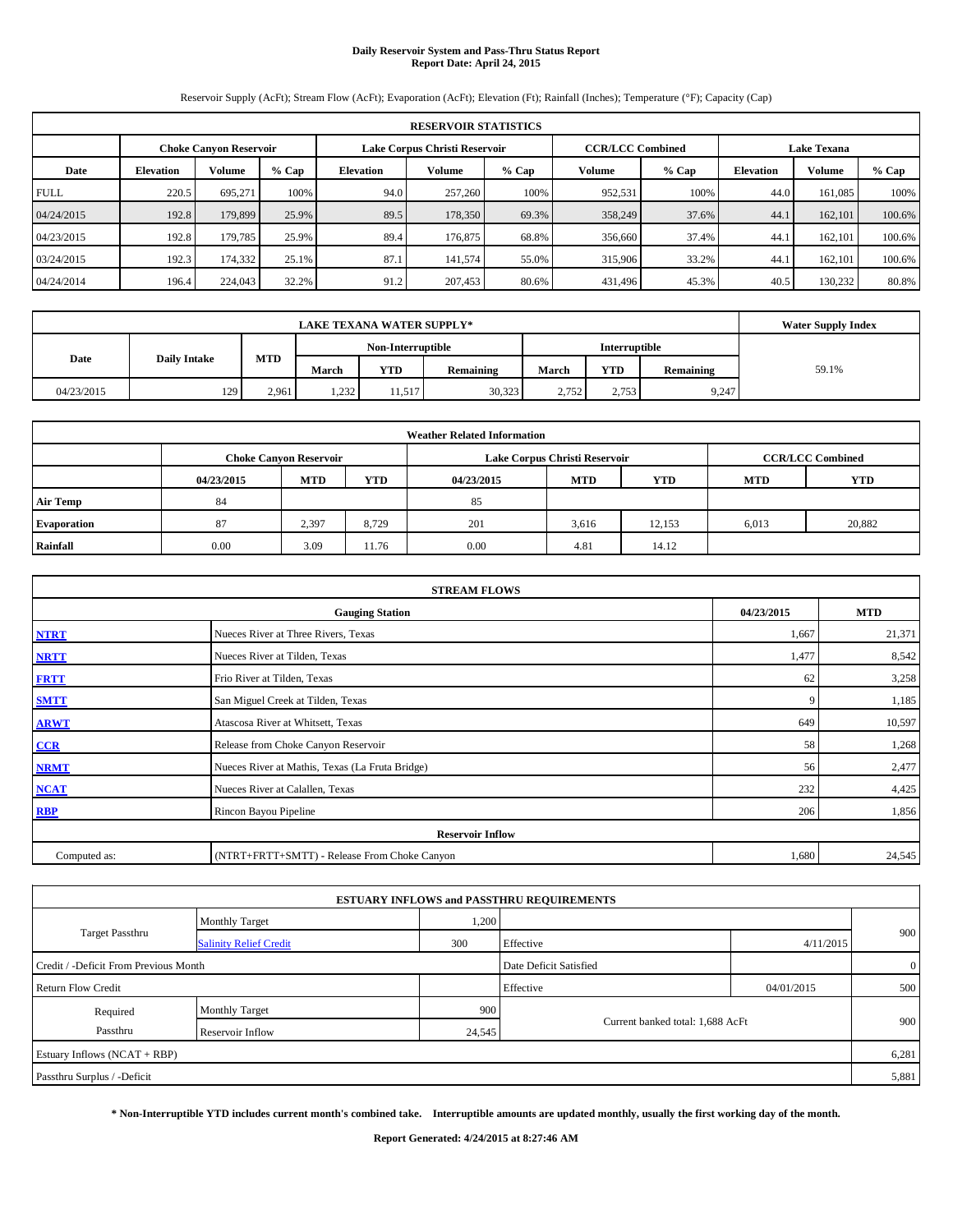# **Daily Reservoir System and Pass-Thru Status Report Report Date: April 25, 2015**

Reservoir Supply (AcFt); Stream Flow (AcFt); Evaporation (AcFt); Elevation (Ft); Rainfall (Inches); Temperature (°F); Capacity (Cap)

|             | <b>RESERVOIR STATISTICS</b>                                                                                     |         |         |                  |         |         |         |       |                  |               |         |  |
|-------------|-----------------------------------------------------------------------------------------------------------------|---------|---------|------------------|---------|---------|---------|-------|------------------|---------------|---------|--|
|             | <b>CCR/LCC Combined</b><br><b>Choke Canvon Reservoir</b><br>Lake Corpus Christi Reservoir<br><b>Lake Texana</b> |         |         |                  |         |         |         |       |                  |               |         |  |
| Date        | <b>Elevation</b>                                                                                                | Volume  | $%$ Cap | <b>Elevation</b> | Volume  | $%$ Cap | Volume  | % Cap | <b>Elevation</b> | <b>Volume</b> | $%$ Cap |  |
| <b>FULL</b> | 220.5                                                                                                           | 695.271 | 100%    | 94.0             | 257,260 | 100%    | 952,531 | 100%  | 44.0             | 161.085       | 100%    |  |
| 04/25/2015  | 192.8                                                                                                           | 179,785 | 25.9%   | 89.7             | 181,973 | 70.7%   | 361,758 | 38.0% | 44.1             | 162,101       | 100.6%  |  |
| 04/24/2015  | 192.8                                                                                                           | 179,899 | 25.9%   | 89.5             | 178,350 | 69.3%   | 358,249 | 37.6% | 44.1             | 162,101       | 100.6%  |  |
| 03/25/2015  | 192.4                                                                                                           | 175,121 | 25.2%   | 87.6             | 148.627 | 57.8%   | 323,748 | 34.0% | 44.1             | 162.101       | 100.6%  |  |
| 04/25/2014  | 196.4                                                                                                           | 224,043 | 32.2%   | 91.2             | 207,109 | 80.5%   | 431,152 | 45.3% | 40.5             | 130,232       | 80.8%   |  |

|                             | <b>LAKE TEXANA WATER SUPPLY*</b> |            |                   |            |           |               |            |           |       |  |  |
|-----------------------------|----------------------------------|------------|-------------------|------------|-----------|---------------|------------|-----------|-------|--|--|
|                             |                                  |            | Non-Interruptible |            |           | Interruptible |            |           |       |  |  |
| Date<br><b>Daily Intake</b> |                                  | <b>MTD</b> | March             | <b>YTD</b> | Remaining | March         | <b>YTD</b> | Remaining | 59.7% |  |  |
| 04/24/2015                  | 129                              | 3,090      | 232<br>1,232      | 11.646     | 30,194    | 2.752         | 2,753      | 9,247     |       |  |  |

| <b>Weather Related Information</b> |                                                                                  |                               |       |      |                               |                         |       |            |  |  |  |
|------------------------------------|----------------------------------------------------------------------------------|-------------------------------|-------|------|-------------------------------|-------------------------|-------|------------|--|--|--|
|                                    |                                                                                  | <b>Choke Canvon Reservoir</b> |       |      | Lake Corpus Christi Reservoir | <b>CCR/LCC Combined</b> |       |            |  |  |  |
|                                    | <b>YTD</b><br><b>MTD</b><br><b>MTD</b><br><b>YTD</b><br>04/24/2015<br>04/24/2015 |                               |       |      |                               |                         |       | <b>YTD</b> |  |  |  |
| <b>Air Temp</b>                    | 85                                                                               |                               |       | 84   |                               |                         |       |            |  |  |  |
| <b>Evaporation</b>                 | 87                                                                               | 2,484                         | 8,816 | 96   | 3.712                         | 12.249                  | 6,196 | 21,065     |  |  |  |
| Rainfall                           | 0.06                                                                             | 3.15                          | 11.82 | 0.03 | 4.84                          | 14.15                   |       |            |  |  |  |

| <b>STREAM FLOWS</b> |                                                    |       |        |  |  |  |  |  |  |
|---------------------|----------------------------------------------------|-------|--------|--|--|--|--|--|--|
|                     | 04/24/2015<br><b>MTD</b><br><b>Gauging Station</b> |       |        |  |  |  |  |  |  |
| <b>NTRT</b>         | Nueces River at Three Rivers, Texas                | 2,898 | 24,269 |  |  |  |  |  |  |
| <b>NRTT</b>         | Nueces River at Tilden, Texas                      | 534   | 9,076  |  |  |  |  |  |  |
| <b>FRTT</b>         | Frio River at Tilden, Texas                        | 30    | 3,288  |  |  |  |  |  |  |
| <b>SMTT</b>         | San Miguel Creek at Tilden, Texas                  | 5     | 1,190  |  |  |  |  |  |  |
| <b>ARWT</b>         | Atascosa River at Whitsett, Texas                  | 4,288 | 14,885 |  |  |  |  |  |  |
| CCR                 | Release from Choke Canyon Reservoir                | 58    | 1,326  |  |  |  |  |  |  |
| <b>NRMT</b>         | Nueces River at Mathis, Texas (La Fruta Bridge)    | 64    | 2,541  |  |  |  |  |  |  |
| <b>NCAT</b>         | Nueces River at Calallen, Texas                    | 139   | 4,564  |  |  |  |  |  |  |
| <b>RBP</b>          | Rincon Bayou Pipeline                              | 199   | 2,055  |  |  |  |  |  |  |
|                     | <b>Reservoir Inflow</b>                            |       |        |  |  |  |  |  |  |
| Computed as:        | (NTRT+FRTT+SMTT) - Release From Choke Canyon       |       |        |  |  |  |  |  |  |

|                                       |                               |        | <b>ESTUARY INFLOWS and PASSTHRU REQUIREMENTS</b> |            |                |
|---------------------------------------|-------------------------------|--------|--------------------------------------------------|------------|----------------|
|                                       | <b>Monthly Target</b>         | 1,200  |                                                  |            |                |
| <b>Target Passthru</b>                | <b>Salinity Relief Credit</b> | 300    | Effective                                        | 4/11/2015  | 900            |
| Credit / -Deficit From Previous Month |                               |        | Date Deficit Satisfied                           |            | $\overline{0}$ |
| <b>Return Flow Credit</b>             |                               |        | Effective                                        | 04/01/2015 | 500            |
| Required                              | Monthly Target                | 900    |                                                  |            |                |
| Passthru                              | <b>Reservoir Inflow</b>       | 27,420 | Current banked total: 1,688 AcFt                 |            | 900            |
| Estuary Inflows (NCAT + RBP)          |                               |        |                                                  |            | 6,619          |
| Passthru Surplus / -Deficit           |                               |        |                                                  |            | 6,219          |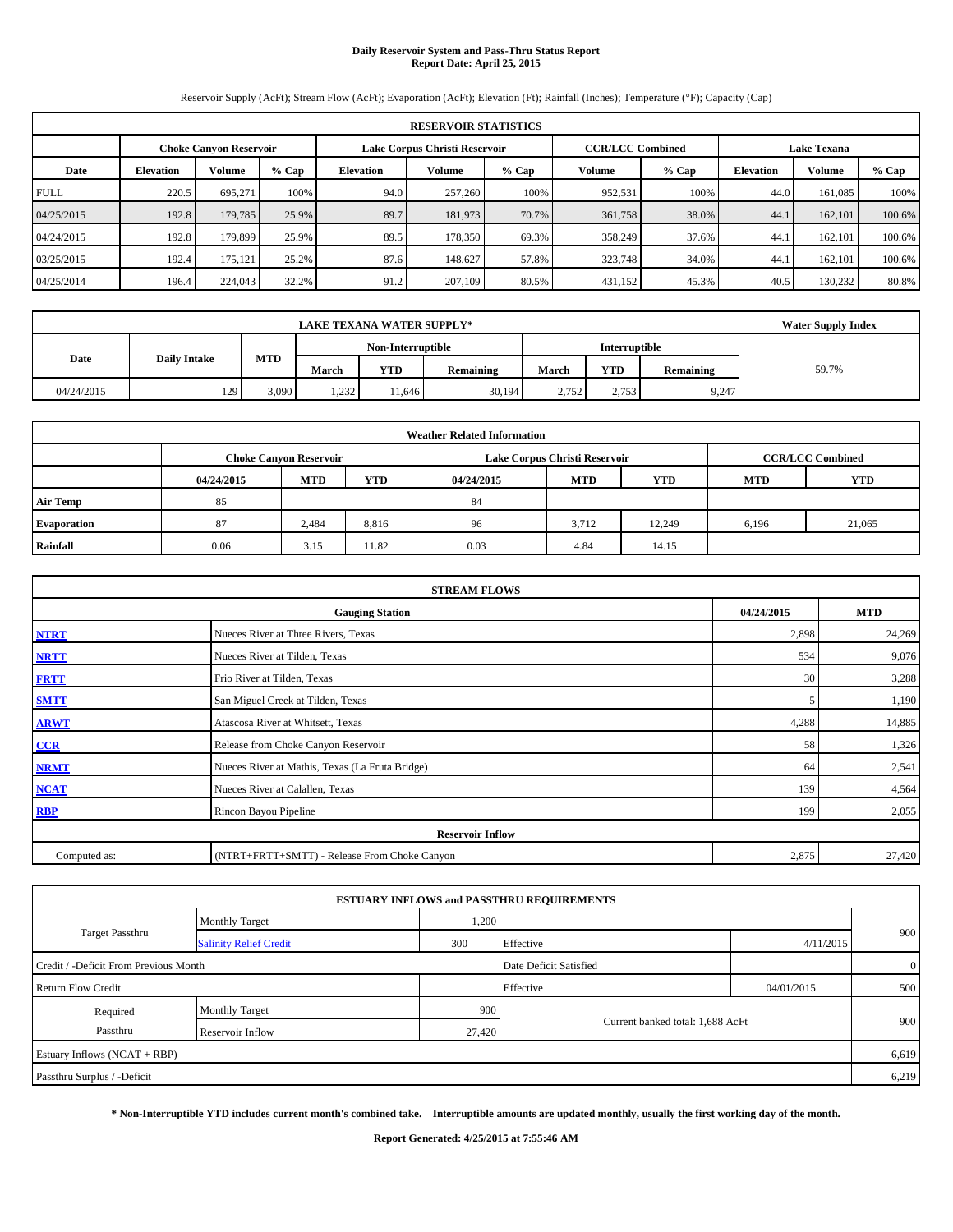# **Daily Reservoir System and Pass-Thru Status Report Report Date: April 26, 2015**

Reservoir Supply (AcFt); Stream Flow (AcFt); Evaporation (AcFt); Elevation (Ft); Rainfall (Inches); Temperature (°F); Capacity (Cap)

| <b>RESERVOIR STATISTICS</b> |                                                                                                                 |               |         |                  |         |         |         |         |                  |               |         |  |
|-----------------------------|-----------------------------------------------------------------------------------------------------------------|---------------|---------|------------------|---------|---------|---------|---------|------------------|---------------|---------|--|
|                             | <b>CCR/LCC Combined</b><br><b>Lake Texana</b><br>Lake Corpus Christi Reservoir<br><b>Choke Canvon Reservoir</b> |               |         |                  |         |         |         |         |                  |               |         |  |
| Date                        | <b>Elevation</b>                                                                                                | <b>Volume</b> | $%$ Cap | <b>Elevation</b> | Volume  | $%$ Cap | Volume  | $%$ Cap | <b>Elevation</b> | <b>Volume</b> | $%$ Cap |  |
| <b>FULL</b>                 | 220.5                                                                                                           | 695.271       | 100%    | 94.0             | 257,260 | 100%    | 952,531 | 100%    | 44.0             | 161.085       | 100%    |  |
| 04/26/2015                  | 192.9                                                                                                           | 180,475       | 26.0%   | 89.8             | 184,457 | 71.7%   | 364,932 | 38.3%   | 44.2             | 163,121       | 101.3%  |  |
| 04/25/2015                  | 192.8                                                                                                           | 179,785       | 25.9%   | 89.7             | 181.973 | 70.7%   | 361,758 | 38.0%   | 44.1             | 162.101       | 100.6%  |  |
| 03/26/2015                  | 192.4                                                                                                           | 175,008       | 25.2%   | 87.7             | 151,043 | 58.7%   | 326,051 | 34.2%   | 44.1             | 162.101       | 100.6%  |  |
| 04/26/2014                  | 196.3                                                                                                           | 223,120       | 32.1%   | 91.1             | 206,422 | 80.2%   | 429,542 | 45.1%   | 40.5             | 130,232       | 80.8%   |  |

|                             | <b>LAKE TEXANA WATER SUPPLY*</b> |            |                   |            |           |               |            |           |       |  |  |
|-----------------------------|----------------------------------|------------|-------------------|------------|-----------|---------------|------------|-----------|-------|--|--|
|                             |                                  |            | Non-Interruptible |            |           | Interruptible |            |           |       |  |  |
| Date<br><b>Daily Intake</b> |                                  | <b>MTD</b> | March             | <b>YTD</b> | Remaining | March         | <b>YTD</b> | Remaining | 60.2% |  |  |
| 04/25/2015                  | 129                              | 3,219      | 232<br>1,494      | 11.775     | 30.065    | 2.752         | 2,753      | 9,247     |       |  |  |

| <b>Weather Related Information</b> |            |                                                                    |       |      |                               |        |                         |        |  |  |  |
|------------------------------------|------------|--------------------------------------------------------------------|-------|------|-------------------------------|--------|-------------------------|--------|--|--|--|
|                                    |            | <b>Choke Canvon Reservoir</b>                                      |       |      | Lake Corpus Christi Reservoir |        | <b>CCR/LCC Combined</b> |        |  |  |  |
|                                    | 04/25/2015 | <b>YTD</b><br><b>MTD</b><br><b>MTD</b><br><b>YTD</b><br>04/25/2015 |       |      |                               |        |                         |        |  |  |  |
| <b>Air Temp</b>                    | 89         |                                                                    |       | 85   |                               |        |                         |        |  |  |  |
| <b>Evaporation</b>                 | 208        | 2,692                                                              | 9,024 | 261  | 3,973                         | 12.510 | 6,665                   | 21,534 |  |  |  |
| Rainfall                           | 0.00       | 3.15                                                               | 11.82 | 0.05 | 4.89                          | 14.2   |                         |        |  |  |  |

| <b>STREAM FLOWS</b> |                                                    |       |        |  |  |  |  |  |  |
|---------------------|----------------------------------------------------|-------|--------|--|--|--|--|--|--|
|                     | 04/25/2015<br><b>MTD</b><br><b>Gauging Station</b> |       |        |  |  |  |  |  |  |
| <b>NTRT</b>         | Nueces River at Three Rivers, Texas                | 4,923 | 29,191 |  |  |  |  |  |  |
| <b>NRTT</b>         | Nueces River at Tilden, Texas                      | 282   | 9,358  |  |  |  |  |  |  |
| <b>FRTT</b>         | Frio River at Tilden, Texas                        | 17    | 3,305  |  |  |  |  |  |  |
| <b>SMTT</b>         | San Miguel Creek at Tilden, Texas                  | 8     | 1,197  |  |  |  |  |  |  |
| <b>ARWT</b>         | Atascosa River at Whitsett, Texas                  | 5,737 | 20,621 |  |  |  |  |  |  |
| CCR                 | Release from Choke Canyon Reservoir                | 24    | 1,350  |  |  |  |  |  |  |
| <b>NRMT</b>         | Nueces River at Mathis, Texas (La Fruta Bridge)    | 115   | 2,656  |  |  |  |  |  |  |
| <b>NCAT</b>         | Nueces River at Calallen, Texas                    | 18    | 4,582  |  |  |  |  |  |  |
| <b>RBP</b>          | Rincon Bayou Pipeline                              | 183   | 2,238  |  |  |  |  |  |  |
|                     | <b>Reservoir Inflow</b>                            |       |        |  |  |  |  |  |  |
| Computed as:        | (NTRT+FRTT+SMTT) - Release From Choke Canyon       |       |        |  |  |  |  |  |  |

|                                       |                               |        | <b>ESTUARY INFLOWS and PASSTHRU REQUIREMENTS</b> |            |                |  |
|---------------------------------------|-------------------------------|--------|--------------------------------------------------|------------|----------------|--|
|                                       | <b>Monthly Target</b>         | 1,200  |                                                  |            |                |  |
| <b>Target Passthru</b>                | <b>Salinity Relief Credit</b> | 300    | Effective                                        | 4/11/2015  | 900            |  |
| Credit / -Deficit From Previous Month |                               |        | Date Deficit Satisfied                           |            | $\overline{0}$ |  |
| <b>Return Flow Credit</b>             |                               |        | Effective                                        | 04/01/2015 | 500            |  |
| Required                              | <b>Monthly Target</b>         | 900    |                                                  |            |                |  |
| Passthru                              | <b>Reservoir Inflow</b>       | 32,344 | Current banked total: 1,688 AcFt                 |            | 900            |  |
| Estuary Inflows (NCAT + RBP)          |                               |        |                                                  |            | 6,820          |  |
| Passthru Surplus / -Deficit           |                               |        |                                                  |            | 6,420          |  |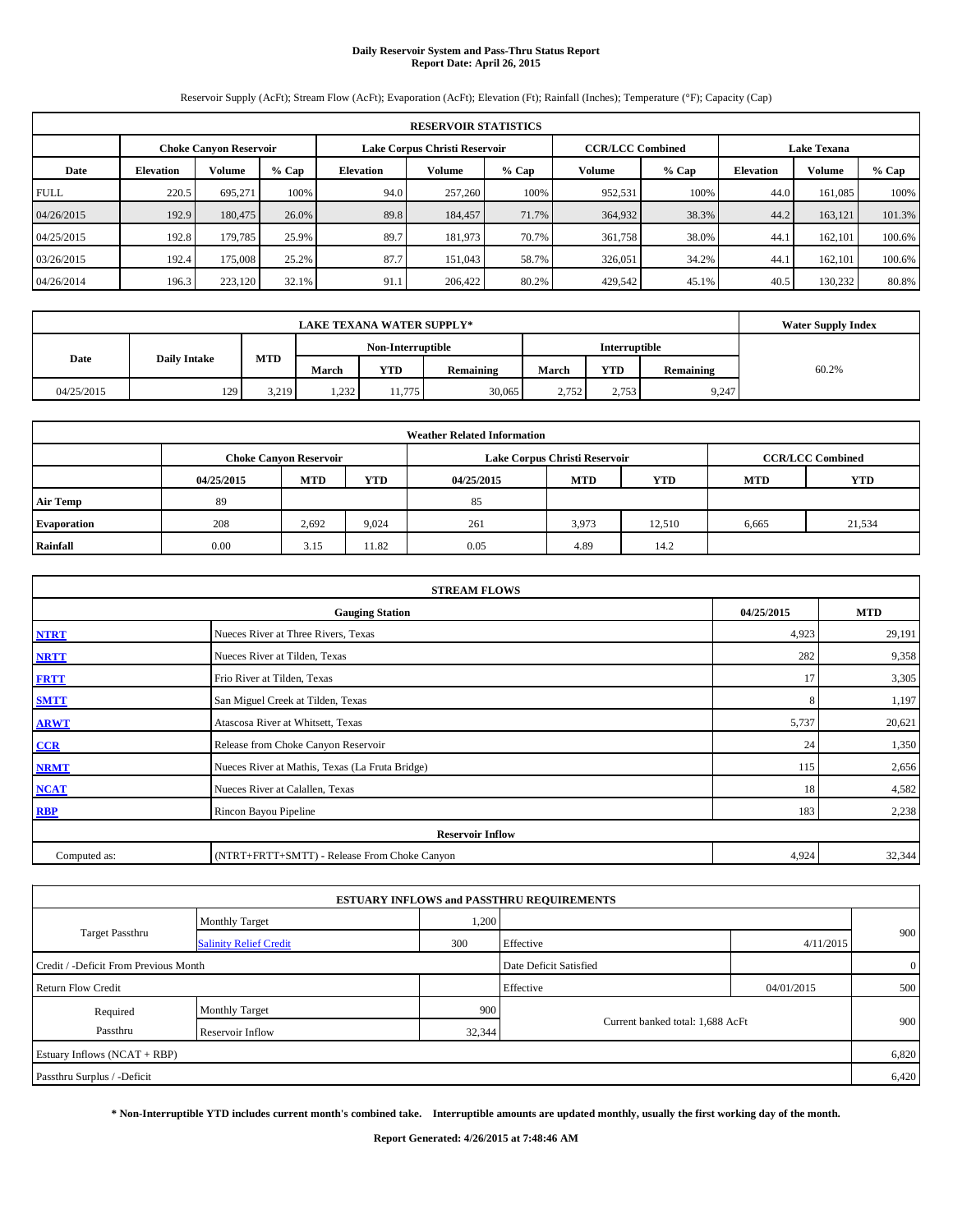# **Daily Reservoir System and Pass-Thru Status Report Report Date: April 27, 2015**

Reservoir Supply (AcFt); Stream Flow (AcFt); Evaporation (AcFt); Elevation (Ft); Rainfall (Inches); Temperature (°F); Capacity (Cap)

| <b>RESERVOIR STATISTICS</b> |                                                                                                                 |               |         |                  |         |         |         |         |                  |               |         |  |
|-----------------------------|-----------------------------------------------------------------------------------------------------------------|---------------|---------|------------------|---------|---------|---------|---------|------------------|---------------|---------|--|
|                             | <b>CCR/LCC Combined</b><br><b>Lake Texana</b><br>Lake Corpus Christi Reservoir<br><b>Choke Canvon Reservoir</b> |               |         |                  |         |         |         |         |                  |               |         |  |
| Date                        | <b>Elevation</b>                                                                                                | <b>Volume</b> | $%$ Cap | <b>Elevation</b> | Volume  | $%$ Cap | Volume  | $%$ Cap | <b>Elevation</b> | <b>Volume</b> | $%$ Cap |  |
| <b>FULL</b>                 | 220.5                                                                                                           | 695.271       | 100%    | 94.0             | 257,260 | 100%    | 952,531 | 100%    | 44.0             | 161.085       | 100%    |  |
| 04/27/2015                  | 192.8                                                                                                           | 180,129       | 25.9%   | 90.2             | 190,800 | 74.2%   | 370,929 | 38.9%   | 44.2             | 163,121       | 101.3%  |  |
| 04/26/2015                  | 192.9                                                                                                           | 180,475       | 26.0%   | 89.8             | 184,457 | 71.7%   | 364,932 | 38.3%   | 44.2             | 163.121       | 101.3%  |  |
| 03/27/2015                  | 192.4                                                                                                           | 175,008       | 25.2%   | 87.8             | 151.347 | 58.8%   | 326,355 | 34.3%   | 44.2             | 163,121       | 101.3%  |  |
| 04/27/2014                  | 196.3                                                                                                           | 222,465       | 32.0%   | 91.1             | 205,907 | 80.0%   | 428,372 | 45.0%   | 40.4             | 129,400       | 80.3%   |  |

|                             | <b>LAKE TEXANA WATER SUPPLY*</b> |            |                   |            |                  |               |            |           |       |  |  |
|-----------------------------|----------------------------------|------------|-------------------|------------|------------------|---------------|------------|-----------|-------|--|--|
|                             |                                  |            | Non-Interruptible |            |                  | Interruptible |            |           |       |  |  |
| Date<br><b>Daily Intake</b> |                                  | <b>MTD</b> | March             | <b>YTD</b> | <b>Remaining</b> | March         | <b>YTD</b> | Remaining | 61.2% |  |  |
| 04/26/2015                  | 129                              | 3,347      | 1,232             | 11.904     | 29,936           | 2.752         | 2,753      | 9,247     |       |  |  |

|                    |            |                               |            | <b>Weather Related Information</b> |                               |                         |            |            |
|--------------------|------------|-------------------------------|------------|------------------------------------|-------------------------------|-------------------------|------------|------------|
|                    |            | <b>Choke Canvon Reservoir</b> |            |                                    | Lake Corpus Christi Reservoir | <b>CCR/LCC Combined</b> |            |            |
|                    | 04/26/2015 | <b>MTD</b>                    | <b>YTD</b> | 04/26/2015                         | <b>MTD</b>                    | <b>YTD</b>              | <b>MTD</b> | <b>YTD</b> |
| <b>Air Temp</b>    | 86         |                               |            | 85                                 |                               |                         |            |            |
| <b>Evaporation</b> | 167        | 2,859                         | 9,191      | 244                                | 4.217                         | 12.754                  | 7,076      | 21,945     |
| Rainfall           | 0.00       | 3.15                          | 11.82      | 0.05                               | 4.89                          | 14.2                    |            |            |

| <b>STREAM FLOWS</b> |                                                 |       |        |  |  |  |  |  |  |
|---------------------|-------------------------------------------------|-------|--------|--|--|--|--|--|--|
|                     | <b>Gauging Station</b>                          |       |        |  |  |  |  |  |  |
| <b>NTRT</b>         | Nueces River at Three Rivers, Texas             | 5,042 | 34,233 |  |  |  |  |  |  |
| <b>NRTT</b>         | Nueces River at Tilden, Texas                   | 199   | 9,557  |  |  |  |  |  |  |
| <b>FRTT</b>         | Frio River at Tilden, Texas                     | 13    | 3,318  |  |  |  |  |  |  |
| <b>SMTT</b>         | San Miguel Creek at Tilden, Texas               | 599   | 1,797  |  |  |  |  |  |  |
| <b>ARWT</b>         | Atascosa River at Whitsett, Texas               | 2,025 | 22,646 |  |  |  |  |  |  |
| CCR                 | Release from Choke Canyon Reservoir             | 34    | 1,384  |  |  |  |  |  |  |
| <b>NRMT</b>         | Nueces River at Mathis, Texas (La Fruta Bridge) | 123   | 2,779  |  |  |  |  |  |  |
| <b>NCAT</b>         | Nueces River at Calallen, Texas                 |       | 4,584  |  |  |  |  |  |  |
| <b>RBP</b>          | Rincon Bayou Pipeline                           | -69   | 2,307  |  |  |  |  |  |  |
|                     | <b>Reservoir Inflow</b>                         |       |        |  |  |  |  |  |  |
| Computed as:        | (NTRT+FRTT+SMTT) - Release From Choke Canyon    | 5,620 | 37,964 |  |  |  |  |  |  |

|                                       |                               |        | <b>ESTUARY INFLOWS and PASSTHRU REQUIREMENTS</b> |            |                |
|---------------------------------------|-------------------------------|--------|--------------------------------------------------|------------|----------------|
|                                       | <b>Monthly Target</b>         | 1,200  |                                                  |            |                |
| <b>Target Passthru</b>                | <b>Salinity Relief Credit</b> | 300    | Effective                                        | 4/11/2015  | 900            |
| Credit / -Deficit From Previous Month |                               |        | Date Deficit Satisfied                           |            | $\overline{0}$ |
| <b>Return Flow Credit</b>             |                               |        | Effective                                        | 04/01/2015 | 500            |
| Required                              | Monthly Target                | 900    |                                                  |            |                |
| Passthru                              | Reservoir Inflow              | 37,964 | Current banked total: 1,688 AcFt                 |            | 900            |
| Estuary Inflows (NCAT + RBP)          |                               |        |                                                  |            | 6,891          |
| Passthru Surplus / -Deficit           |                               |        |                                                  |            | 6,491          |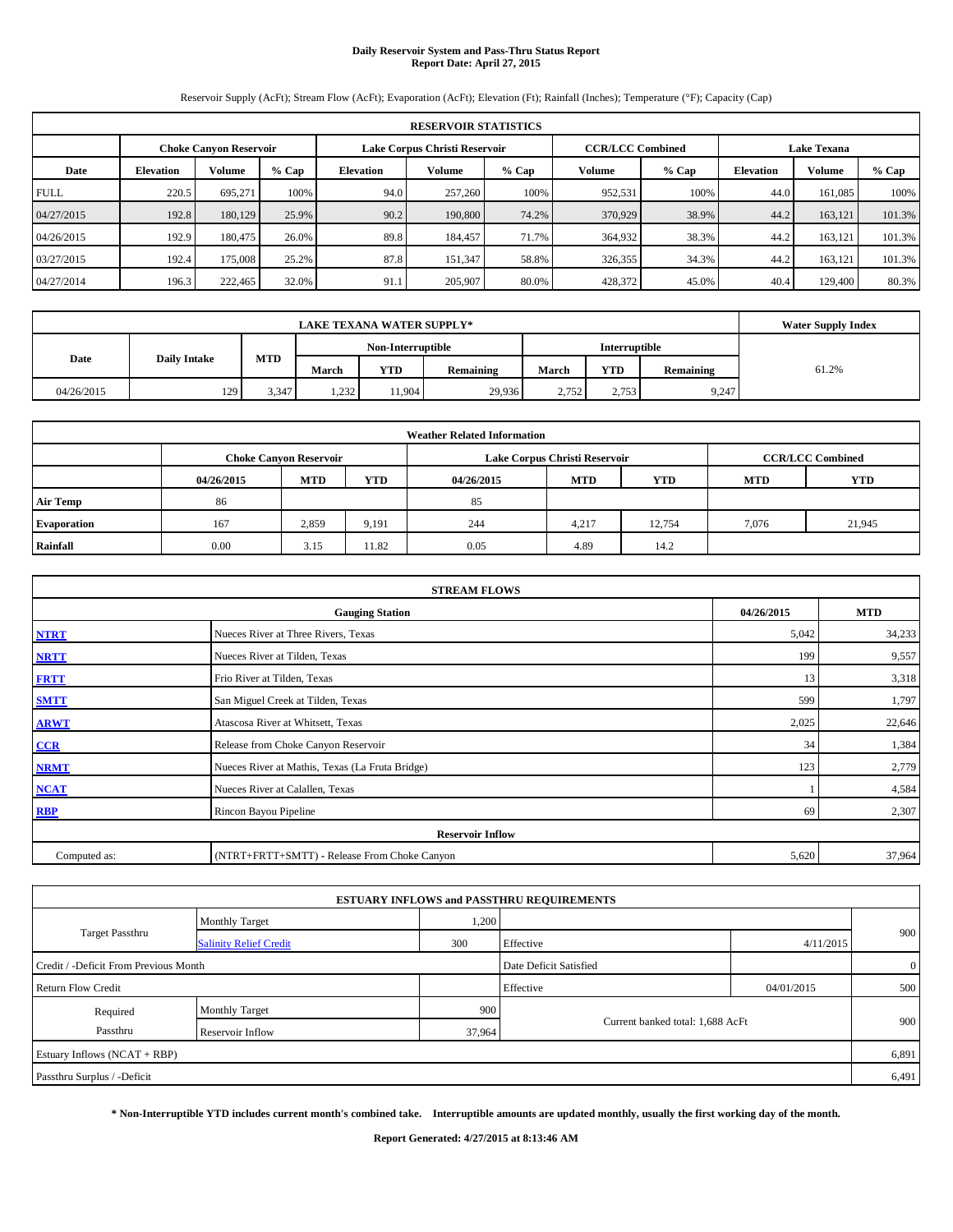# **Daily Reservoir System and Pass-Thru Status Report Report Date: April 28, 2015**

Reservoir Supply (AcFt); Stream Flow (AcFt); Evaporation (AcFt); Elevation (Ft); Rainfall (Inches); Temperature (°F); Capacity (Cap)

| <b>RESERVOIR STATISTICS</b> |                  |                               |         |                  |                               |         |                                               |         |                  |               |         |
|-----------------------------|------------------|-------------------------------|---------|------------------|-------------------------------|---------|-----------------------------------------------|---------|------------------|---------------|---------|
|                             |                  | <b>Choke Canvon Reservoir</b> |         |                  | Lake Corpus Christi Reservoir |         | <b>CCR/LCC Combined</b><br><b>Lake Texana</b> |         |                  |               |         |
| Date                        | <b>Elevation</b> | <b>Volume</b>                 | $%$ Cap | <b>Elevation</b> | Volume                        | $%$ Cap | Volume                                        | $%$ Cap | <b>Elevation</b> | <b>Volume</b> | $%$ Cap |
| <b>FULL</b>                 | 220.5            | 695.271                       | 100%    | 94.0             | 257,260                       | 100%    | 952,531                                       | 100%    | 44.0             | 161.085       | 100%    |
| 04/28/2015                  | 192.9            | 181.051                       | 26.0%   | 90.3             | 192,817                       | 75.0%   | 373,868                                       | 39.2%   | 44.2             | 163,121       | 101.3%  |
| 04/27/2015                  | 192.8            | 180,129                       | 25.9%   | 90.2             | 190,800                       | 74.2%   | 370,929                                       | 38.9%   | 44.2             | 163.121       | 101.3%  |
| 03/28/2015                  | 192.4            | 174,783                       | 25.1%   | 87.8             | 151,195                       | 58.8%   | 325,978                                       | 34.2%   | 44.1             | 162.101       | 100.6%  |
| 04/28/2014                  | 196.4            | 223,779                       | 32.2%   | 91.0             | 204,365                       | 79.4%   | 428,144                                       | 44.9%   | 40.4             | 129,400       | 80.3%   |

|            | <b>Water Supply Index</b> |            |       |                   |                  |       |               |           |       |
|------------|---------------------------|------------|-------|-------------------|------------------|-------|---------------|-----------|-------|
|            |                           |            |       | Non-Interruptible |                  |       | Interruptible |           |       |
| Date       | <b>Daily Intake</b>       | <b>MTD</b> | March | <b>YTD</b>        | <b>Remaining</b> | March | <b>YTD</b>    | Remaining | 61.7% |
| 04/27/2015 | 129                       | 3.476      | 1,232 | 12,033            | 29,807           | 2.752 | 2,753         | 9,247     |       |

|                    |            |                               |       | <b>Weather Related Information</b> |                               |                         |            |            |
|--------------------|------------|-------------------------------|-------|------------------------------------|-------------------------------|-------------------------|------------|------------|
|                    |            | <b>Choke Canyon Reservoir</b> |       |                                    | Lake Corpus Christi Reservoir | <b>CCR/LCC Combined</b> |            |            |
|                    | 04/27/2015 | <b>MTD</b>                    | YTD   | 04/27/2015                         | <b>MTD</b>                    | <b>YTD</b>              | <b>MTD</b> | <b>YTD</b> |
| <b>Air Temp</b>    | 87         |                               |       | 85                                 |                               |                         |            |            |
| <b>Evaporation</b> | 208        | 3,067                         | 9,399 | 343                                | 4,560                         | 13,097                  | 7,627      | 22,496     |
| Rainfall           | 0.00       | 3.15                          | 11.82 | 0.15                               | 5.04                          | 14.35                   |            |            |

| <b>STREAM FLOWS</b> |                                                 |          |        |  |  |  |  |  |  |
|---------------------|-------------------------------------------------|----------|--------|--|--|--|--|--|--|
|                     | <b>Gauging Station</b>                          |          |        |  |  |  |  |  |  |
| <b>NTRT</b>         | Nueces River at Three Rivers, Texas             | 2,064    | 36,298 |  |  |  |  |  |  |
| <b>NRTT</b>         | Nueces River at Tilden, Texas                   | 133      | 9,690  |  |  |  |  |  |  |
| <b>FRTT</b>         | Frio River at Tilden, Texas                     | 10       | 3,328  |  |  |  |  |  |  |
| <b>SMTT</b>         | San Miguel Creek at Tilden, Texas               | 1,161    | 2,958  |  |  |  |  |  |  |
| <b>ARWT</b>         | Atascosa River at Whitsett, Texas               | 1,213    | 23,859 |  |  |  |  |  |  |
| CCR                 | Release from Choke Canyon Reservoir             | 58       | 1,441  |  |  |  |  |  |  |
| <b>NRMT</b>         | Nueces River at Mathis, Texas (La Fruta Bridge) | 117      | 2,896  |  |  |  |  |  |  |
| <b>NCAT</b>         | Nueces River at Calallen, Texas                 | $\Omega$ | 4,584  |  |  |  |  |  |  |
| <b>RBP</b>          | Rincon Bayou Pipeline                           | 108      | 2,415  |  |  |  |  |  |  |
|                     | <b>Reservoir Inflow</b>                         |          |        |  |  |  |  |  |  |
| Computed as:        | (NTRT+FRTT+SMTT) - Release From Choke Canyon    | 3,178    | 41,142 |  |  |  |  |  |  |

|                                       |                               |        | <b>ESTUARY INFLOWS and PASSTHRU REQUIREMENTS</b> |            |              |
|---------------------------------------|-------------------------------|--------|--------------------------------------------------|------------|--------------|
|                                       | <b>Monthly Target</b>         | 1,200  |                                                  |            |              |
| Target Passthru                       | <b>Salinity Relief Credit</b> | 300    | Effective                                        | 4/11/2015  | 900          |
| Credit / -Deficit From Previous Month |                               |        | Date Deficit Satisfied                           |            | $\mathbf{0}$ |
| Return Flow Credit                    |                               |        | Effective                                        | 04/01/2015 | 500          |
| Required                              | <b>Monthly Target</b>         | 900    |                                                  |            |              |
| Passthru                              | Reservoir Inflow              | 41,142 | Current banked total: 1,688 AcFt                 |            | 900          |
| Estuary Inflows (NCAT + RBP)          |                               |        |                                                  |            | 6,999        |
| Passthru Surplus / -Deficit           |                               |        |                                                  |            | 6,599        |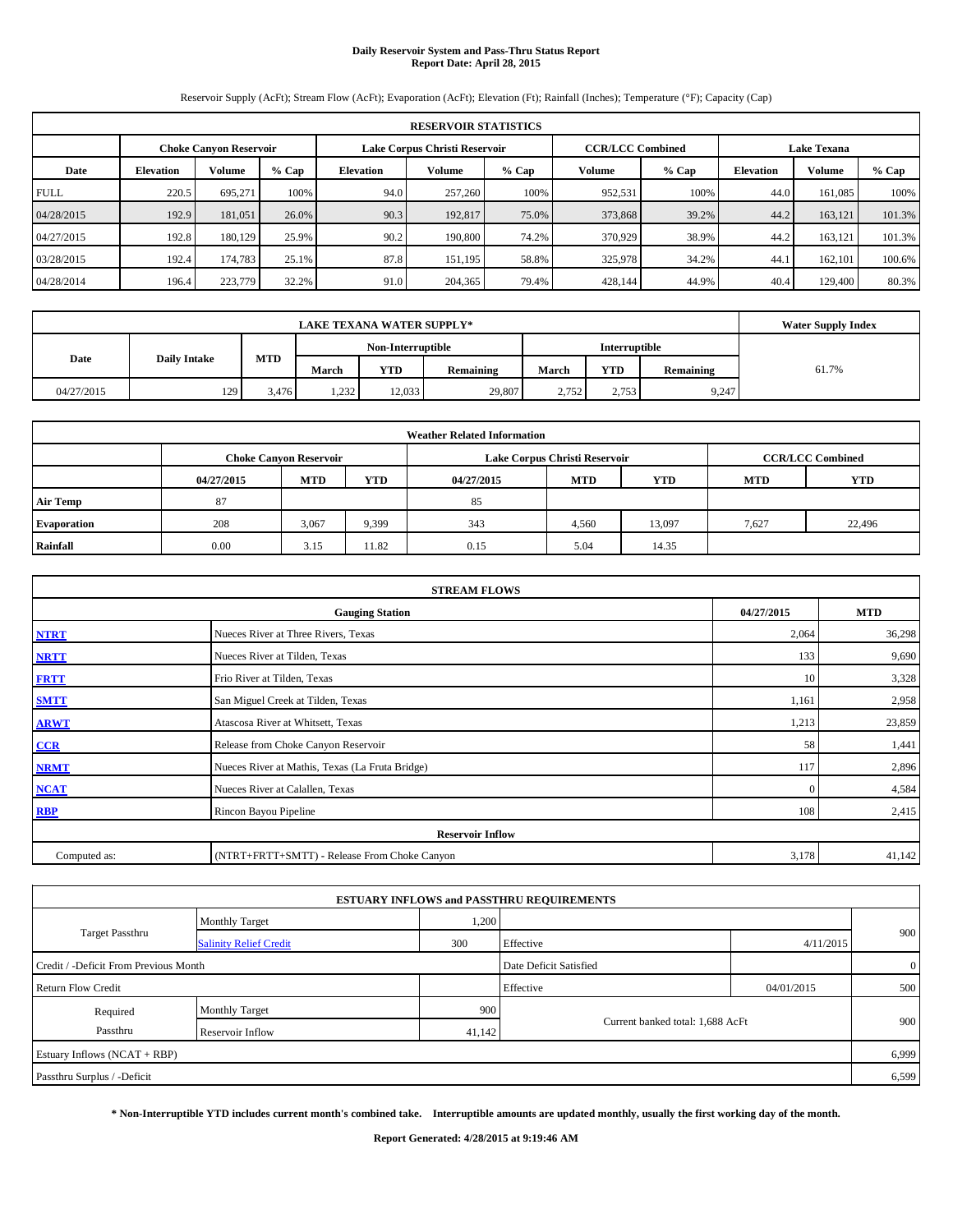# **Daily Reservoir System and Pass-Thru Status Report Report Date: April 29, 2015**

Reservoir Supply (AcFt); Stream Flow (AcFt); Evaporation (AcFt); Elevation (Ft); Rainfall (Inches); Temperature (°F); Capacity (Cap)

|             | <b>RESERVOIR STATISTICS</b> |                               |         |                  |                               |         |                                               |         |                  |               |         |
|-------------|-----------------------------|-------------------------------|---------|------------------|-------------------------------|---------|-----------------------------------------------|---------|------------------|---------------|---------|
|             |                             | <b>Choke Canvon Reservoir</b> |         |                  | Lake Corpus Christi Reservoir |         | <b>CCR/LCC Combined</b><br><b>Lake Texana</b> |         |                  |               |         |
| Date        | <b>Elevation</b>            | <b>Volume</b>                 | $%$ Cap | <b>Elevation</b> | Volume                        | $%$ Cap | Volume                                        | $%$ Cap | <b>Elevation</b> | <b>Volume</b> | $%$ Cap |
| <b>FULL</b> | 220.5                       | 695.271                       | 100%    | 94.0             | 257,260                       | 100%    | 952,531                                       | 100%    | 44.0             | 161.085       | 100%    |
| 04/29/2015  | 192.9                       | 181,282                       | 26.1%   | 90.3             | 191.808                       | 74.6%   | 373,090                                       | 39.2%   | 44.2             | 163,121       | 101.3%  |
| 04/28/2015  | 192.9                       | 181.051                       | 26.0%   | 90.3             | 192.817                       | 75.0%   | 373,868                                       | 39.2%   | 44.2             | 163.121       | 101.3%  |
| 03/29/2015  | 192.4                       | 175,008                       | 25.2%   | 87.8             | 151.195                       | 58.8%   | 326,203                                       | 34.2%   | 44.1             | 162.101       | 100.6%  |
| 04/29/2014  | 196.3                       | 223,647                       | 32.2%   | 91.1             | 205,564                       | 79.9%   | 429,211                                       | 45.1%   | 40.4             | 129,400       | 80.3%   |

|            | <b>Water Supply Index</b> |            |       |                   |                  |       |               |           |       |
|------------|---------------------------|------------|-------|-------------------|------------------|-------|---------------|-----------|-------|
|            |                           |            |       | Non-Interruptible |                  |       | Interruptible |           |       |
| Date       | <b>Daily Intake</b>       | <b>MTD</b> | March | <b>YTD</b>        | <b>Remaining</b> | March | <b>YTD</b>    | Remaining | 61.5% |
| 04/28/2015 | 129                       | 3,605      | 1,232 | 12,162            | 29,678           | 2.752 | 2,753         | 9,247     |       |

|                    |            |                               |            | <b>Weather Related Information</b> |                               |                         |            |            |
|--------------------|------------|-------------------------------|------------|------------------------------------|-------------------------------|-------------------------|------------|------------|
|                    |            | <b>Choke Canyon Reservoir</b> |            |                                    | Lake Corpus Christi Reservoir | <b>CCR/LCC Combined</b> |            |            |
|                    | 04/28/2015 | <b>MTD</b>                    | <b>YTD</b> | 04/28/2015                         | <b>MTD</b>                    | <b>YTD</b>              | <b>MTD</b> | <b>YTD</b> |
| <b>Air Temp</b>    | 71         |                               |            | 74                                 |                               |                         |            |            |
| <b>Evaporation</b> | 222        | 3,289                         | 9,621      | 392                                | 4,952                         | 13.849                  | 8,241      | 23,110     |
| Rainfall           | 0.00       | 3.15                          | 11.82      | 0.00                               | 5.04                          | 14.35                   |            |            |

| <b>STREAM FLOWS</b> |                                                 |          |        |  |  |  |  |  |  |
|---------------------|-------------------------------------------------|----------|--------|--|--|--|--|--|--|
|                     | <b>Gauging Station</b>                          |          |        |  |  |  |  |  |  |
| <b>NTRT</b>         | Nueces River at Three Rivers, Texas             | 1,431    | 37,729 |  |  |  |  |  |  |
| <b>NRTT</b>         | Nueces River at Tilden, Texas                   | 121      | 9,811  |  |  |  |  |  |  |
| <b>FRTT</b>         | Frio River at Tilden, Texas                     | 6        | 3,334  |  |  |  |  |  |  |
| <b>SMTT</b>         | San Miguel Creek at Tilden, Texas               | 1,219    | 4,177  |  |  |  |  |  |  |
| <b>ARWT</b>         | Atascosa River at Whitsett, Texas               | 1,131    | 24,990 |  |  |  |  |  |  |
| CCR                 | Release from Choke Canyon Reservoir             | 58       | 1,499  |  |  |  |  |  |  |
| <b>NRMT</b>         | Nueces River at Mathis, Texas (La Fruta Bridge) | 107      | 3,003  |  |  |  |  |  |  |
| <b>NCAT</b>         | Nueces River at Calallen, Texas                 | $\Omega$ | 4,584  |  |  |  |  |  |  |
| <b>RBP</b>          | Rincon Bayou Pipeline                           | 40       | 2,455  |  |  |  |  |  |  |
|                     | <b>Reservoir Inflow</b>                         |          |        |  |  |  |  |  |  |
| Computed as:        | (NTRT+FRTT+SMTT) - Release From Choke Canyon    | 2,599    | 43,741 |  |  |  |  |  |  |

|                                       |                               |        | <b>ESTUARY INFLOWS and PASSTHRU REQUIREMENTS</b> |            |       |  |
|---------------------------------------|-------------------------------|--------|--------------------------------------------------|------------|-------|--|
|                                       | <b>Monthly Target</b>         | 1,200  |                                                  |            |       |  |
| <b>Target Passthru</b>                | <b>Salinity Relief Credit</b> | 900    | Effective                                        | 4/28/2015  | 300   |  |
| Credit / -Deficit From Previous Month | Date Deficit Satisfied        |        | $\overline{0}$                                   |            |       |  |
| <b>Return Flow Credit</b>             |                               |        | Effective                                        | 04/01/2015 | 500   |  |
| Required                              | Monthly Target                | 300    |                                                  |            |       |  |
| Passthru<br>Reservoir Inflow          |                               | 43,741 | Current banked total: 1,688 AcFt                 | 300        |       |  |
| Estuary Inflows (NCAT + RBP)          |                               |        |                                                  |            | 7,039 |  |
| Passthru Surplus / -Deficit           |                               |        |                                                  |            | 7,239 |  |